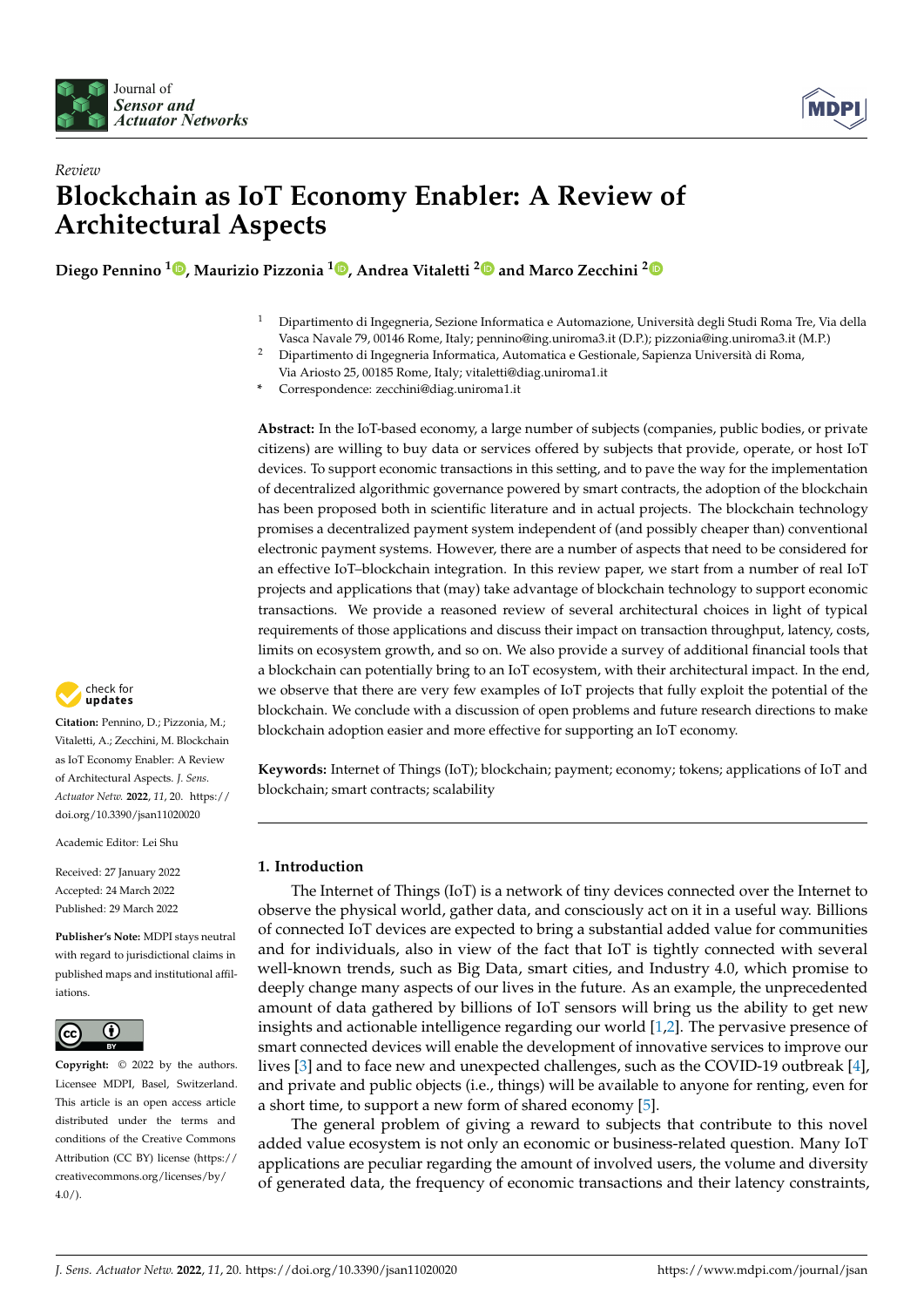as well as security requirements. Hence, related technical and architectural aspects are by themselves an interesting cross-cutting dimension for many IoT applications.

This is even more compelling if we observe that decentralization is going to be a fundamental aspect of evolved IoT ecosystems. In fact, a single organization handling a vast amount of heterogeneous and pervasive IoT devices is not simply unrealistic, but also unfeasible. We expect that in the more complex scenarios, many organizations will contribute to a single IoT ecosystem. Furthermore, the pervasive nature of IoT deployments usually requires the involvement of end-users that buy, deploy, and contribute their devices to an ecosystem on the basis of some kind of future advantage. Ecosystems of this kind grow as more people are willing to contribute, and not (only) under the pressure of centralized investments.

This decentralized nature of the IoT is a natural contact point with blockchain technology, and in particular, the usually open participation of users to IoT deployments suggests the employment of public/permissionless blockchains. For this reason, in this paper we will focus on the integration of IoT with that kind of blockchain, citing permissioned approaches only occasionally. This will provide the highest guarantees in terms of decentralization and security, but leave open significant challenges in terms of scalability, a key property for IoT.

In essence, we will consider the reference scenario depicted in Figure [1.](#page-2-0) Thing providers are individuals or organizations that make things, and/or the data generated by those things, accessible to others. Examples of thing providers range from citizens running smart sensors for the collection of data on pollution in their houses to organizations renting scooters in cities (see Section [4](#page-10-0) for a list of interesting use cases). On the other side, thing consumers use things and/or their generated data. Examples are citizens renting a scooter, or environmental protection agencies using data gathered by private citizens.

In general, the participation of thing providers to an IoT ecosystem is motivated by a benefit. While in some cases, this might simply come from a community sharing the same purpose (e.g., environmental monitoring to improve the safety of a shared place), in general, an appropriate and automated economic reward is a natural incentive leading to an IoT-based economy.

Renting a thing (e.g., a scooter) is likely the most straightforward case of IoT-based economy, but many other models are possible, such as selling data or getting a reward for participating in a network of interconnected things to serve as a data packet router.

All the above considerations immediately suggest the use of blockchain technologies to support an IoT-based economy. In fact, blockchains are well known to be able to support the exchange of economic values (embodied by cryptocurrencies, or more precisely, tokens) in a decentralized manner and with a high level of security, without the need for the involved subjects to trust each other. In this setting, where the blockchain is primarily employed to exchange tokens, the employment of public/permissionless blockchains provides the highest guarantees and allows the exploitation of the tokens in a wider ecosystem. For example, we can envision an ecosystem in which the tokens gained to support the collection of environmental pollution data are employed for renting a scooter. The employment of blockchain brings many advantages in terms of flexibility because it allows us to implement an algorithmic governance capable of autonomously handling all the important aspects of the reward process, such as when to pay the reward, how its amount is calculated, who is charged and when, and so on. It also provides new financial tools to sustain the whole ecosystem, like Initial Coin Offering (ICO) and market-driven prices. These financial tools can be adopted as mechanisms to reward all the thing providers that want to participate in an ecosystem. A token that can be exchanged with many others, or that can be accepted as payment in many contexts, is more valuable (an economist may say more liquid) than one that is accepted as payment in only a few situations; this strengthens our previous choice to focus this work on the integration of IoT with public/permissionless blockchains. However, the employment of a blockchain has some drawbacks. Beside the obvious increase in architectural complexity, it forces one to make some architectural choices that have a significant impact, for example, on the scalability and on the resiliency of the whole system.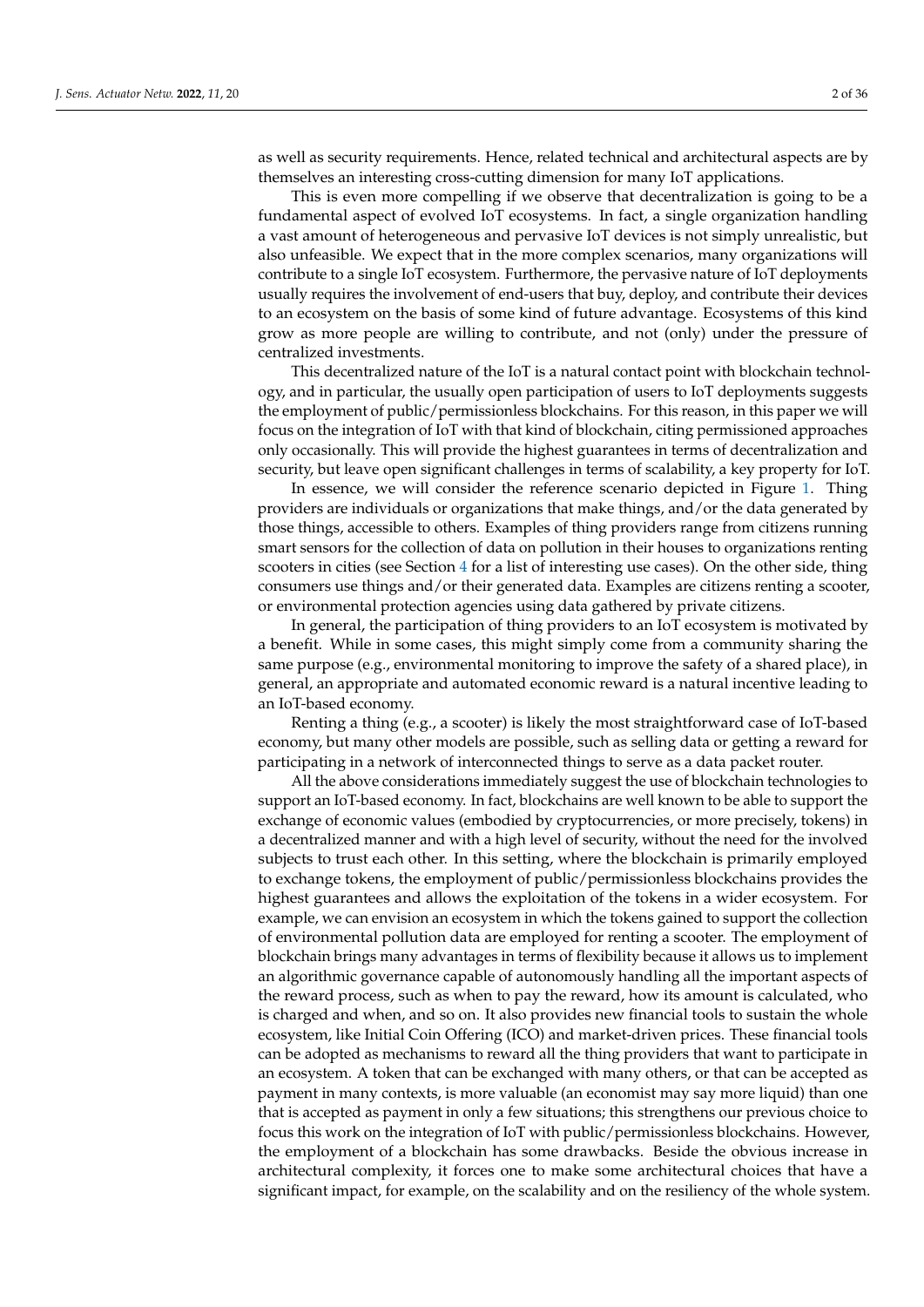In this paper, we provide a review of architectural aspects of the integration of IoT and public/permissionless blockchain, to support the IoT-based economy. In our review, we start from some selected relevant projects and scientific papers in which the blockchainbased IoT economy is central, and we analyze the technical aspects of this integration, providing a reasoned survey of blockchain technologies and of architectural choices and showing their strengths and weaknesses. We deliberately neglect the financial, economical, ethical, and social analysis (see, for example, [\[5–](#page-29-4)[7\]](#page-29-5)) of the implications behind the considered scenarios, focusing only on the technologies that enable them. For example, we do not investigate what the economic drivers behind the adoption and sustainability of the business models leveraging cryptocurrencies or tokens are. However, we focus on the technical ingredients (e.g., smart contracts, payment channels, etc.) and architectures to enable those models. Other works [\[8](#page-29-6)[–13\]](#page-30-0) have analyzed this economic benefit, citing payments as a reason to adopt BC with IoT, only from a scientific point of view. Because a scientific solution can sometimes be tricky to apply in a real scenario, in this work, we started from real use cases. Finally, we remark that this paper focuses on techniques and strategies enabling a blockchain-based economy for IoT applications, but we invite readers interested in works showing how IoT benefits from the integration with blockchain to read [\[14](#page-30-1)[,15\]](#page-30-2).

#### *Structure of the Paper*

In Section [2,](#page-2-1) we provide some background on IoT and blockchains. In Section [3,](#page-9-0) we review some blockchain technologies that are particularly suited for use in IoT ecosystems. In Section [4,](#page-10-0) we consider a set of applications that either take advantage of the reference scenario for the IoT economy depicted in Figure [1](#page-2-0) or propose a setting in which that scenario is a natural evolution. In Section [7,](#page-21-0) we analyze the main technical ingredients and architectural choices to enable the IoT economy, also referring to choices actually made by the considered projects. In Section [6,](#page-18-0) we go beyond simple payments, discussing some financial tools enabled by blockchain adoption, their relation with IoT, and their architectural impact. Finally, in Section [8,](#page-28-0) we provide some conclusions and discuss some open problems.

<span id="page-2-0"></span>

**Figure 1.** A schematic representation of the reference scenario. Thing consumers pay to use things or the data they gather. They are entitled to do that only if their payment was recorded in the blockchain. Thing providers get a reward to make their things or data available. The reward is autonomously dispensed by a transaction on the blockchain. Payment and reward might be two sides of the same transaction; however, this is not always the case.

#### <span id="page-2-1"></span>**2. Background**

The two main technical components in the reference scenario in Figure [1](#page-2-0) are the IoT and the blockchain. In this section, we introduce some background on these technologies, with a particular focus on the main aspects affecting the interaction between them.

## <span id="page-2-2"></span>*2.1. Internet of Things Background*

The Internet of Things (IoT) is a network of physical objects—things—that are equipped with sensors, actuators, and computation and communication capabilities for the purpose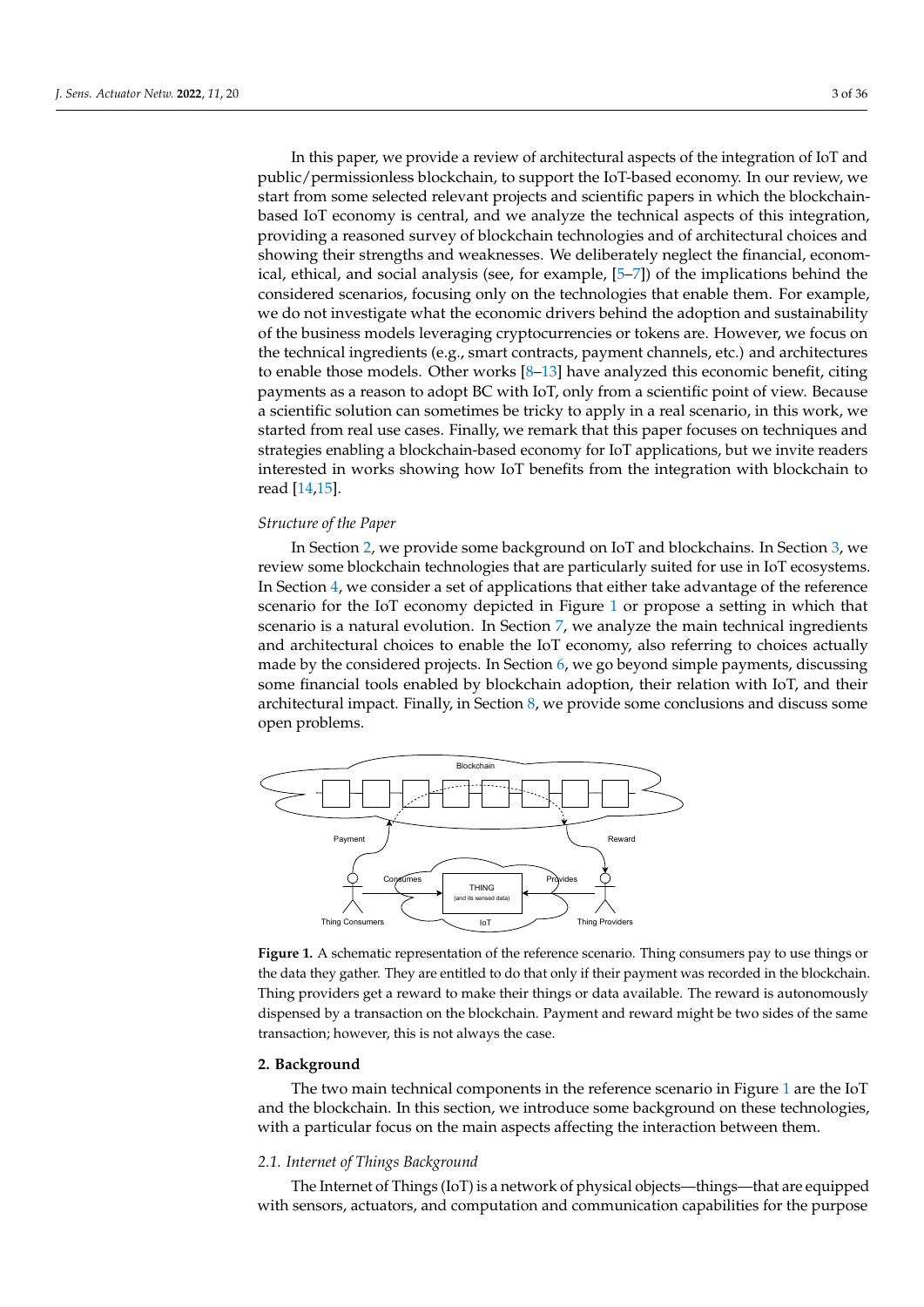of observing a physical phenomenon, delivering the monitored data over the Internet, and acting in the environment, either according to local autonomous decisions or implementing remote commands [\[16\]](#page-30-3).

The amount of IoT devices is rapidly increasing. By 2025, forecasts suggest that there will be more than 75 billion IoT-connected devices in use, which is three times those deployed in 2019 [\(https://www.statista.com/statistics/471264/iot-number-of-connected](https://www.statista.com/statistics/471264/iot-number-of-connected-devices-worldwide/)[devices-worldwide/,](https://www.statista.com/statistics/471264/iot-number-of-connected-devices-worldwide/) (accessed on 28 March 2022)). The unprecedented amount of data collected by the IoT on the physical world, combined with cloud computing, promotes the development of new services, affecting many aspects of human daily life and with great market potential. Typical areas of application include manufacturing, smart city, supply chain, transportation, agriculture, energy management, environmental monitoring, and many others [\[16\]](#page-30-3).

Lately, IoT devices have not only been exchanging data; an emerging trend is to enable Machine-to-Machine (M2M) payments, turning each connected device into a platform for selling and purchasing. By 2022, 451 Research's IoT Market Monitor expects that USD 7.5 billion in new transactions will be driven, in the US, through IoT payments [\(https://www.](https://www.forbes.com/sites/jordanmckee/2019/10/09/the-internet-of-payments-has-arrived/?sh=6faa22da3e69) [forbes.com/sites/jordanmckee/2019/10/09/the-internet-of-payments-has-arrived/?sh=](https://www.forbes.com/sites/jordanmckee/2019/10/09/the-internet-of-payments-has-arrived/?sh=6faa22da3e69) [6faa22da3e69,](https://www.forbes.com/sites/jordanmckee/2019/10/09/the-internet-of-payments-has-arrived/?sh=6faa22da3e69) (accessed on 28 March 2022)).

A typical IoT architecture consists of things, gateways, and the cloud platform (see Figure [2\)](#page-3-0) [\[17\]](#page-30-4). Usually, things support power-efficient wireless technologies (e.g., Lo-RaWAN [\[18\]](#page-30-5), Sigfox [\[19\]](#page-30-6)) that, in order to limit the energy consumption and prolong the network lifetime, do not allow direct connection to the Internet. In this scenario, gateways are more powerful devices, usually not bounded by energy constraints, in charge of receiving the wireless communications from the things and delivering the messages to the cloud platform over the Internet. In some cases, the things can be directly connected to the Internet, either because they exploit power-efficient wireless technologies (e.g., NB-IoT), or because, in some specific scenarios, they can be connected to external and/or renewable power sources that allow the exploitation of more energy-demanding wireless technologies [\[20\]](#page-30-7). The trade-off between energy consumption, expected network lifetime, and connection quality (in terms of bandwidth, latency, and coverage) are application-specific.

<span id="page-3-0"></span>

**Figure 2.** A schematic representation of a typical IoT architecture.

The things (or sensor nodes) are end nodes with sensors/actuators that are usually programmed for a specific application purpose. As already discussed, things can be deployed in a variety of application domains, and consequently, they feature very heterogeneous characteristics [\[17\]](#page-30-4). However, when compared even to low-end notebooks, they are usually devices with very limited resources, as shown in Table [1.](#page-5-0) This is extremely important, since most current blockchain technologies have requirements that cannot be easily satisfied even by low-end notebooks.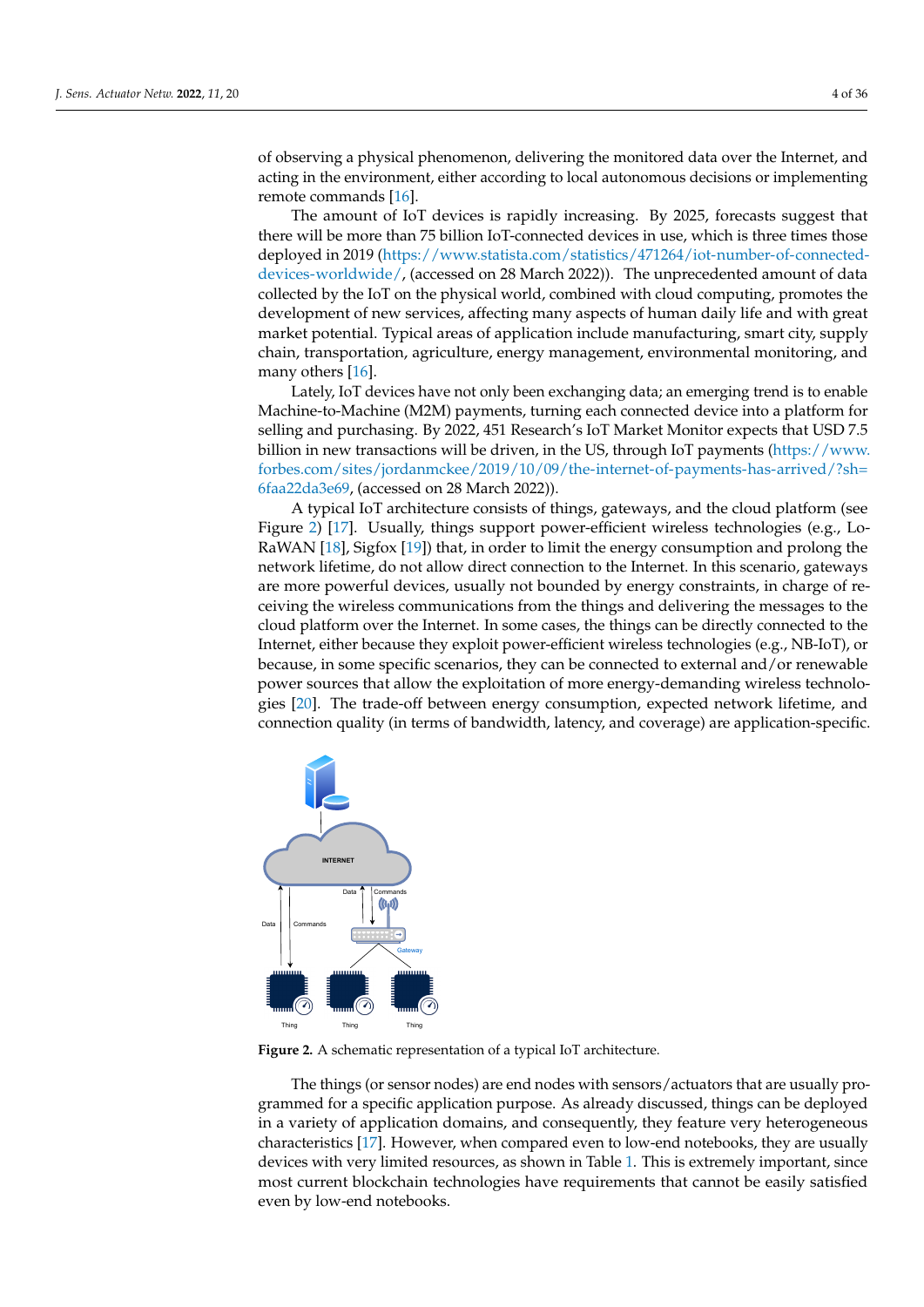|                         | <b>Low-End Notebooks</b>                                                                                                                                                                                                          | <b>Things</b>                                                                                                                                                                                                                                                                                                                                                                                                                                                                                                                                                                                                                                                                                                                    |
|-------------------------|-----------------------------------------------------------------------------------------------------------------------------------------------------------------------------------------------------------------------------------|----------------------------------------------------------------------------------------------------------------------------------------------------------------------------------------------------------------------------------------------------------------------------------------------------------------------------------------------------------------------------------------------------------------------------------------------------------------------------------------------------------------------------------------------------------------------------------------------------------------------------------------------------------------------------------------------------------------------------------|
| <b>Processing Power</b> | AMD's<br>Athlon<br>consid-<br>are<br>ered cheap CPUs and feature<br>from 2 to 4 cores and a fre-<br>quency of more than 3 GHz<br>(https://www.amd.com/en/<br>processors/athlon-desktop,<br>accessed on 28 March 2022).            | Typical microcontrollers used in<br>sensor nodes are single-core and<br>reach a maximum clock speed<br>in the order of MHz (https://<br>www.st.com/content/st_com/<br>en/arm-32-bit-microcontrollers/<br>arm-cortex-m7.html, accessed on<br>28 March 2022).                                                                                                                                                                                                                                                                                                                                                                                                                                                                      |
| Data and code memory    | Even very inexpensive notebooks<br>have at least 4 GB of RAM, and at<br>least 128 GB if SSD or more than<br>500 Gb if HDD                                                                                                         | An IETF report from 2014 claims<br>that the most powerful class of<br>sensor nodes commercially avail-<br>able in the market features around<br>50 KB of data memory (e.g.,<br>RAM) and around 250 KB of<br>code memory (e.g., flash mem-<br>ory) [21]. In the last years, how-<br>ever, these specifications have in-<br>creased, reaching the maximum<br>of 2 GB for code memory and<br>1 GB for RAM memory (1). The<br>size of persistent data memory,<br>such as EEPROM, in sensor nodes<br>is in the order of KBs [22].                                                                                                                                                                                                     |
| <b>Energetic Power</b>  | Notebooks can be connected to<br>power plugs, providing all the<br>necessary energy, and can run for<br>a few hours on batteries that can<br>usually be easily recharged. This<br>is unacceptable for most IoT ap-<br>plications. | Most of the things in IoT net-<br>works are battery-powered, and<br>their deployments can make them<br>difficult to recharge. As a conse-<br>quence, things have limited avail-<br>Especially when<br>able energy.<br>wireless transmission is used, the<br>radio often consumes a big por-<br>tion of the total energy consumed<br>by the device [21]. A common<br>technique to reduce power con-<br>sumption and increase the device<br>lifetime is duty-cycling. Duty cy-<br>cle is the ratio of time a compo-<br>nent (e.g., communication, sens-<br>ing, computation) is on compared<br>to the time it is off. Obviously, this<br>technique prolongs the lifetime of<br>operations at the cost of decreased<br>performance. |

<span id="page-4-0"></span>**Table 1.** A comparison of low-end notebook components with typical things.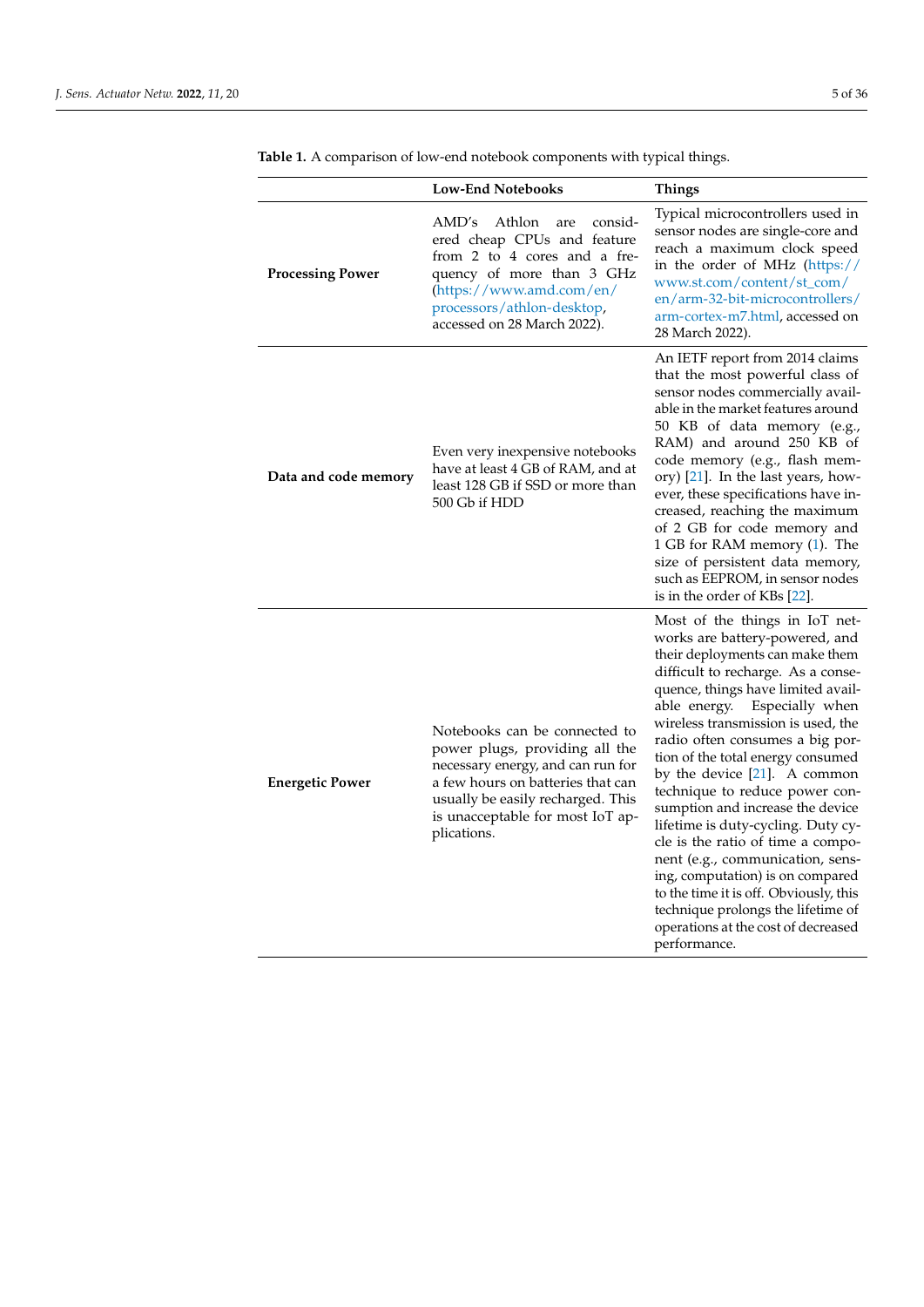|                              | <b>Low-End Notebooks</b>                                                                                                                                                                                                                             | <b>Things</b>                                                                                                                                                                                                                                                                                                                                                                                                                                                                                                    |
|------------------------------|------------------------------------------------------------------------------------------------------------------------------------------------------------------------------------------------------------------------------------------------------|------------------------------------------------------------------------------------------------------------------------------------------------------------------------------------------------------------------------------------------------------------------------------------------------------------------------------------------------------------------------------------------------------------------------------------------------------------------------------------------------------------------|
| <b>Wireless Connectivity</b> | The availability of power and the<br>facility in recharging the battery al-<br>lows the employment of relatively<br>long-range and high-bandwidth<br>wireless technologies. Wi-Fi is<br>available in all notebooks and al-<br>lows hundreds of Mbps. | Typically sensor nodes communi-<br>cate via low-power wireless pro-<br>tocols with low data rate, such<br>as BLE, 802.15.4 (e.g., 6LoWPAN,<br>Zigbee, Thread, WirelessHART<br>etc), or LPWAN (e.g., LoRa $[18]$ ).<br>For instance, short-range proto-<br>cols, like BLE and Zigbee, reach a<br>maximum data rate of 1Mbps [23]<br>and $250$ kbps $[24]$ , respectively,<br>while long-range wireless proto-<br>col, such as LoRa, allows a maxi-<br>mum data rate in the order of only<br>tens of kbps $[25]$ . |

<span id="page-5-0"></span>**Table 1.** *Cont.*

The massive production of data foreseen in the IoT impacts on network performances and on data congestion to the cloud servers. For this reason, additional computing layers, such as edge and fog computing, can be added between the things and the cloud to carry out the computation closest to the sources of data with the purpose of (a) filtering data to limit the traffic to the cloud and (b) improving the responsiveness to handle local events, and in general, enhancing the thing's computational and storage capacity [\[26\]](#page-30-13). Edge computing is data computation that happens at the network's edge, in proximity to the things, while fog computing acts as a mediator between the edge and the cloud for various purposes, such as data filtering or a localized learning model [\[17\]](#page-30-4).

Section [7.2](#page-22-0) discusses the main issues in accessing a blockchain from the things, and Figure [3](#page-23-0) summarizes the possible roles of things and gateways with respect to blockchain integration. For the sake of simplicity, in this paper we limit our attention to gateways, but they actually represent any edge computing device capable of enhancing things' limited resources to support more advanced blockchain functionalities.

### <span id="page-5-1"></span>*2.2. Blockchain and DLT Background*

A Distributed Ledger Technology (DLT) is a decentralized log of records, the ledger, managed by multiple, usually autonomous, participants (also called users or subjects), across multiple nodes (for more details, see [\[27\]](#page-30-14)). At each instant of time, the ledger represents a unique state that is updated by atomic transaction; this update is essentially the appending of a new record to the ledger. Unlike a centralized database, a distributed ledger is decentralized; there is no need for a central authority or intermediary for processing, validating, and/or authenticating transactions.

A blockchain is a type of DLT where transactions are recorded according to an immutable order obtained by means of cryptographic hash functions that chain the blocks in which transactions are recorded. Since DLT gained attention through the diffusion of the blockchain, it is common practice to use the term blockchain even when talking about other types of DLT. For this reason, in the rest of the paper we will adopt the same common practice. The most common blockchains can be abstracted as key-value stores. For example, in a blockchain implementing a cryptocurrency, keys are *addresses* (also called *accounts*), while values are the balances of their *wallets*. In this scenario, a transaction is an operation that transfers cryptocurrency from one wallet to another. We call *pending* transactions those that are generated by users but are not (yet) processed by the blockchain. A *confirmed* transaction is an immutable transaction that was successfully processed by the blockchain. The state of the blockchain is a totally ordered sequence of confirmed transactions. For efficiency reasons, transactions are not confirmed one-by-one but aggregated into *blocks*. Pending transactions are confirmed when a new block is hl*created* (or hl*mined*). The mining of a new block requires: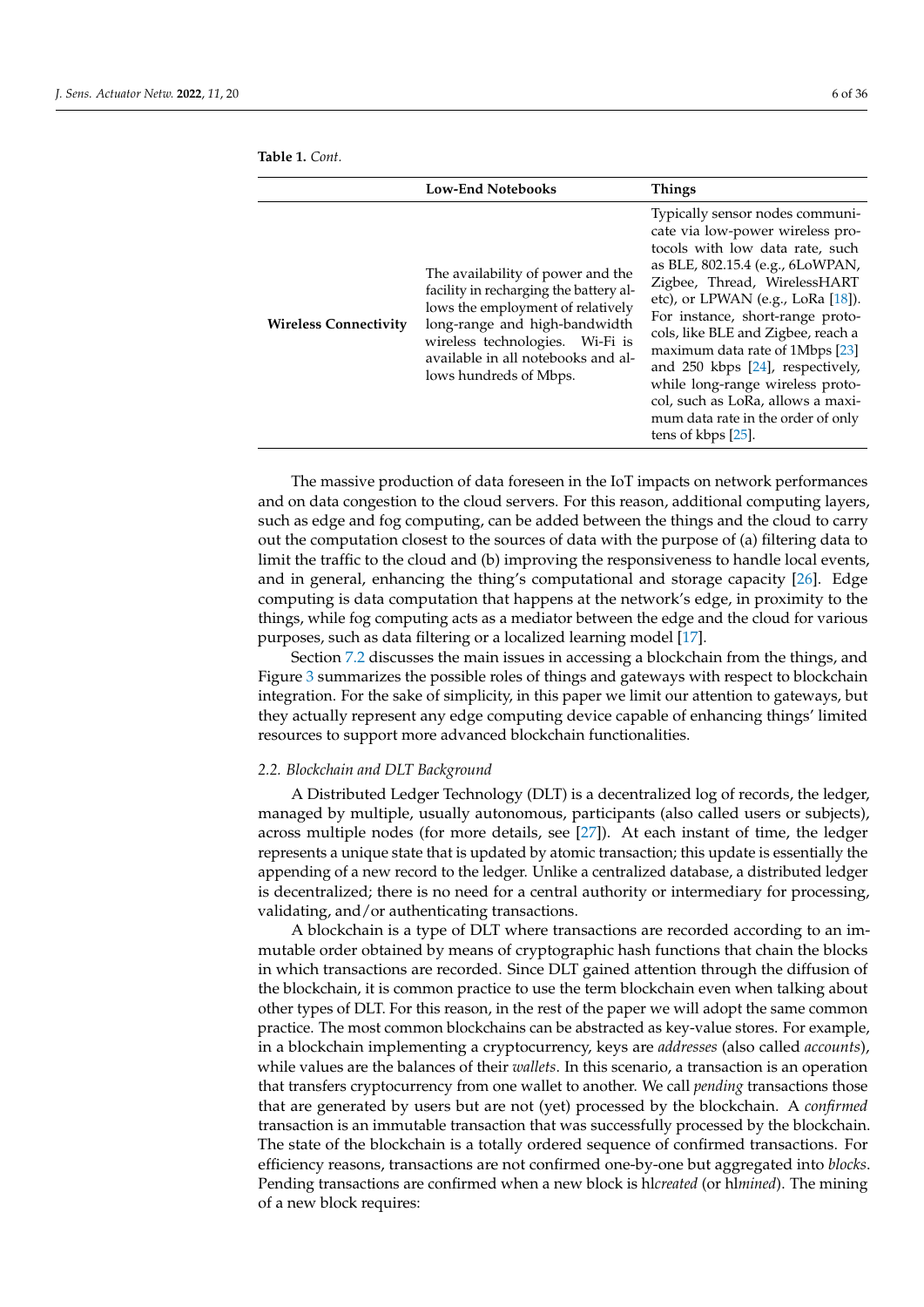- (1) selecting a subset of pending transactions;
- (2) ordering them;
- (3) verifying that all transactions of the block, considered in the chosen order, comply with certain *consensus rules* (which depends also on the application domain).

The process of verification of consensus rules is called *validation*, and a transaction that passes this check is *valid*. The *consensus* (see [\[28](#page-30-15)[–30\]](#page-30-16)) is the decentralized process by which a block is finally stored in the ledger.

For the sake of simplicity, in the blockchain, we can assume that a block *b* is composed of two parts: the *body* that contains all the valid transactions, and the *header*. In the body, transactions are usually ordered and stored using an *Authenticated Data Structure* (ADS) [31-[33\]](#page-30-18), which efficiently links their content with a cryptographic hash  $r_{body}$ . For the sake of simplicity, the header can be summarized as a tuple  $\langle r_p, r_{body}, sec \rangle$ , where  $r_p$ is the hash of the header of the previous block *p* (this cryptographically links all blocks to obtain a chain), and *sec* is security information that provides proof that the block is the result of a consensus among many nodes. Hash  $r_{\text{body}}$  is employed to efficiently prove the presence of a transaction in the block exploiting cryptographic proofs obtained by ADSes (e.g., Merkle proofs).

A blockchain is typically managed by a set of autonomous *nodes* that collectively create a peer-to-peer (p2p) network adhering to a protocol for inter-node communication and validating new blocks. Nodes do not trust each other, and malicious nodes are tolerated within certain limits, which depend on the consensus algorithm.

It is possible to distinguish three main types of blockchain nodes.

- A *full* node verifies and relays the transactions and the blocks to the network. To check the validity of pending transactions, it has to independently validate the complete copy of the blockchain.
- A *light* node connects to full nodes to interact with the blockchain. Namely, it uses full nodes as intermediaries. It needs only the chain of the block headers to operate. It can ask selected content of block bodies (i.e., the transactions) to full nodees when needed. Light nodes do no need to trust a specific full node, since full nodes provide the required information equipped with Merkle proofs. The amount of resources and storage needed is several orders of magnitude lower than that of a full node, while achieving a very high level of security. It currently takes about an hour and 100 MB to synchronize the entire Ethereum mainnet blockchain with a light node.
- A *client* node relays on 3rd-party hosted nodes providing API to access blockchain services (e.g., Infura). These clients connect to a remote node and completely trust its responses in a non-cryptographically-proven manner.

Both full and light nodes suffer the problem concerning the first synchronization with the network, since they must download a huge amount of information. For example, nowadays, a full node of Ethereum, must download  $\approx 1200$  GB of data (Sources: [https:](https://ycharts.com/indicators/reports/ethereum_statistics) [//ycharts.com/indicators/reports/ethereum\\_statistics,](https://ycharts.com/indicators/reports/ethereum_statistics) [https://etherscan.io/chartsync/](https://etherscan.io/chartsync/chaindefault) [chaindefault,](https://etherscan.io/chartsync/chaindefault) (accessed on 28 March 2022)). Since this is a change of 90% from one year ago, it is easy to highlight the first synchronization as a big problem in the blockchain scenario, and a huge one if we also consider the limitations of the IoT devices. To mitigate this problem, some solutions (such as [\[34–](#page-30-19)[36\]](#page-30-20)) have been proposed. The main concept of those solutions is the acceptance of a trade-off between the amount of stored information and the amount of data that a node can verify.

Blockchains can be categorized according to who can write or read the content of the ledger and to who can participate in the consensus. In *public* blockchains, anyone can read the content of the ledger and propose a new transaction that, if successfully validated by the consensus, will be eventually stored in the ledger. In contrast, in *private* blockchains, users are authenticated, and access control allows or denies each user operation, as occurs for access control of regular information systems. Similarly, in a *permissionless* blockchain, every user can participate in the consensus (in this paper we also use the term *unpermis-*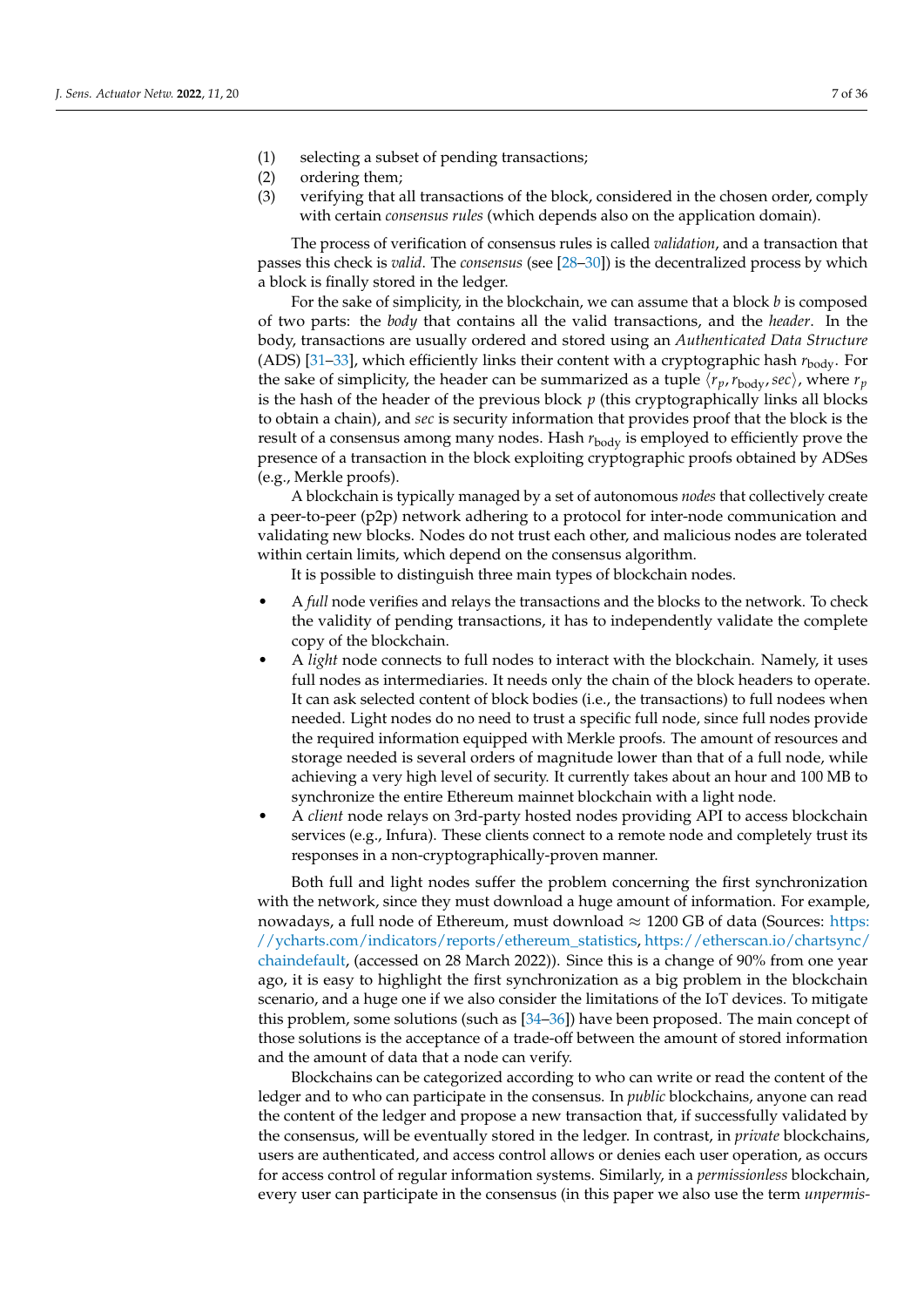*sioned*), while in a *permissioned* one, the participation in the consensus is allowed only for specific users.

While initially, blockchain was primarily conceived to implement cryptocurrencies, the most intriguing functionality of more recent technologies (e.g., Ethereum [\[37\]](#page-30-21), EOS [\[38\]](#page-30-22)) is *smart contracts*. These consist of pieces of code that are executed as part of a transaction. In simple terms, in these cases, the blockchain implements a global decentralized computer, and smart contracts are the programs running on it.

Smart contracts can act only on data that are stored in the blockchain. However, in the IoT use cases that we consider in this paper, there is a need to access off-chain data. This is addressed by an architectural solution that is called *oracle* (for more details, see [\[39\]](#page-30-23)). A detailed discussion of oracles and their role in the IoT context is provided in Section [7.3.](#page-24-0)

The growing need for better performance compared to the speed of transaction management pushed the blockchain community to reuse a structure from the field of graph theory, the *Direct Acyclic Graph* (*DAG*). The DAG substitutes the chain, and each vertex of this graph represents a transaction of the system. Using a DAG instead of a normal chain brings the following advantages:

- (1) suited for microtransactions and high volumes of transactions;
- (2) eliminates the need for mining (each node can create and validate a transaction independently);
- (3) fees may be reduced significantly;
- (4) lower energy consumption.

On the other hand, it brings the following disadvantages:

- (1) has not yet sustained high levels of decentralization;
- (2) is more vulnerable to attacks due to its parallelization.

Currently, the DAG structure is used by EthereumII (in its new mining algorithm Ethash [\[40\]](#page-30-24)), IOTA [\[41\]](#page-30-25), Obyte [\[42\]](#page-30-26), and Nano [\[43\]](#page-31-0).

On a permissioned blockchain, peers are part of a well-known community that share a common goal, and consequently, there is usually no need of an explicit reward to incentivize participation. On the contrary, in permissionless blockchain, anyone can participate in the consensus, so a natural approach is to reward—usually in the native token of the system—whoever is working for the advantage of the network. For instance, in Bitcoin and Ethereum, a peer receives Bitcoin and Ether tokens, respectively, for solving the PoW; on Algorand, the peers of the elected committee reaching consensus are rewarded with Algos. New tokens with specific features, beyond the ones provides by native tokens, can also be created by smart contracts in compliance with standards (e.g.,  $[44,45]$  $[44,45]$ ). Alternatively, some technologies have specific support for the streamlined creation of new tokens, such as, for example, Algorand [\[46\]](#page-31-3). Tokens can be of two types:

- *Fungible tokens*, if each token represents a value in the application. If two users exchange among themselves the same amount of fungible tokens, they will end up in the same initial state. For instance, fungible tokens may be used to represent an internal cash system, a voucher, and so on.
- *Non-fungible tokens* (NFT), if each token is a digital twin of an off-chain object. If two users exchange among themselves their NFTs, they will not end up in the same initial state. For instance, NFTs can be used to represent an object of the physical world (such as a car, real estate, etc.) or an object of the digital world (such as images, audio files, etc.) in-chain.

In conclusion, for this blockchain overview, if the reader is interested, we also want to suggest [\[47,](#page-31-4)[48\]](#page-31-5), which summarize the current challenges faced in the blockchain field.

#### <span id="page-7-0"></span>*2.3. Decentralization and Scalability: The Blockchain Scalability Trilemma*

As we stated in Section [2.1,](#page-2-2) an IoT ecosystem may produce a big amount of data and transactions, and therefore, using solutions that can handle and process such an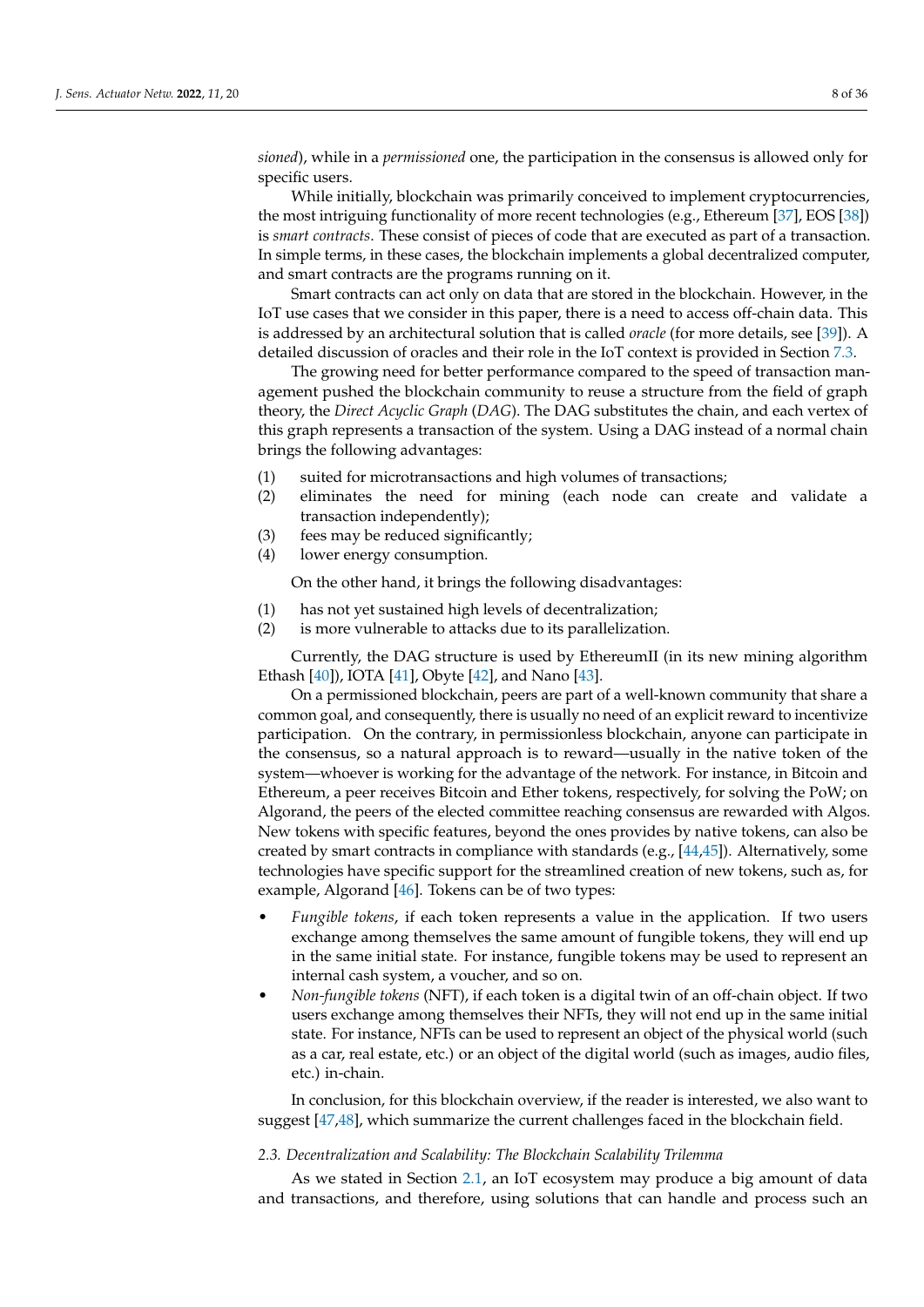amount of data is a key property that should be guaranteed. However, scalability and high transaction throughput are still open issues for blockchain technologies. Introduced by Vitalik Buterin [\[49\]](#page-31-6), the *scalability trilemma* states that it is challenging to create a system that is scalable, decentralized, and secure. Essentially, Buterin conjects that a system cannot excel in all three aspects but has to express a trade-off. We now describe the three aspects.

- A blockchain is *decentralized* if no single entity controls the consensus, meaning that no one can control or censor the data that transacts through it. When consensus is governed by a limited number of entities, decentralization is limited. In this respect, permissionless blockchains guarantee the highest level of decentralization (anyone can contribute to consensus), while permissioned ones are more centralized.
- A blockchain is *secure* if, to alter its correct behavior, or status, for example to perform a double-spending attack, an attacker has to control a large number of the nodes participating in the consensus, usually more than half or more than 1/3, depending on the consensus algorithm adopted. Typically, blockchain systems provide a high level of security, without any compromise.
- A blockchain is *scalable* if it can support high transaction throughput and future growth. Current blockchain technologies have severe limitations regarding scalability. One aspect is that adding more nodes to the blockchain does not increase the maximum transaction throughput (more nodes just perform the same operations). It may be interesting to note that, since transactions have to be executed sequentially, throughput and latency are not independent. Algorand, which is considered one of the best performers among the permissionless blockchains, can reach more than 1200 transactions per second, producing a block every 5 s. An example of a citizenoriented Algorand-based application can be found in [\[50\]](#page-31-7), where performances are also discussed. Some proposals of blockchains that increase their maximum transaction throughput when the number of nodes increases are available in the scientific literature [\[51](#page-31-8)[,52\]](#page-31-9). See also Section [3](#page-9-0) for IoT-targeted solutions.

In general, permissioned blockchains can provide higher transaction throughput and low latency, since only a limited amount of known nodes participate in the consensus, thus limiting the overall complexity—at the cost of a greatly reduced decentralization. In this work, we mostly focus on permissionless blockchains.

Proof-of-Work (PoW), the most consolidated consensus mechanism, provides limited transaction throughput scalability, but guarantees high decentralization and security. However, in recent years, the concentration of miners in very few geographical areas with low energy costs has brought into question the true decentralization of PoW.

IOTA [\[41\]](#page-30-25) is a distributed ledger with unprecedented performance in terms of scalability, but at least in its original implementation, it relies on *coordinators*, which greatly reduce decentralization. Indeed, the main IOTA network is governed by "the coordinator", a centralized node run by the IOTA Foundation. The coordinator states which transactions and data are included in the ledger. The IOTA Foundation plans to ditch the coordinator in version 2.0 of the IOTA protocol.

Can we extend the Buterin trilemma to the Internt of Things (IoT)? The IoT is:

- decentralized, if the network is made by devices managed by autonomous organizations and/or the data produced by the IoT are handled by autonomous organizations,
- secure, if to alter the correct behavior/status of the network, an attacker would need control of the majority of the nodes. Device security is only as good as the weakest link in the infrastructure. As Brody said, "So if I have a very sophisticated hack-resilient blockchain network, but the operating system that my device runs on is poorly patched or isn't maintained or isn't updated, I've rendered all of that pointless and my device is easily hacked at the edge.",
- scalable, if nodes can be added to the network while still guaranteeing suitable SLA.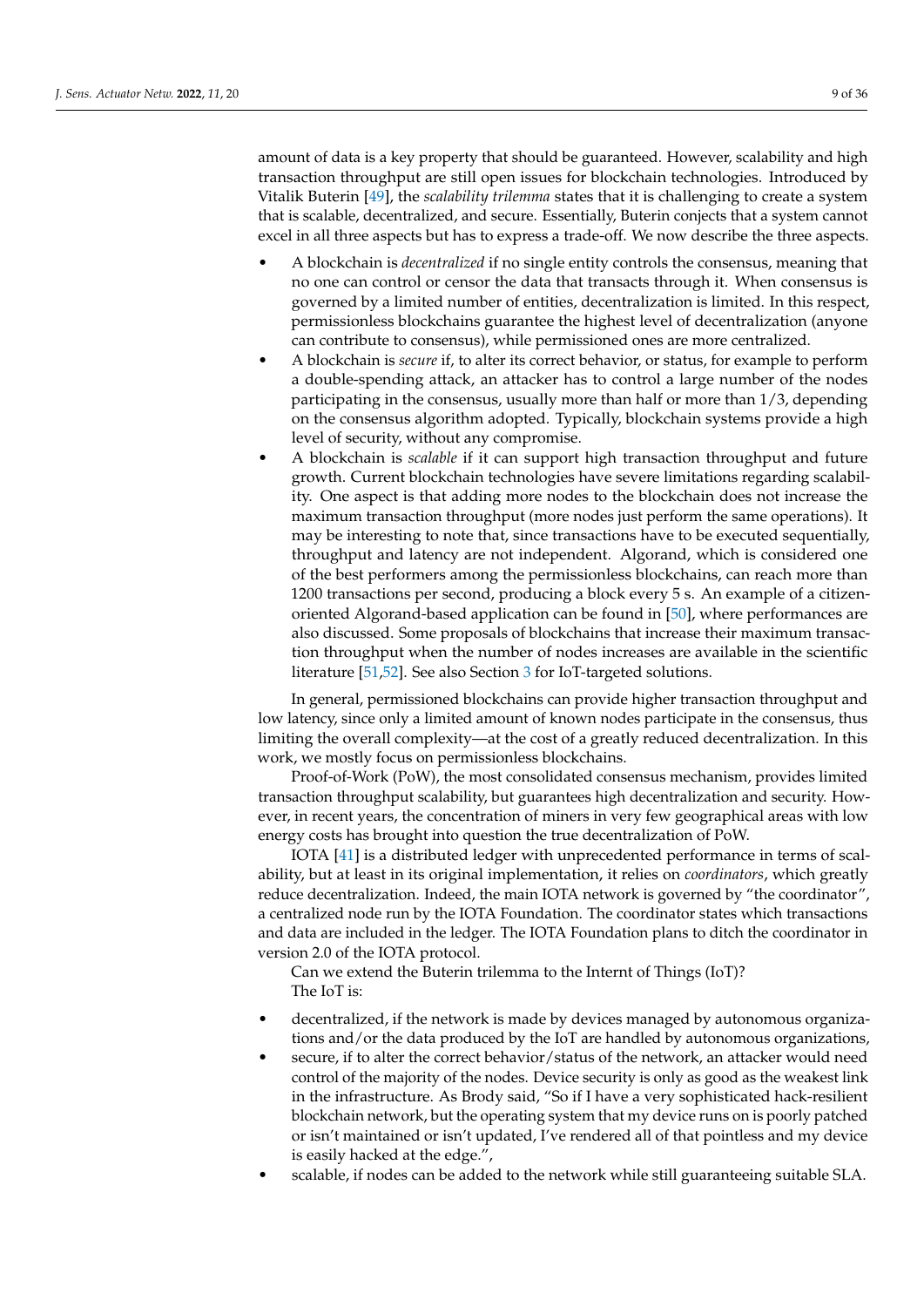#### <span id="page-9-0"></span>**3. IoT-Targeted Blockchain Technologies**

Table [2](#page-10-1) summarizes some DLT technologies that are declared to be suitable for use in IoT solutions. They can be categorized into two categories:

- (1) those that aim to provide better performances in terms of scalability and reducing transaction fees;
- (2) those also aiming to guarantee blockchain verifiability for IoT devices, enhancing the security of the overall system.

**Scalable technologies.** In Section [2.3,](#page-7-0) we described how current blockchain technologies are affected by scalability problems. This limits their adoption with IoT due to the large amount of produced data and transactions. Research has attempted to design new solutions, attempting to solve this problem at different layers and with various approaches.

A first approach is at the consensus layer, through Proof-of-Stake (PoS) consensus algorithms, which are more efficient and guarantee a higher transaction throughput with respect to PoW. Algorand [\[53\]](#page-31-10) is an example of PoS blockchain, and it guarantees around 1200 transactions per second [\[54\]](#page-31-11). Despite its limited decentralization, delegated Proof-of-Stake consensus also reaches good performance in terms of scalability (see, for example, EOS.IO [\[38\]](#page-30-22)).

Another approach is the one based on the adoption of a Directed Acyclic Graph (DAG) instead of a blockchain. IOTA [\[41\]](#page-30-25) is among the leaders in this field. In IOTA, for each new transaction, every node participates in the consensus by validating two other transactions that are on the border of the DAG, and therefore, there is no need to pay fees. This is a relevant aspect considering the large amount of transactions necessary to store IoT data on-chain. However, as we mentioned in Section [2.3,](#page-7-0) IOTA currently relies on a centralized coordinator.

Finally, the last approach to enhance scalability is through three techniques at layer-2, as summarized in [\[55\]](#page-31-12).

- (a) *State*/*payment channels* are communication channels transporting transactions that could occur on the blockchain, but instead get conducted off of the blockchain, without significantly increasing the risk of any participant. On the mainnet, we can find only the "opening" and the "closing" of the channel (representing the initial and final general-purpose state or balance). Lightning Network [\[56\]](#page-31-13) for Bitcoin and Raiden Network [\[57\]](#page-31-14) for Ethereum are examples of layer-2 channels.
- (b) *Sidechain* is a separate blockchain attached to its parent blockchain through a twoway peg. It is a technique enabling one to move assets of the parent blockchain to the sidechain, and vice versa. Polygon foundation [\[58\]](#page-31-15) has released a sidechain attached to the Ethereum mainnet.
- (c) *Rollups* is a technique where a number of off-chain transactions are validated onchain, either by default, leaving the possibility open to network users to dispute in case of an invalid update, or with a single cryptographic proof (e.g., zk-SNARK [\[59\]](#page-31-16)). The first case is known as *optimistic rollup*, the second one as *zk-rollup*. The Polygon foundation has also released Hermez [\[60\]](#page-31-17), a system to realize zk-rollups, while Optimism [\[61\]](#page-31-18) and Arbitrum [\[62\]](#page-31-19) are well-known implementations of optimistic rollups.

**Highly verifiable technologies.** Things are resource-constrained devices (see Section [2.1\)](#page-2-2). They usually have limited processing power, with a clock in the order of MHz, a RAM smaller than 1 GB (usually hundreds of MB), and a communication bandwidth of at most 1 Mbps (usually hundreds of Kbps). Furthermore, in many cases, things are battery powered, and to extend the device lifetime, duty-cycling techniques are commonly employed, which further limit the overall throughput of the node. These limited resources are in contrast with some typical requirements of most blockchain technologies. As an example, a full node requires hundreds of GB and a throughput of hundreds of MBps (speed of SSD) to copy the blockchain in a fair amount of time (tens of hours). This applies primarily to public/permissionless blockchains, since private/permissioned ones usually deal with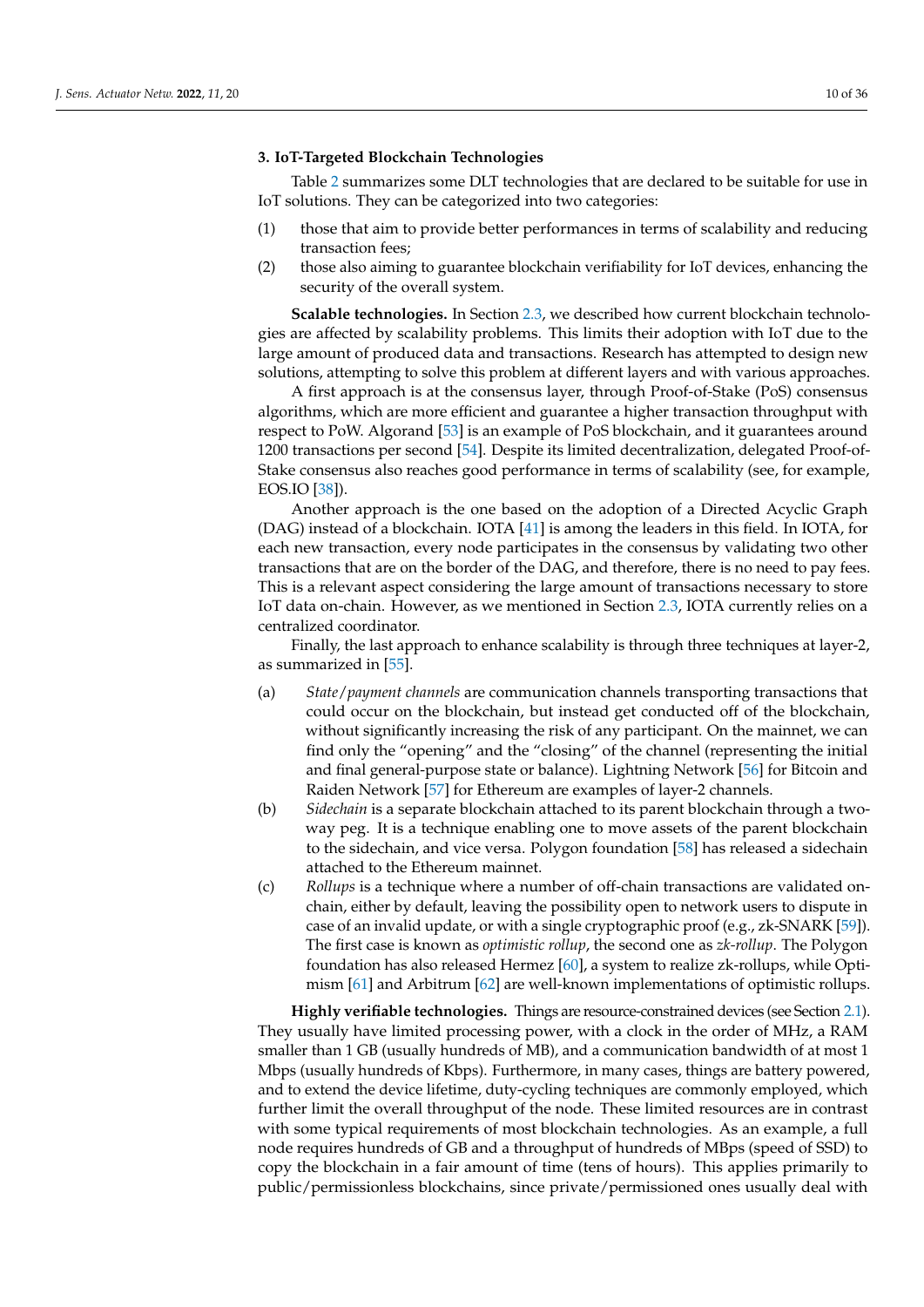lower amounts of data. In this work, we focus on public/permissionless blockchains, as already stated in the introduction.

IoT devices are able to host neither a full node nor (in many cases) a light node. Therefore, to connect to the blockchain, they need to rely on an external full node that has to be trusted. INCUBED [\[63\]](#page-31-20) is a protocol that aims to solve this problem. In INCUBED, small devices rely on any untrusted node of a specialized decentralized network.

The Mina protocol [\[64\]](#page-31-21) aims to be a lightweight blockchain that maintains a constant size of just 22 kB, regardless of how many transactions are committed to the network. This size should allow anyone to operate a node and help secure its network without needing sophisticated computer hardware. The key to the Mina protocol is the incorporation of zk-SNARKs. In Mina's case, this means that the nodes in the network do not verify all transactions in all blocks. Instead, the blockchain is represented with an easily verifiable cryptographic proof (the zk-SNARK). This proof is much smaller than the size of most other blockchains and represents the state of the whole chain (and not only the latest block). Combined with a Proof-of-Stake consensus mechanism, Mina claims their implementation of zk-SNARKs significantly cuts down on the resources needed to process and record transactions.

| Approach                             |                          | Technology                     | Reference    | Why Useful for IoT?  |
|--------------------------------------|--------------------------|--------------------------------|--------------|----------------------|
| <b>DAG</b>                           |                          | <b>IOTA</b>                    | [41]         | Scalability, feeless |
| PoS Technology                       |                          | Algorand                       | [53]         | Scalability          |
| DPoS Technology                      |                          | <b>EOS</b>                     | [38]         | Scalability          |
|                                      | Sidechain                | Polygon                        | [58]         | Scalability          |
| Layer-2 scaling<br>techniques        | Rollups                  | Polygon, Optimism,<br>Arbitrum | [58, 61, 62] | Scalability          |
|                                      | Payment/State<br>Channel | <b>Lightning Network</b>       | [56]         | Scalability          |
| Blockchain secure<br>access          |                          | <b>INCUBED</b><br>protocol     | [63]         | Verifiability        |
| Lightweight verifiable<br>blockchain |                          | Mina<br>protocol               | [64]         | Verifiability        |

<span id="page-10-1"></span>**Table 2.** DLT technologies adaptable with IoT solutions.

#### <span id="page-10-0"></span>**4. Blockchain-Supported IoT-Economies Use-Cases**

In this section, we describe the process used to select the projects and applications that represent our use-cases to motivate and support the illustration of the technical components in the rest of the paper.

#### <span id="page-10-2"></span>*4.1. Methodology*

In our investigation, we looked for projects and applications with the following *eligibility criteria*:

- Projects/applications should have the goal to manage an ecosystem of IoT devices that, even if currently limited in size, has the potential to scale up both in terms of devices and involved people.
- Projects/applications should entail economic transactions among subjects and/or IoT devices within the ecosystem and represent values by means of blockchain tokens. Transactions should be automatically triggered by IoT devices, or this possibility should at least be a future valuable direction of development.
- Projects/applications should potentially involve a conspicuous community and/or involve one or more companies.
- Projects/applications should be realized or realizable by using unpermissioned blockchains. The reasons for this choice were discussed in Sections [1](#page-0-0) and [2.3.](#page-7-0) As an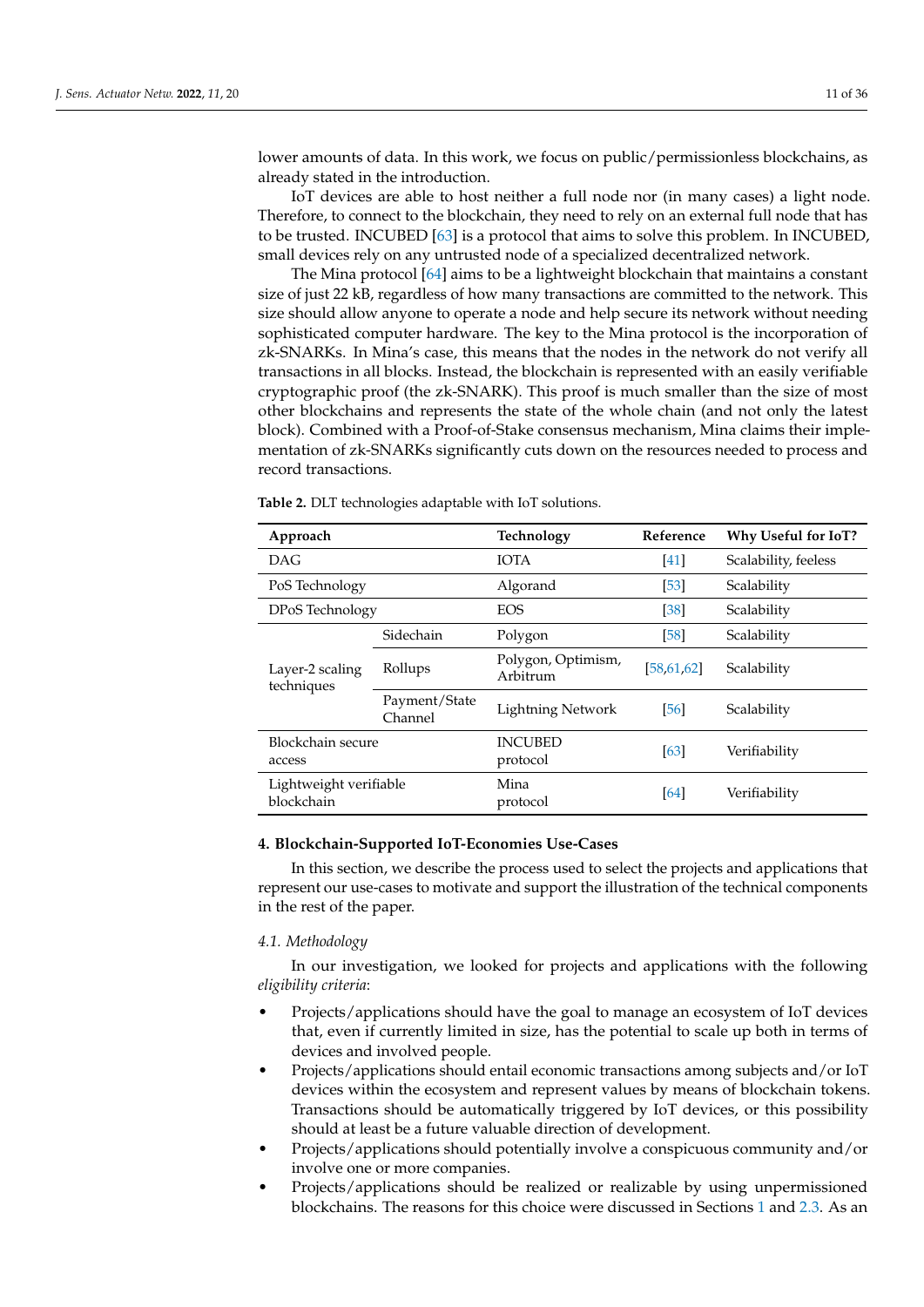exception, we may also consider projects based on permissioned blockchains when they represent interesting use-cases, and when they might potentially be implemented on unpermissioned blockchain.

To achieve our goal, we considered (1) works taken from the scientific literature and (2) projects that are not scientifically documented, but that have published enough details regarding their goals, the economic relations between actors, their architecture, and their integration of IoT and blockchain technologies.

For surveying relevant scientific works (see Section [4.3\)](#page-14-0), we adopted an approach inspired by the PRISMA methodology [\[65\]](#page-31-22). PRISMA is based on four main phases: identification, screening, eligibility, inclusion. We refer the reader to [\[65\]](#page-31-22) for the details regarding each phase. This methodology provided us with a reproducible process of scientific paper selection starting from well-established research databases.

Concerning the projects that are not scientifically documented, namely those that did not publish a paper in renowned journals or proceedings, there are unfortunately no reference databases to search on. We stress that the habit to publish a white or yellow paper outside the usual scientific venues is quite common in the blockchain community, as also witnessed by the original paper by Sathoshi Nakamoto, "Bitcoin: A Peer-to-Peer Electronic Cash System", published in 2008. This is due to the aim and necessity of making these papers available to a wider audience.

Furthermore, web search engines provide results that vary over time. For these reasons, it is almost impossible to apply a procedure that can be easily reproduced, like PRISMA; hence, for the selection of the projects, we reverted to an informal web search.

We are conscious of the fact that, with this approach, we obtain a non-formally-defined sample of the current relevant projects for blockchain-based IoT economy. However, considering real-life projects is very important to understand the current state of the art of blockchain-enabled IoT economy, since, from the beginning of our search, we recognized that real projects, promoted by companies, startups, or communities, have to face challenges that are hardly encountered by scientific research projects. In particular, they have to face scalability problems, real users' interaction, and oddities of unpermissioned blockchains, such as market-dependent transaction fees, just to mention a few. Further, real-life projects often provide complete implementations (or at least plans) for many architectural aspects, which in scientific works may be overlooked. For these reasons, we consider fundamental the inclusion in our survey of real-life projects, even if, in their selection, we cannot follow a formal reproducible procedure.

#### *4.2. Selection of Real-Life Projects and Applications*

For searching out real-life projects and applications, we informally used web search (by the Google search engine), web navigation, and projects mentioned in the scientific literature, selecting elements that match the eligibility criteria discussed above and that provide a representative set of projects and applications relevant for the blockchain-enabled IoT economy. The results of our survey are shown in Table [3.](#page-14-1)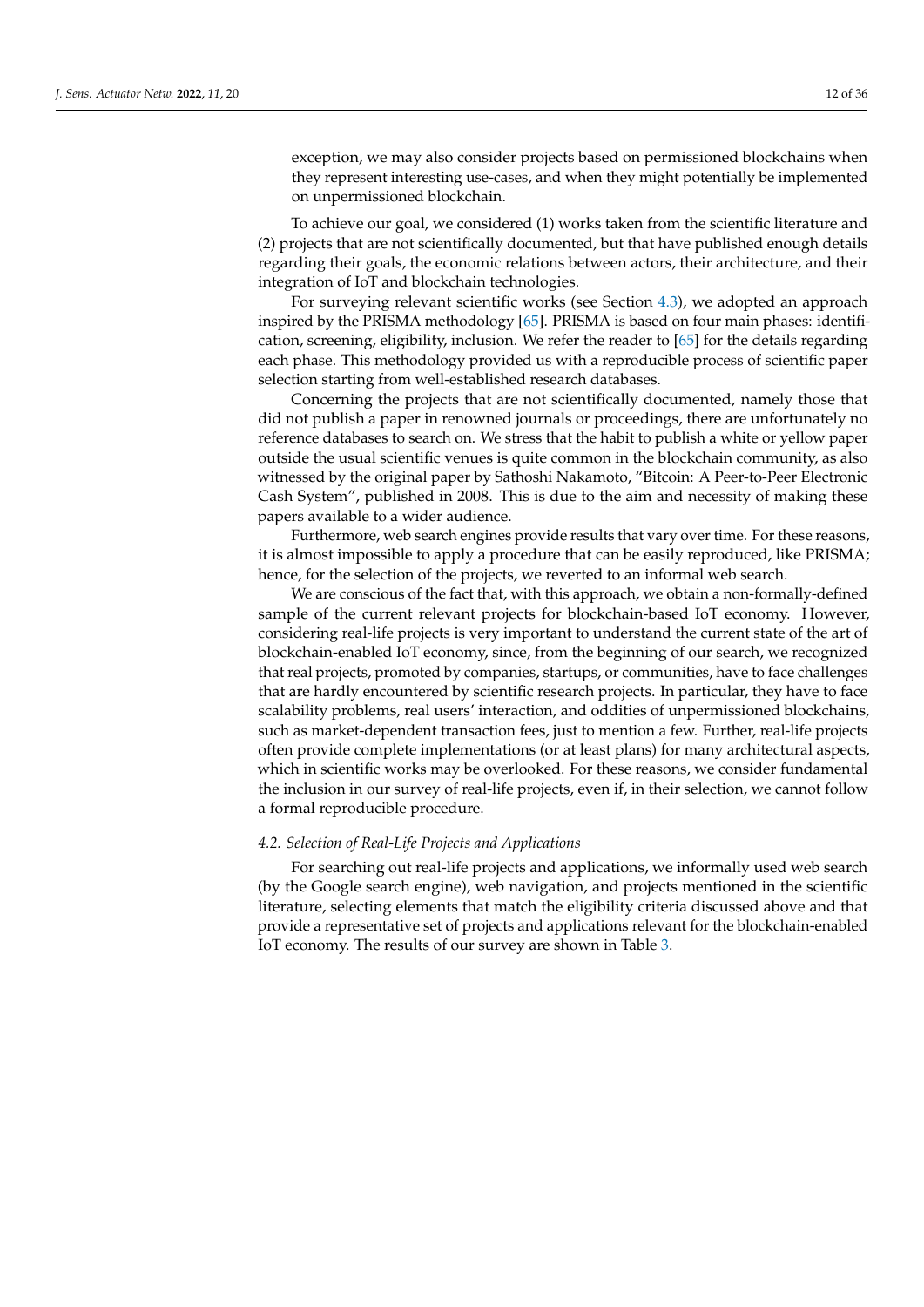**Table 3.** A list of some prominent examples of applications or projects involving an IoT economy. For each mentioned application, the table indicates whether it is based on a public (Pub) or private (Priv) and permissioned (Perm) or unpermissioned (Unperm) blockchain. In the column "simplified flow", we emphasize the thing (T), the producer (P), the consumer (C), and the reward (R).

| Reference                         | <b>Short Description</b>                                                                                                                                                                                                                                                                                                                                                                                                                   | <b>Simplified Flow</b>                                                                                                                                                                                                                                                                                                  |
|-----------------------------------|--------------------------------------------------------------------------------------------------------------------------------------------------------------------------------------------------------------------------------------------------------------------------------------------------------------------------------------------------------------------------------------------------------------------------------------------|-------------------------------------------------------------------------------------------------------------------------------------------------------------------------------------------------------------------------------------------------------------------------------------------------------------------------|
| Helium [66,67] (Pub, Unperm)      | The Helium network is a<br>decentralized wireless net-<br>work that enables devices<br>anywhere in the world<br>to wirelessly connect to<br>the Internet.<br>Powering<br>the Helium network is a<br>blockchain with a token<br>incentivizing a two-sided<br>marketplace between cov-<br>erage providers and cov-<br>erage consumers.<br>It em-<br>ploys the unique proof-of-<br>coverage consensus.                                        | Coverage providers (P) get<br>a reward in HNT native to-<br>kens $(R)$ to host gateways<br>(T) in their premises to of-<br>fer wireless connectivity-<br>mostly LoRA-to coverage<br>consumers (C) connecting<br>their devices to the Helium<br>network.                                                                 |
| PlanetWatch [68,69] (Pub, Unperm) | PlanetWatch leverages ad-<br>vanced technologies and<br>the engagement of local<br>communities to raise the<br>standards of environmental<br>monitoring. It encourages<br>citizens to operate sensors<br>and consequently earn to-<br>ken rewards for their data<br>streams, thus having the po-<br>tential of a wide coverage.                                                                                                            | A citizen (P) gets a re-<br>ward in Planet native to-<br>kens $(R)$ to host environ-<br>mental sensors (T)—mostly<br>for air pollution-in their<br>premises.<br>The data pro-<br>duced by those sensors<br>are of interest for service<br>providers or government<br>agencies $(C)$ .                                   |
| Fishcoin [70] (Pub, Unperm)       | Fishcoin, with its trace pro-<br>tocol, provides a platform to<br>trace, in-chain, all the steps<br>of the fishing supply chain.<br>Digital tokens are used as<br>a means to incentive data<br>sharing in a proportional<br>way: the more you share,<br>the more you earn.                                                                                                                                                                 | Stakeholders in the fishing<br>supply chain (P) host sen-<br>sors (T) collecting data on<br>fishing and fish trading all<br>along the supply chain and<br>get rewarded in Fish na-<br>tive token (R) from govern-<br>ment agencies and decision<br>makers (C) that currently<br>have little data for 90% of<br>seafood. |
| SingleEarth [71]                  | Instead of linking carbon<br>and biodiversity credits to<br>the sale of raw materials<br>such as forests, which cause<br>$CO2$ , Single.Earth proposes<br>the "tokenize nature" con-<br>cept. CO <sub>2</sub> -producing ma-<br>terials that are kept in the<br>ground are linked to tokens<br>that can be bought by who-<br>ever want to contribute to<br>keeping CO <sub>2</sub> low (for ex-<br>ample, by regulation con-<br>straints). | Landowners (P) earn Merit<br>native token (R) through<br>nature conservation<br>$(T)$ .<br>Companies, organizations,<br>and eventually individuals<br>(C) will be able to purchase<br>tokens and own fractional<br>amounts<br>of natural re-<br>rewarded with<br>sources,<br>carbon and biodiversity<br>offsets.        |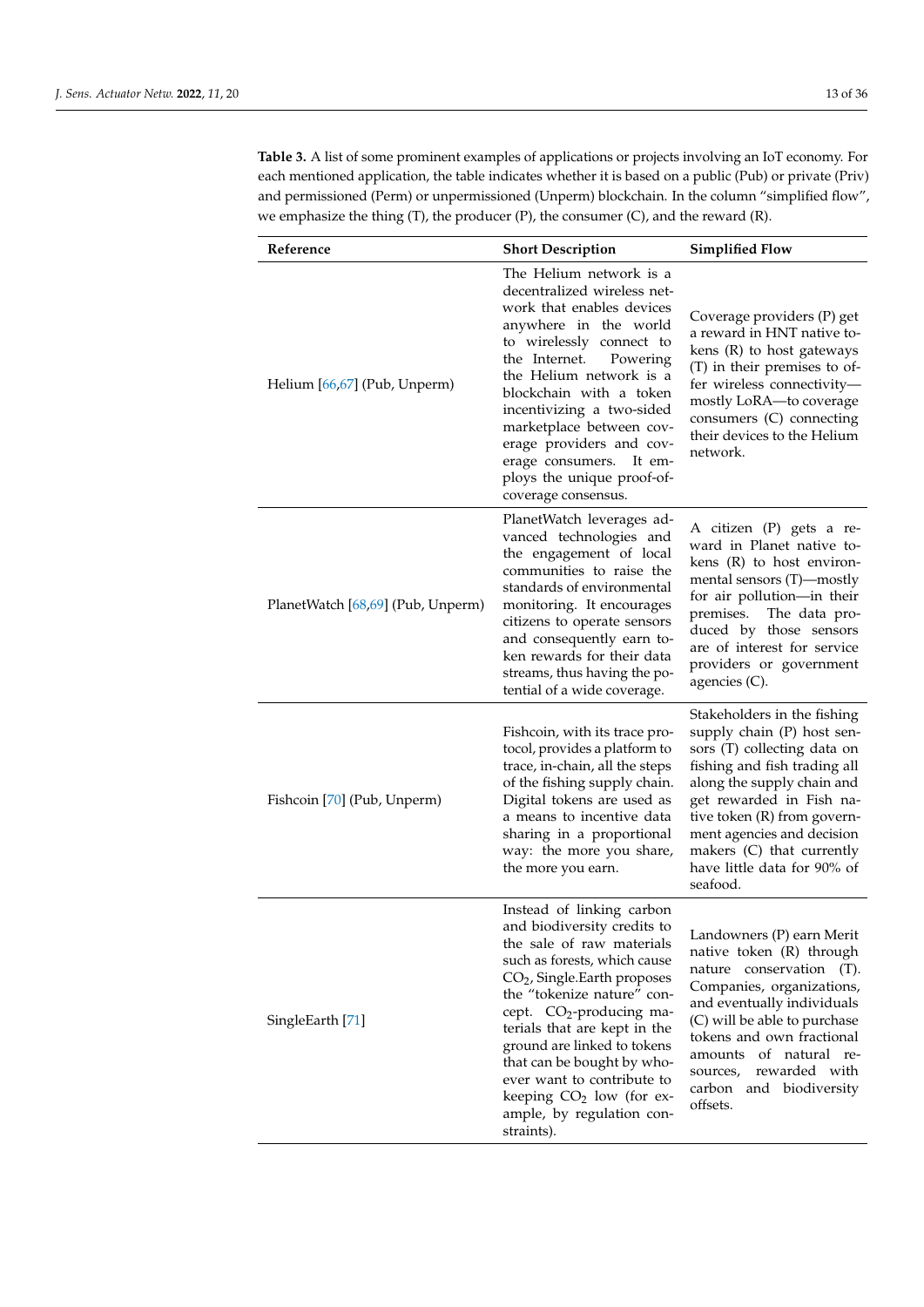|  | Table 3. Cont. |
|--|----------------|
|--|----------------|

| Reference                                 | <b>Short Description</b>                                                                                                                                                                                                                                                                                                             | <b>Simplified Flow</b>                                                                                                                                                                                                                                                                                                                                                                         |
|-------------------------------------------|--------------------------------------------------------------------------------------------------------------------------------------------------------------------------------------------------------------------------------------------------------------------------------------------------------------------------------------|------------------------------------------------------------------------------------------------------------------------------------------------------------------------------------------------------------------------------------------------------------------------------------------------------------------------------------------------------------------------------------------------|
| SavePlanetEarth [72] (Pub, Unperm)        | SavePlanetEarth (SPE) is<br>a global initiative dedi-<br>cated to developing an<br>array of different pro-<br>grams to combat global<br>warming and climate<br>change.                                                                                                                                                               | SavePlanetEarth cryp-<br>tocurrency $(R)$ is offered<br>investors $(C)$ . A<br>to<br>carbon credit market<br>opens SPE as an invest-<br>ment for companies<br>individuals (P)<br>and<br>to offset their carbon<br>footprint (T). They can<br>accomplish this by pur-<br>chasing carbon credits<br>and redeeming them on<br>the blockchain, making<br>everything transparent<br>and verifiable. |
| Medicalchain [73] (Priv, Perm)            | Medicalchain enables<br>the user to give health-<br>care professionals access<br>to their personal health<br>data. Medicalchain then<br>records<br>interactions<br>with this data in an<br>auditable, transparent,<br>and secure way on<br>Medicalchain's<br>dis-<br>tributed ledger, built<br>using a dual-blockchain<br>structure. | The Marketplace en-<br>Medicalchain<br>ables<br>users or patients $(P)$ to<br>negotiate commercial<br>terms, in MedTokens<br>native tokens (R), with<br>third parties and health-<br>care professionals (C)<br>for the use of their<br>personal and health<br>records $(T)$ .                                                                                                                  |
| SolarCoin [74] (Pub, Perm)                | Solar energy is now the<br>cheapest fuel in over<br>150 countries.<br>Solar-<br>Coin is a cryptocur-<br>rency that incentivizes<br>a solar-powered planet<br>distributing SolarCoin<br>as a reward for solar in-<br>stallations.                                                                                                     | Owners (P) of solar in-<br>stallations (T) get a re-<br>ward in SolarCoin na-<br>tive tokens (R) from citi-<br>zens or institutions $(C)$<br>willing to give an in-<br>centive for the adoption<br>of solar energy.<br>$So-$<br>larCoin can be traded<br>for government curren-<br>cies on cryptocurrency<br>exchanges, or spent at<br>businesses that accept<br>them.                         |
| Smart car applications [75] (Pub, Unperm) | collection<br>Data<br>on<br>cars and drivers ex-<br>perimented by Jaguar<br>and Land Rover re-<br>lying upon the IOTA<br>infrastructure.                                                                                                                                                                                             | Drivers (P) install sen-<br>sors in their car (T)<br>to collect data on their<br>driving habits, which<br>are delivered to service<br>providers and city au-<br>thorities (C). Producers<br>are rewarded in tokens<br>(R) that can be used for<br>paying, for instance, toll<br>roads, electric charges,<br>and parking fees.                                                                  |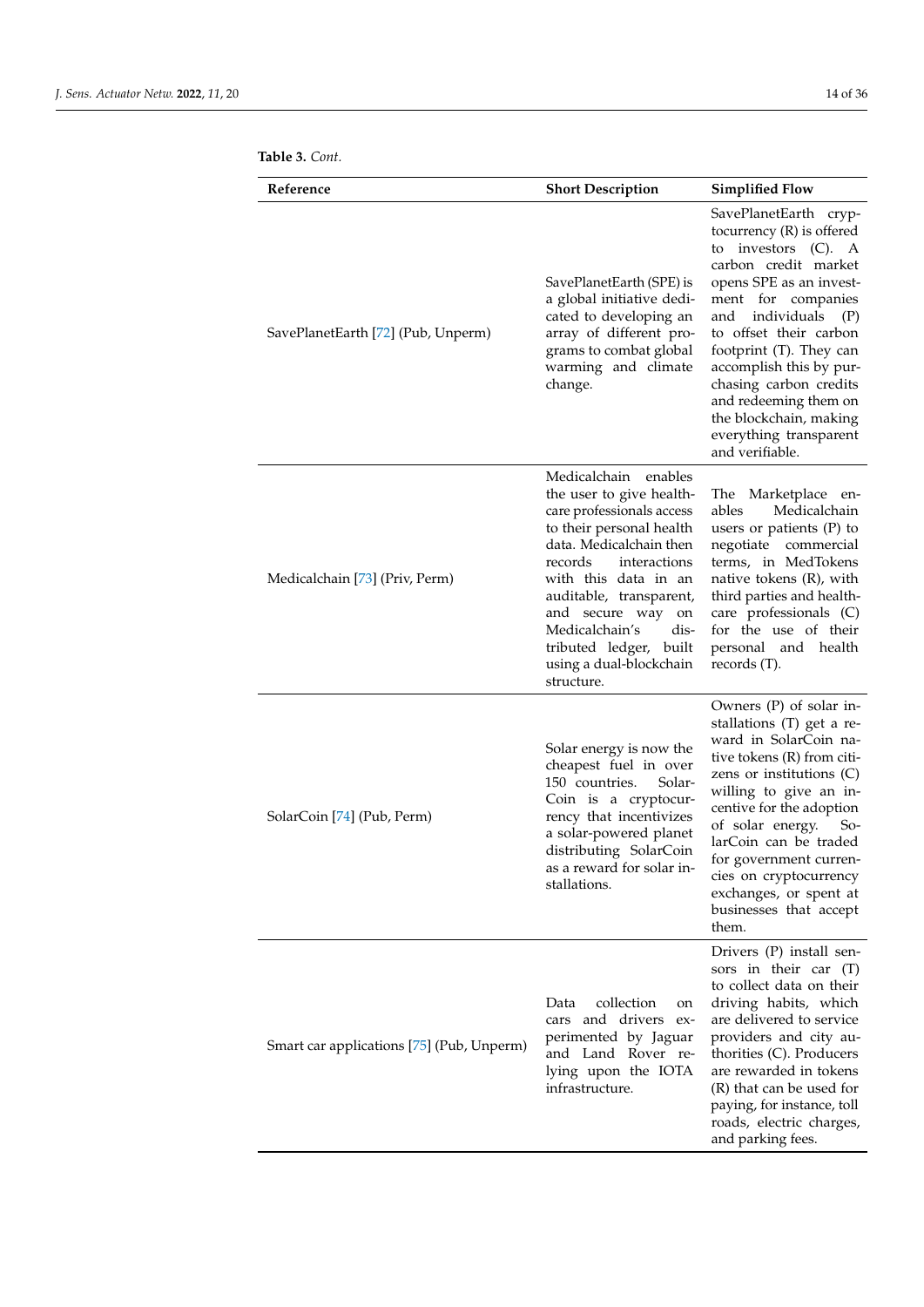<span id="page-14-1"></span>

|  | <b>Table 3.</b> Cont. |
|--|-----------------------|
|--|-----------------------|

| Reference                               | <b>Short Description</b>                                                                                                                                                                                                                                                                                                                                                                                   | <b>Simplified Flow</b>                                                                                                                                                                                                                                                                                      |
|-----------------------------------------|------------------------------------------------------------------------------------------------------------------------------------------------------------------------------------------------------------------------------------------------------------------------------------------------------------------------------------------------------------------------------------------------------------|-------------------------------------------------------------------------------------------------------------------------------------------------------------------------------------------------------------------------------------------------------------------------------------------------------------|
| ElaadNL [76] (Pub, Unperm)              | ElaadNL is a smart<br>charging infrastructure<br>lab founded by Dutch<br>grid operators.<br>It de-<br>velops an autonomous<br>self-balancing<br>power<br>grid using IOTA for<br>Machine-to-Machine<br>(M2M) communication,<br>where machines pay<br>each other in tokens<br>as incentive to cooper-<br>ate to balance energy<br>consumption in the grid.                                                   | Nodes that charge bat-<br>teries (P) are rewarded<br>in IOTA cryptocurrency<br>(R) when they help in<br>balancing the grid (e.g.,<br>charging slowly), pro-<br>viding an advantage to<br>owners (C) of Power<br>Grid nodes (T) that pro-<br>duce electricity.                                               |
| Power Ledger [77] (Priv, Perm)          | In the era of Distributed<br>Energy Resources (DER),<br>Power Ledger is a trad-<br>ing platform, namely a<br>network that allows con-<br>sumers to sell energy to<br>their peers in a trust-<br>less environment. The<br>Power Ledger Platform<br>provides a transparent<br>governance framework<br>that allows the ecosys-<br>tem to seamlessly inter-<br>face with energy mar-<br>kets around the globe. | Energy producers (P) re-<br>alize the value of their<br>investment in DER and<br>POWR native token (R)<br>by monetizing their ex-<br>cess energy (T) in much<br>the same way as Uber<br>and Airbnb allow peo-<br>ple to monetize their cars<br>and spare rooms by sell-<br>ing them to other people<br>(C). |
| Industry Marketplace [78] (Pub, Unperm) | The Industry Market-<br>place is a vendor- and<br>industry-neutral<br>plat-<br>form, based on IOTA,<br>automating the trading<br>of physical and digital<br>goods and services. The<br>initiative is targeted to<br>support Industry 4.0<br>projects with Machine-<br>to-Machine<br>(M2M)<br>economy.                                                                                                      | Industry 4.0 machine<br>components (T) act as<br>independent<br>service<br>providers (P) and con-<br>sumers (C). Transactions<br>are performed in IOTA<br>cryptocurrency (R).                                                                                                                               |
| Vehicles rental [79,80]                 | Scooter/car/bike rental<br>in cities.                                                                                                                                                                                                                                                                                                                                                                      | Veichles (T) are rent by<br>renting companies (P) to<br>people moving in the<br>city (C) who pay the ser-<br>vice using a cryptocur-<br>rency $(R)$ .                                                                                                                                                       |

## <span id="page-14-0"></span>*4.3. Selection of Scientific Works*

We performed the identification phase of PRISMA, selecting Scopus [\[81\]](#page-32-5) as our reference research article database. Scopus is the Elsevier's abstract and citation database, launched in 2004. It covers nearly 36,377 titles from approximately 11,678 publishers, of which 34,346 are peer-reviewed journals in top-level subject fields.

We used the search tool of Scopus to focus on papers related to blockchain as an IoT economy enabler. A query is always in the form TITLE-ABS-KEY (search keys in AND), which means retrieving documents that have in the title, abstracts, and keywords all the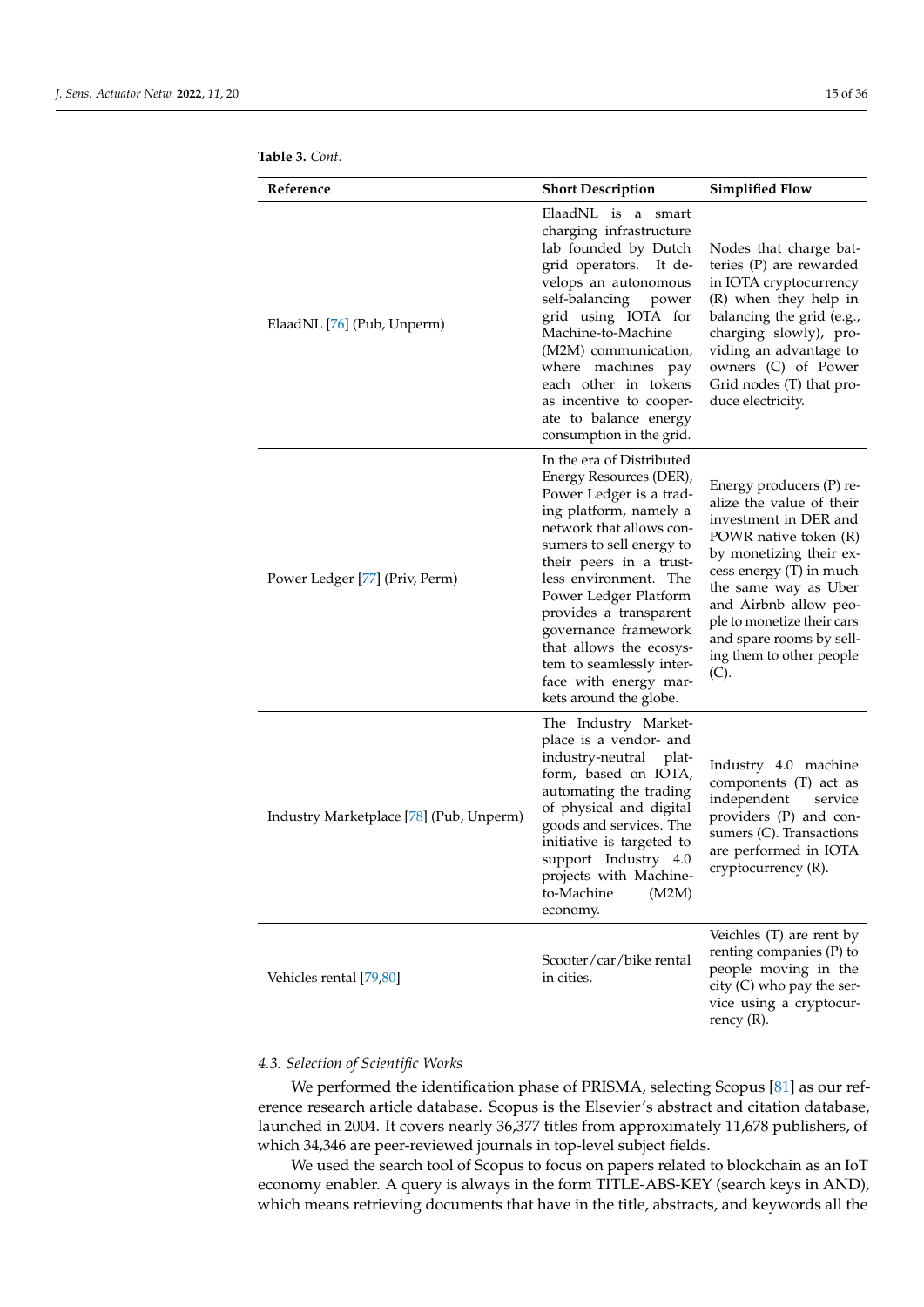specified search terms. Furthermore, we limited our analysis to the years between 2018 and 2021. As an example, the query for searching all documents with terms "iot AND blockchain AND economy" in the time range 2018–2021 is the following:

TITLE-ABS-KEY (iot AND blockchain AND economy) AND (LIMIT-TO (PUBYEAR, 2021) OR LIMIT-TO (PUBYEAR, 2020) OR LIMIT-TO (PUBYEAR, 2019) OR LIMIT-TO (PUBYEAR, 2018))

Table [4](#page-15-0) reports the amount of documents retrieved by several relevant queries, where we only specify the search terms, for simplicity. We focus on the results of the queries "iot AND blockchain AND economy" (query *E*) and "iot AND blockchain AND payment" (query *P*).

| <b>Search Terms</b>            | <b>Documents Result</b> |
|--------------------------------|-------------------------|
| iot                            | 75.704                  |
| blockchain                     | 25.944                  |
| iot AND blockchain             | 4287                    |
| iot AND blockchain AND economy | 141                     |
| iot AND blockchain AND payment | 159                     |

<span id="page-15-0"></span>**Table 4.** Queries and corresponding retrieved documents for our identification phase.

In the screening phase, we considered the 141 papers resulting from query *E* and the 159 papers from query *P*. We further restricted our attention to the ones with at least five citations. We obtained 38 papers for query *E* and 59 papers for query *P*, with an overlap of 6 papers.

In the eligibility phase, we analyzed the 91 papers resulting form the screening phase. Many of those works are reviews (with a different focus with respect to this paper), papers about economics, or highly focused on using the blockchain to provide security guarantees for IoT devices and communications, beyond the rewards transactions. We considered only those papers that propose new architectures, tools, projects, or applications strongly related to our reference scenario depicted in Figure [1.](#page-2-0) Further, we noted that, in many of the considered papers, the ability of implementing payments by blockchain infrastructures is simply mentioned as a key enabler, but architectural aspects (like those described in Section [7\)](#page-21-0) are either not detailed or only partially described, and the specific financial tools (see Section [6\)](#page-18-0) are not analyzed in depth. In fact, scientific papers usually have the objective of proposing new approaches, the validation of which is rarely performed by setting up a fully-fledged ecosystem. The final outcomes of this process, in view of the eligibility criteria listed in Section [4.1,](#page-10-2) are the 32 included papers [\[9](#page-29-7)[,10](#page-29-8)[,82–](#page-32-6)[111\]](#page-33-0).

Finally, in Table [5,](#page-16-0) we relate the content of the selected scientific works with the reallife projects listed in Table [3.](#page-14-1) This table shows that most of the main concepts, ideas, and tools presented in the scientific works are actually implemented in the selected real-life projects and applications, which furthermore have to face the technical challenges of a real deployment on the market—a key aspect for solutions aimed at exploiting the blockchain as IoT economy enabler. For this reason, we mostly rely on projects and applications listed in Table [3](#page-14-1) as references for the survey of architectural aspects provided in Section [7](#page-21-0) and of blockchain-based financial tools provided in Section [6.](#page-18-0)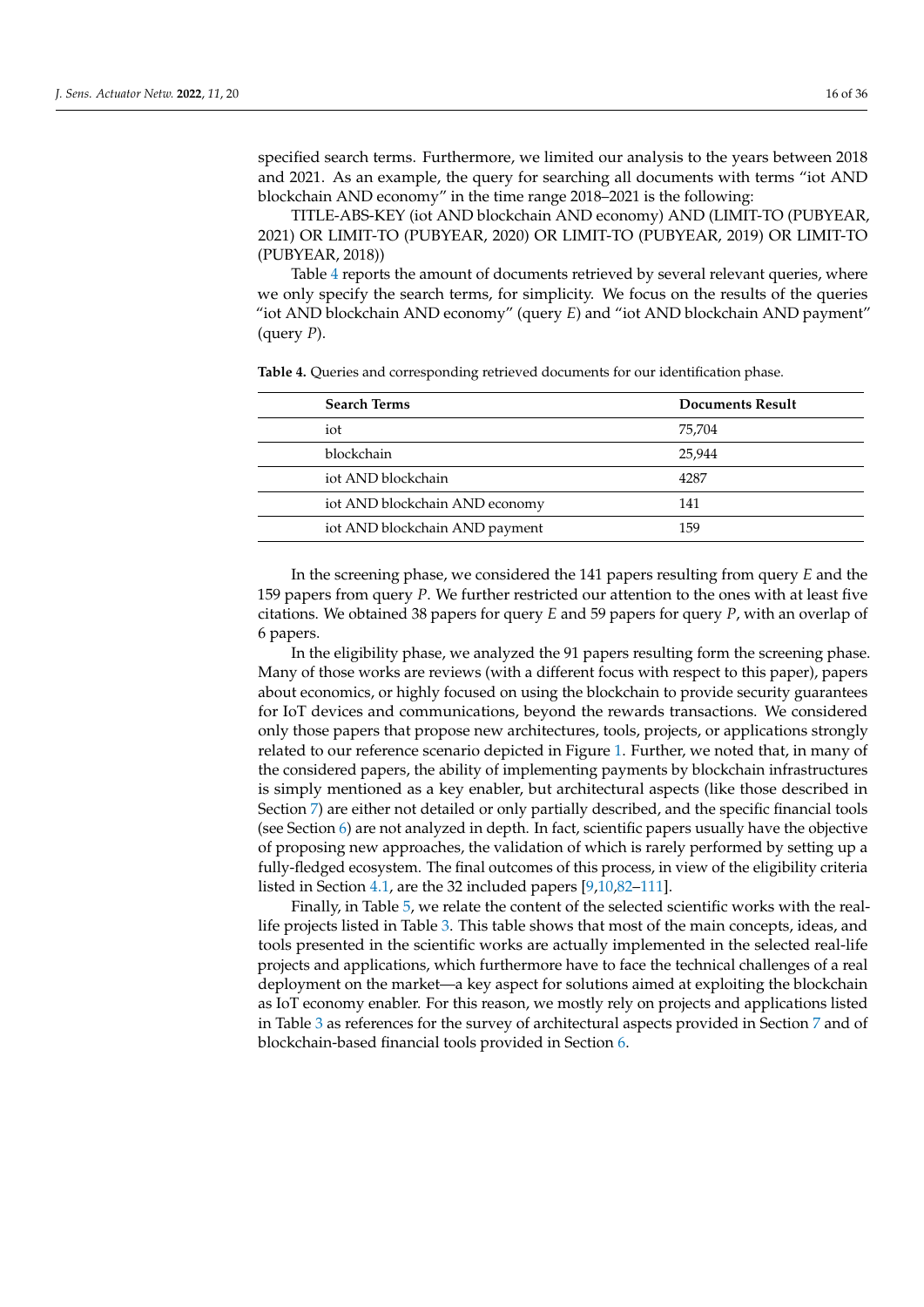| Project                     | <b>Related Research Work, with Short Motivation</b>                                                                                                                                                                                                                                                                                                                                                                                                                                                                                                                                                                                                                                                                                                                                                                                                                                                                                                                                   |
|-----------------------------|---------------------------------------------------------------------------------------------------------------------------------------------------------------------------------------------------------------------------------------------------------------------------------------------------------------------------------------------------------------------------------------------------------------------------------------------------------------------------------------------------------------------------------------------------------------------------------------------------------------------------------------------------------------------------------------------------------------------------------------------------------------------------------------------------------------------------------------------------------------------------------------------------------------------------------------------------------------------------------------|
| Helium $[66, 67]$           | As in Helium's proof of coverage, [98,107] devise new kinds of proofs for<br>consensus related to the distribution of new software/firmware upgrades.<br>In $[108]$ , a local 5G network is shared among several operators, as in Helium<br>the network is shared by a multiplicity of devices. Newtork usage is paid<br>in both works.<br>In [111], an ad-hoc blockchain is proposed, as in Helium.                                                                                                                                                                                                                                                                                                                                                                                                                                                                                                                                                                                  |
| PlanetWatch [68,69]         | PlanetWatch is an example of incentivizing green consumption behaviour.<br>Green behavior is also addressed in $[101]$ for dams and $[84]$ for Industry 4.0.                                                                                                                                                                                                                                                                                                                                                                                                                                                                                                                                                                                                                                                                                                                                                                                                                          |
| Fishcoin [70]               | Fishcoin proposes a data marketplace about fishery. Design<br>and realization problems are quite similar to those considered<br>in $[85,96,103,111]$ . Fishcoin promotes the value of data with respect<br>to their quality, a concept that is also discussed in $[110]$ , where they<br>propose a reputation system for IoT data using a blockchain.                                                                                                                                                                                                                                                                                                                                                                                                                                                                                                                                                                                                                                 |
| SingleEarth [71]            | Green behavior is also addressed in [84].                                                                                                                                                                                                                                                                                                                                                                                                                                                                                                                                                                                                                                                                                                                                                                                                                                                                                                                                             |
| SavePlanetEarth [72]        | Green behavior is also addressed in [84].                                                                                                                                                                                                                                                                                                                                                                                                                                                                                                                                                                                                                                                                                                                                                                                                                                                                                                                                             |
| Medicalchain [73]           | Medicalchain proposes a data marketplace about personal health data, sim-<br>ilar to the one devised in $[95]$ . Moreover, design and realization problems<br>are quite similar to those considered in $[85]$ for smart cities and in $[94,97]$<br>for a general-purpose sensor.                                                                                                                                                                                                                                                                                                                                                                                                                                                                                                                                                                                                                                                                                                      |
| SolarCoin [74]              | SolarCoin is an example of "consume less, consume locally" and green<br>behaviour (as in $[84]$ ). This approach can be applied in other application<br>contexts as well: for instance, the system in [99] encourages good behavior<br>at home.                                                                                                                                                                                                                                                                                                                                                                                                                                                                                                                                                                                                                                                                                                                                       |
| Smart car applications [75] | Smart car applications may involve the collection of data (e.g., related<br>to driving habits). Design and realization problems for systems that are<br>able to create a data marketplace are similar to those described in $[85]$ . It<br>is an example of the advanced and cyber-resilient automotive industry<br>discussed in $[83]$ .                                                                                                                                                                                                                                                                                                                                                                                                                                                                                                                                                                                                                                             |
| ElaadNL [76]                | It is an example of the advanced and cyber-resilient automotive industry<br>discussed in $[83]$ .                                                                                                                                                                                                                                                                                                                                                                                                                                                                                                                                                                                                                                                                                                                                                                                                                                                                                     |
| Power Ledger [77]           | In $[91]$ , they describe a proof of concept where trading and payment of<br>solar energy is managed on a blockchain.                                                                                                                                                                                                                                                                                                                                                                                                                                                                                                                                                                                                                                                                                                                                                                                                                                                                 |
| Industry Marketplace [78]   | The Industry Marketplace is a vendor- and industry-neutral platform,<br>based on IOTA, that automates the trading of physical and digital goods<br>and services. The authors of $[88]$ present a distributed data marketplace<br>allowing different actors to purchase and monitor data streams coming<br>from the smart city thanks to the use of IOTA technology. In $[90]$ , IoT<br>devices (e.g., smart locks, light bulbs, air conditioning, fans) are rented from<br>a service provider. An industry market place can also support Industry 4.0<br>projects with Machine-to-Machine (M2M) economy, as proposed in [105],<br>and Vehicle-to-Everything (V2X) economy, as proposed in [106].                                                                                                                                                                                                                                                                                      |
| Vehicles rental [79,80]     | This is an example of the advanced and cyber-resilient automotive industry<br>discussed in $[83]$ . In $[89]$ , they show how digital technologies can support<br>the appropriate and circular management of EEE (electrical and electronic<br>equipment) products and WEEE (waste from electrical and electronic equip-<br>ment). In [90], IoT devices (e.g. smart locks, light bulbs, air conditioning,<br>fans) are rented from a service provider. The authors of $[109]$ propose an<br>architecture for a marketplace to (re)use an IoT device registered on the<br>network by a provider. In [100], IoT devices are adopted by insurance com-<br>panies to detect events in the real world and trigger transactions unlocking<br>payment. The authors of $[102]$ propose optimizing the rental operation<br>using a multi-blockchain architecture. The concept of rental, involving<br>interaction with an IoT device using a smart contract, is also addressed<br>in $[104]$ . |

<span id="page-16-0"></span>**Table 5.** Projects and related scientific papers identified by the PRISMA methodology.

## <span id="page-16-1"></span>**5. Applications Classification According to Performance Requirements**

In this Section, we introduce a classification of the IoT sample applications presented in Table [3](#page-14-1) according to the performances that they require from the blockchain. Performance requirements impact certain design choices, which we describe in Section [7.](#page-21-0) The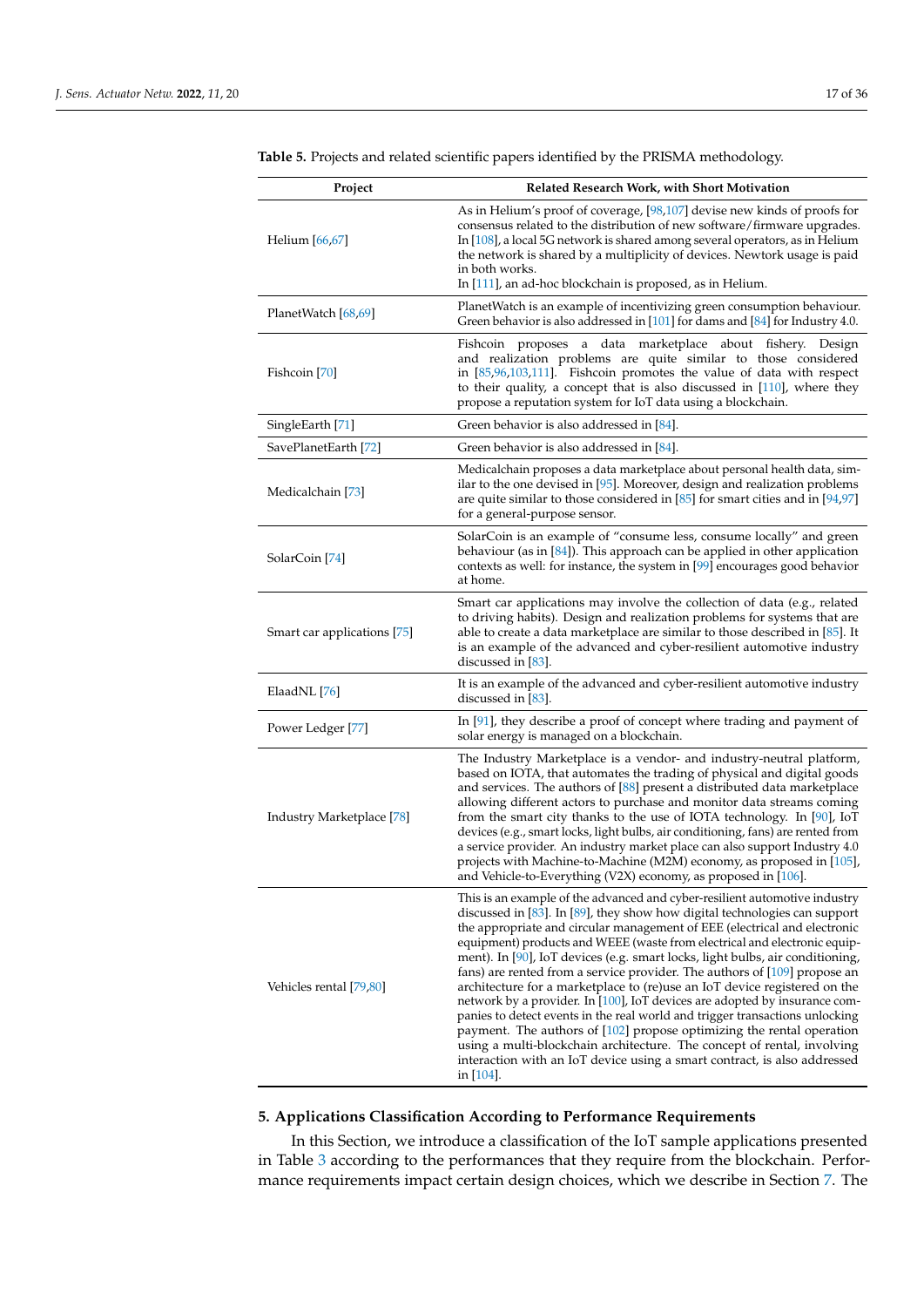classification provided in this section helps us to understand the most important aspects to consider when choosing a blockchain technology for an IoT ecosystem.

The evaluation of the performance of blockchain is a complex task that requires one to compare technologies with fairly different approaches (e.g., permissionless vs. permissioned blockchain) in search of appropriate trade-offs, the most important of which are well captured in the blockchain trilemma (see Section [2.3\)](#page-7-0). As an example, it is possible to gain fairly good scalability in permissioned blockchain where a limited number of nodes can participate in the consensus, thus limiting the complexity of permissionless blockchain where every node can participate. However, this improvement in performance is clearly paid in terms of decentralization.

Recent works such as [\[112](#page-33-11)[,113\]](#page-33-12) are first attempts to provide a systematic survey of the performance of different blockchain approaches. While a number of performance metrics could potentially be considered in our discussion, we focus on two of the most relevant here: latency and transactions throughput.

The *latency* of a blockchain network is the time between the submission of a transaction to the network and the first confirmation of acceptance by the network in the blockchain. In certain technologies based on proof-of-work, after the first confirmation, the transaction becomes "more final" as more blocks are added beyond the initial confirmation. However, in the IoT case, the first confirmation is usually enough. In particular, when the IoT application involves micropayments, the cost of undoing on confirmation is much higher than the obtained advantage. For example, vehicle rental applications [\[79](#page-32-3)[,80\]](#page-32-4) may be based on micropayments, as well as the Helium [\[66\]](#page-31-23) ecosystem.

The *transactions throughput* of a blockchain is the number of transactions handled per second, usually denoted by TPS. Table [6](#page-18-1) in [\[112\]](#page-33-11) shows that regardless of the adopted technology, in fairly limited evaluation environments that can only provide an upper bound on the performance, the latency is between about 0.1 s and 361 s, and the transactions throughput is between about 5 TPS and 6000 TPS. These numbers are in line with some other available performance evaluations [\[114\]](#page-33-13) where Bitcoin performs 7 TPS, Ethereum 20, and Visa roughly 24,000 TPS.

Latency requirements are clearly application dependent. However, many applications require some sort of interaction with a human (e.g., a payment should be confirmed before the scooter is unlocked), which provides a guideline for latency. In the following, we consider a latency comparable to the one necessary to perform a payment by a credit/debit card, which involves the authorization of the card issuer, to be *low latency*. In processing credit cards transactions, 5 s is considered an upper bound; however, 10 is still tolerable. Similarly, we consider the current throughput of credit card circuits, namely an order of tens of thousands of TPS, to be a high transactions throughput. In this case, we also relax this constraint, considering a high throughput of the order of thousands of TPS to be satisfactory.

According to the above considerations, the applications considered in Table [3](#page-14-1) can be classified as shown in Table [6.](#page-18-1) Note that applications with low (bounded) throughput are rare, since IoT technology is pervasive and tends to scale to a large number of IoT devices, unless there is some intrinsic limit in the application domain. We were not able to find any relevant application that requires low latency and is not throughput demanding.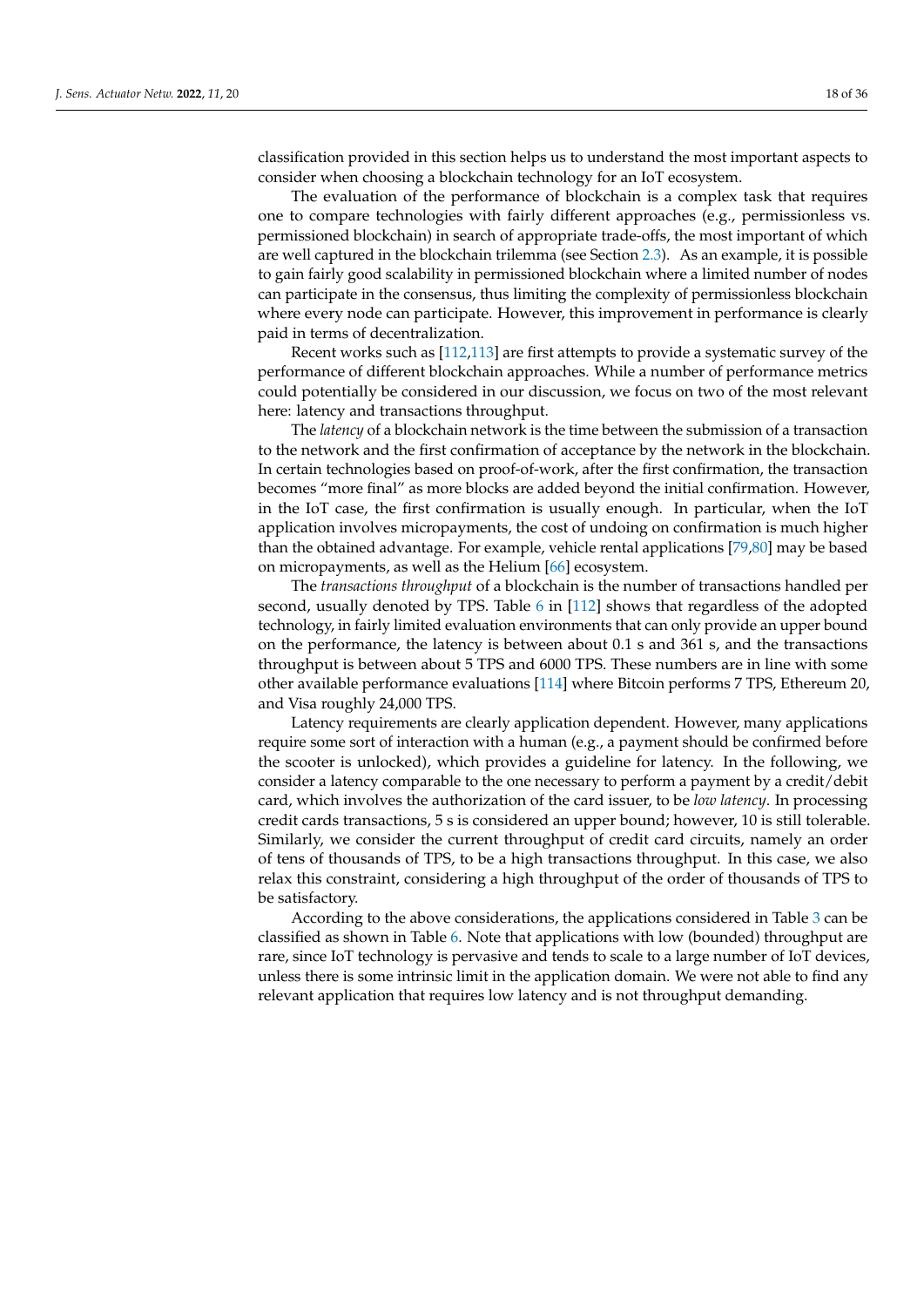|                                 | Low Transactions Throughput                                                                                                                                                                                                                                                                       | <b>High Transactions Throughput</b>                                                                                                                                                                                                                                                                                                                                                                                                                 |
|---------------------------------|---------------------------------------------------------------------------------------------------------------------------------------------------------------------------------------------------------------------------------------------------------------------------------------------------|-----------------------------------------------------------------------------------------------------------------------------------------------------------------------------------------------------------------------------------------------------------------------------------------------------------------------------------------------------------------------------------------------------------------------------------------------------|
| Low Transaction Latency         | We did not find any relevant examples in<br>this class.                                                                                                                                                                                                                                           | This class is the most demanding in<br>terms of blockchain technology. It in-<br>cludes applications in which a poten-<br>tially unbounded number of IoT de-<br>vices and/or human subjects transact<br>and need a transaction receipt in an<br>interactive manner. Examples in this<br>class are Medicalchain [73], smart car<br>applications [75], ElaadNL [76], Power<br>Ledger [77], Industry Marketplace [78],<br>and vehicle rentals [79,80]. |
| <b>High Transaction Latency</b> | This class is the less demanding in<br>terms of blockchain technology. It com-<br>prises applications in which the num-<br>ber of subjects and devices is intrinsi-<br>cally bounded (e.g., landowners) and<br>payments are not interactive. An ex-<br>ample of this class is Single. Earth [71]. | The applications in this class are char-<br>acterized by a potentially unbounded<br>number of IoT devices and subjects.<br>However, they do not need real-time<br>payment. Examples in this class are<br>Helium [66,67], PlanetWatch [68,69],<br>Fishcoin [70], SavePlanetEarth [72],<br>and SolarCoin [74].                                                                                                                                        |

<span id="page-18-1"></span>**Table 6.** Classification of the applications in shown Table [3.](#page-14-1)

## <span id="page-18-0"></span>**6. Blockchain-Based Financial Tools for the IoT**

Blockchain technology has had a close connection with finance since the beginning. It is well known that one of the main success story for blockchain is Bitcoin, the first cryptocurrency. Beside the original novelty of implementing transactions in a decentralized setting, it is now clear that blockchains enable a wide range of novel financial instruments, many of which are specific of blockchain-based economic systems.

In this section, we discuss some of them that we believe are of special interest for an IoT-based economy and focus on the technical and architectural aspects to enable them.

#### *6.1. Guaranteed Payments and Funds Unlocking*

Blockchain-enabled payments can be made arbitrarily complex. In simple cases, spending or transferring funds is allowed after proving their possession. However, in general, blockchain technologies support the adoption of a wide variety of conditions, such as the following examples:

- (1) having the consent of *m* out of *n* other users  $(1 \le m \le n);$
- (2) checking the expiration of a deadline;
- (3) checking that some other transaction has actually occurred.

Further, any logical combination of the above is possible, and since in IoT a device can signal the occurrence of a physical event in blockchain (by a suitable transaction [\[115,](#page-33-14)[116\]](#page-33-15)), this can be part of the condition as well. For example, this enables automated escrow systems [\[115,](#page-33-14)[116\]](#page-33-15), in which funds are unlocked when an actor executes some physical action. For blockchains that support smart contracts, any user that is entitled to create a smart contract can create his/her own custom conditions. For ad hoc blockchains with no smart contract support, this flexibility is also available, but decisions regarding which kind of conditions to adopt have to be made by the system designer in advance.

Sophisticated payments between parties are used in many use-cases: in SavePlanetEarth [\[72\]](#page-31-29), individuals exchanges SPE tokens with NFTs representing carbon credits; in MedicalChain [\[73\]](#page-31-30), medical researchers buy access to a relevant patient's health data in a marketplace, paying in cryptos. Escrow payments are adopted in [\[79\]](#page-32-3), where a user who is willing to rent a vehicle directly buys an unlock token from a smart contract to activate the vehicle.

## *6.2. Tokens*

Tokens are digital assets whose ownership is recorded in a blockchain. Almost all unpermissioned blockchain networks have a *native* token (more properly called *coins* or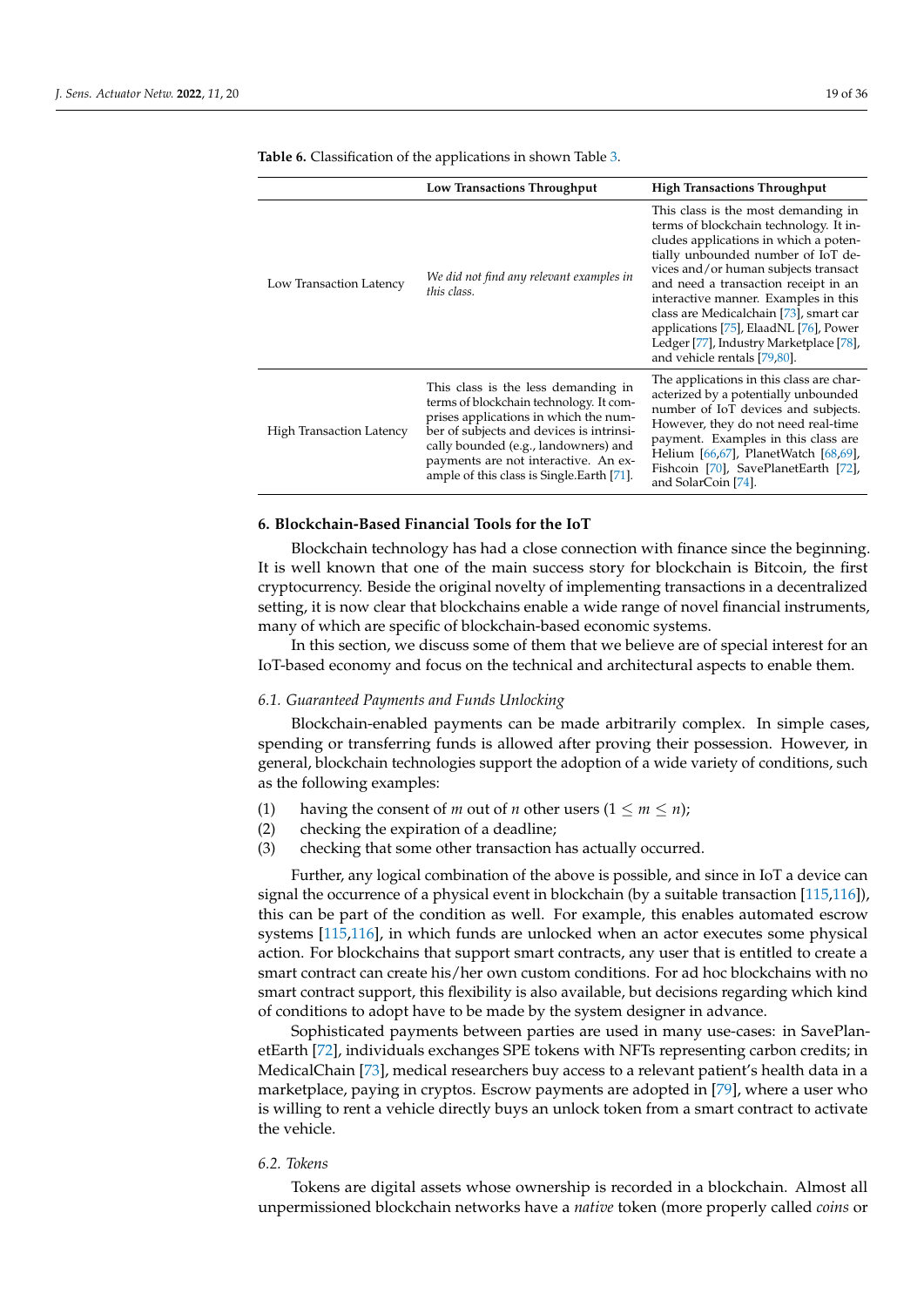*cryptocurrencies*). However, many technologies provide easy means to create new kinds of *non-native* tokens for specific purposes (see Section [2.2\)](#page-5-1). Each kind of token (native or not) has specific rules according to which token units are created (we also say *minted* or *mined*), transferred, and destroyed (we also say *burned*). These rules are designed to fit the purpose of the token and can vary greatly among tokens. Some reasons to have custom tokens are the following:

- They can be given to a thing provider, owning a thing, as a reward for allowing other users to use that thing.
- They can be used as money to buy a service or data within the ecosystem.
- They can represent a specific real thing so that ownership of the thing is represented in blockchain by the ownership of the token. This is the case of *non-fungible tokens* (NFTs), also called *asset tokens*.
- They can be sold to investors and enthusiasts in the initial phase of a project for the purpose of raising fiat money funds by means of an Initial Coin Offer (see below). In turn, token holders get some rights within the newborn ecosystem, such as, for example, having access to an offered service at a lower price, getting a small share of the income, or expressing a vote for the governance of the project.
- They can be used as a security to represent a share of the value of the ecosystem that can be traded and exchanged on a market (see below).

The first three cases are realized by standard blockchain features, possibly integrated with capabilities of IoT devices to coordinate transactions with physical events. The last two cases require relying on exchange services, which might be completely independent of the IoT ecosystem or might be integrated with it.

In addition, approaches are possible where multiple tokens are used in a single ecosystem, where, for example, one token has the objective of representing the value of the ecosystem as a whole and is traded on the markets, and another serves as a cryptocurrency to buy and sell services in the ecosystem. The value of the second kind of token might be artificially anchored (*pegged*) to a fiat currency to keep the price of services within the ecosystem stable. This approach usually requires an oracle to observe the current exchange ratio of the first token with a fiat currency and an automatic way to transform the first kind of tokens into the second one, on demand. PlanetWatch [\[68\]](#page-31-25) adopts two tokens with this perspective: Planet tokens are used as a mean to reward citizens for their provided measurements, and they are traded on the market; Earth Credits can be used to obtain services or products within the PlanetWatch ecosystem, and they can be exchanged either with euros, at a fixed price, or with Planet, at a price depending on its quotation. In Helium [\[66\]](#page-31-23) and Powerledger [\[77\]](#page-32-1), two tokens are similarly used.

It is worth mentioning that, since different sets of rules result in different "economic behavior", the new field of study called tokenomics (heavily based on game theory; see, for example, [\[6,](#page-29-9)[117–](#page-33-16)[120\]](#page-33-17)) aims at understanding and foreseeing the effect of a certain set of rules.

Further information about the wide variety of possible tokens, their purposes, and their rules can be found in several works (see, for example, [\[121,](#page-33-18)[122\]](#page-33-19)).

#### *6.3. Incentives*

Incentives are an important part of any unpermissioned decentralized architecture. They are usually provided as tokens that reward a positive behavior and that can be converted into something valuable (e.g., fiat money or services) for whoever expressed that behavior. In general, in a blockchain, the reward is given for processing transactions and participating in the creation of new blocks. Integrating IoT with blockchain, we can provide incentives to motivate general positive behaviors, such as keeping some device active or hosting sensors. This may be not directly linked to a certain service or object to be actually used by anyone. In fact, there is some value just in having a part of the system be available for its use. This may motivate thing providers to join a project even in the very beginning phase, when end users are unlikely to buy any service. The possibility to reward service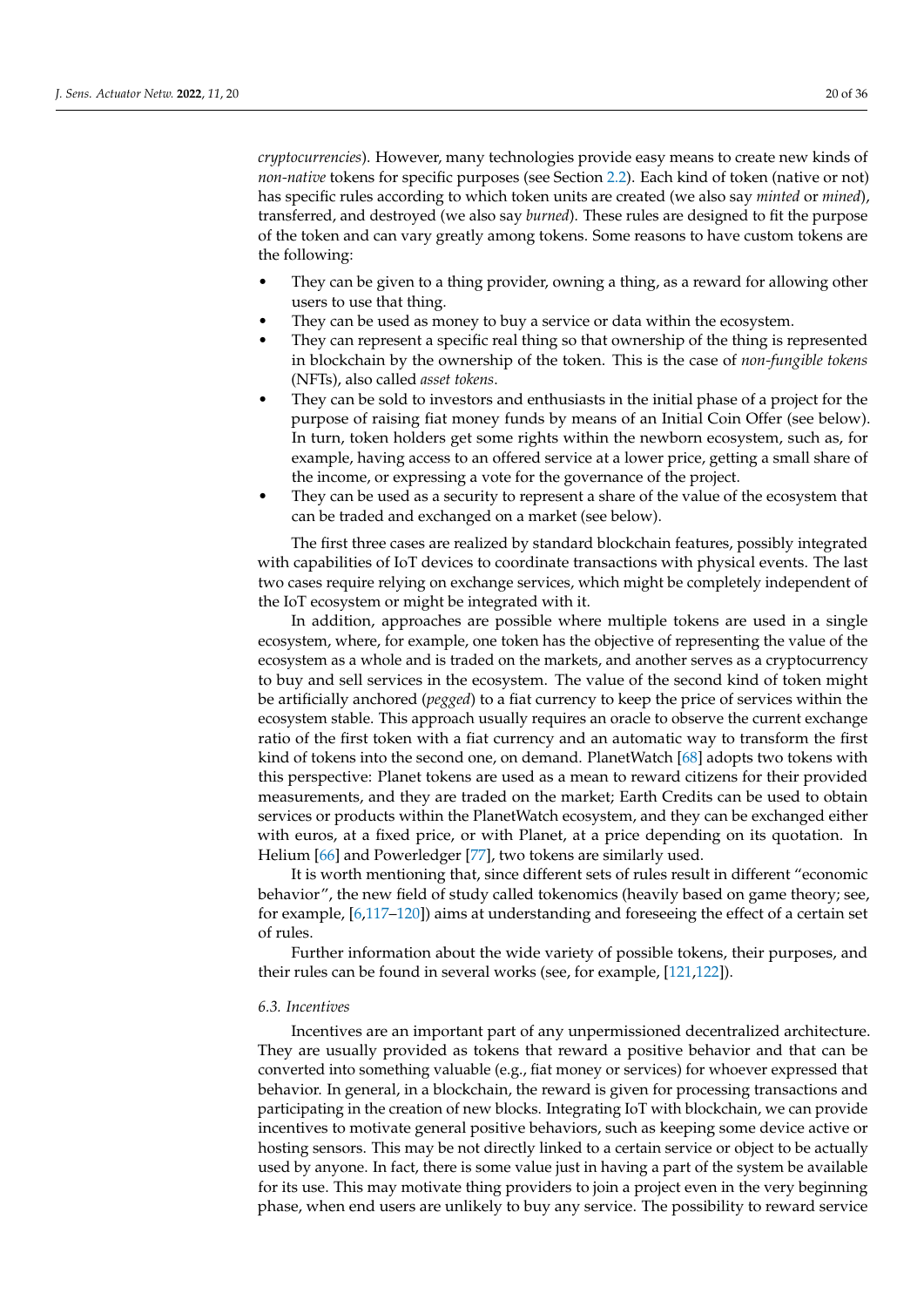availability with freshly created tokens is clearly a value added of the blockchain adoption, in which the token creation strategy can be decided as part of the design of the system. From an architectural point of view, the only critical point is to assess that the condition for the reward holds. Related information may either be directly obtained from smart devices or assessed by an oracle (see Section [7.3\)](#page-24-0). Incentive mechanisms are present in all projects that are listed in Section [4.](#page-10-0) For example, in PlanetWatch [\[68\]](#page-31-25), citizens are rewarded when their measurements are uploaded to the blockchain, and in Helium [\[66\]](#page-31-23), rewards are given when thing providers contribute to prove-of-coverage and to route data.

#### *6.4. Exchanges and Offsetting of Exchange Rates*

Exchanges allow one to buy/sell tokens, either for other tokens or for fiat currency. They are fundamental services that allow people to buy tokens to be used in an ecosystem or to convert tokens earned in an ecosystem into fiat or other cryptocurrencies. They are normally centralized, but there are examples of blockchain-based decentralized exchanges [\[123](#page-33-20)[,124\]](#page-33-21), which can possibly be integrated into user applications [\[125\]](#page-33-22). Certain IoT ecosystems may have among their goals the purpose to create or facilitate a market. In this case, some form of decentralized market management may be part of the ecosystem. The Power Ledger project [\[77\]](#page-32-1) is a prominent example of this approach for smart grids. A token that is traded in an exchange varies its *price* (or *exchange rate*) over time. This feature is considered good if the token is meant to represent the value of the ecosystem, since it allows the token owners to gain if the project is successful. On the other side, if the token is meant to be used to buy services or data in an ecosystem, excessive price inflation may have a catastrophic effect, possibly making the actual price of services or data offered in the ecosystem no longer competitive. It is possible to offset the latter problem by pure technological means. In fact, by means of an oracle, it is possible to record in the blockchain the exchange rate of a token with respect to a fiat currency. Clearly, transactions on a blockchain must be performed using a token; however, using the last exchange rate, it is possible to dynamically adjust service/data prices expressed with the token so that they are stable when expressed in fiat currency. In the vehicle-renting system devised in [\[79\]](#page-32-3), at the time of renting, the client application exchanges money with a cryptocurrency (ETH in their case) in the background to maintain a constant rental cost. Similar approaches are realized by Helium [\[66\]](#page-31-23) and Power Ledger [\[77\]](#page-32-1).

#### *6.5. Staking*

As written above, using a blockchain, it can be possible to realize mechanisms that lock tokens and unlock them only when certain conditions hold. Imposing users to lock tokens before allowing them to do certain actions is called *staking*. Using blockchain, the realization of staking is easy. In fact, funds can be locked for a period of time, and it is enough to programmatically check the presence of the stake in blockchain before allowing the execution of the specific action. There are several reasons to adopt staking.

- A first use of staking is to guarantee that a user has correctly fulfilled a certain task. Clearly, there should be a way to assess the correct execution of the task. In the IoT world, this may encompass taking data from a device or from an oracle. If the task is executed correctly, the user can get the benefit of their work and continue their job (or stop and get staked tokens back). If the user is recognized to cheat, the user is deprived of their staked tokens. This approach is used in escrow systems and in proof-of-stake consensus algorithms. In IoT systems, for example, a user can promise to keep a device up and running and can guarantee his/her honesty by staking some tokens.
- Staking can be useful to avoid denial of service attacks and Sybil attacks [\[126\]](#page-33-23). In fact, an attacker can emulate a large number of users, nodes, or devices, essentially for free. In this way, the attacker can subvert certain systems (e.g., voting, blockchain consensus, or reputation systems). Forcing each user to stake some tokens makes the cost of the attack proportional to the amount of users, nodes, or devices being emulated. Note that this also impacts the IoT world, since cheap devices are usually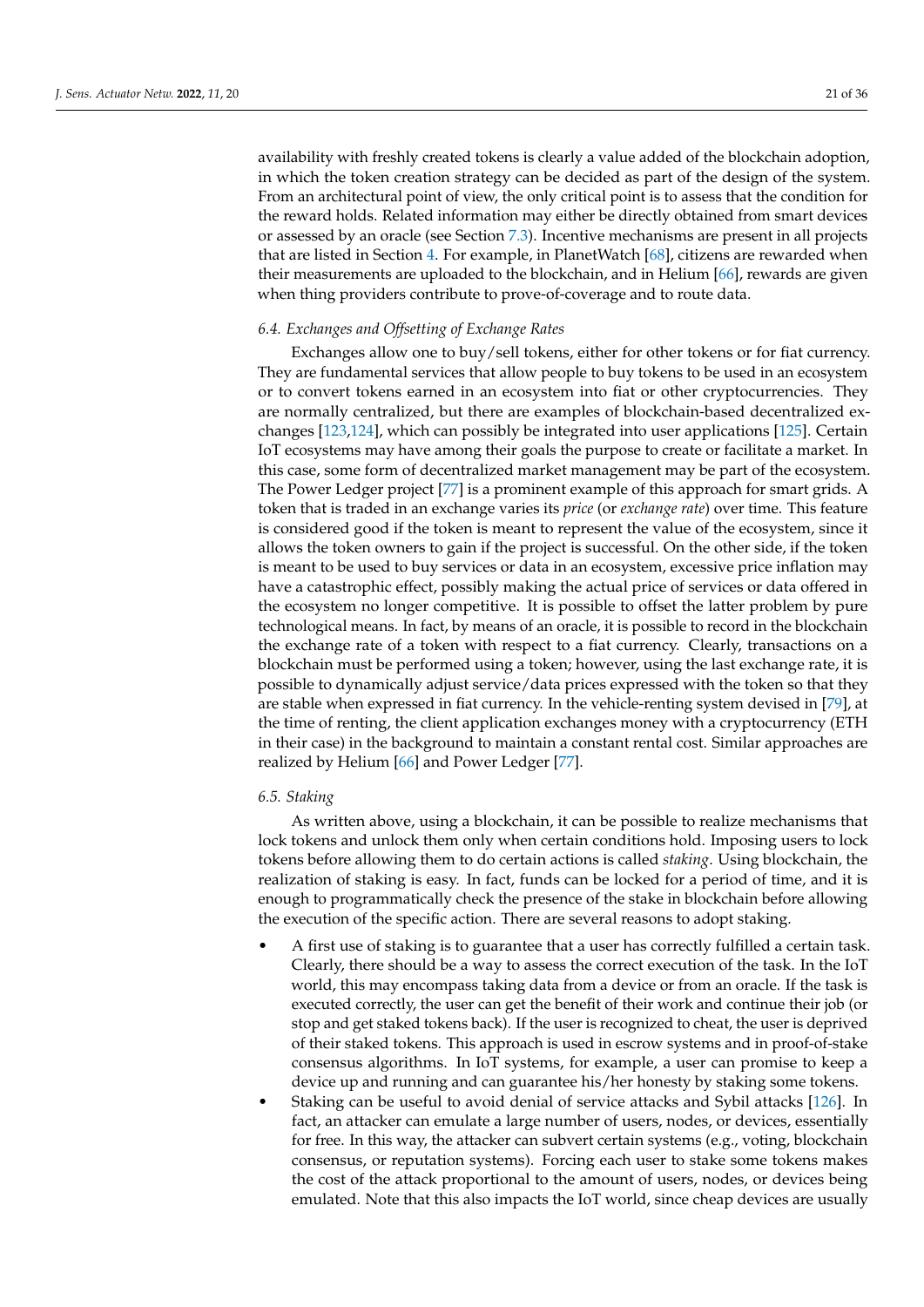easy to clone maliciously. On the other hand, it is possible to create hard-to-clone devices by wiring private keys and having a public key infrastructure that signs corresponding certificates. However, this approach centralizes the trust in one, or a few, certification authorities, which is undesirable in a decentralized architecture. An example of a decentralized certification approach based on blockchain is described in [\[127\]](#page-33-24).

• For projects that are valued using the price of a token, forcing users or thing providers to stake some tokens helps to reduce the amount of tokens in circulation. The more users or thing providers want to put tokens at stake, the higher is the demand for the token, and hence, according to the law of supply and demand, the higher is the price of the token. In other words, it is possible to obtain a non-speculative growth of the value of the token (i.e., a growth that matches the growth of the user base) by carefully designing the rules and adopting the blockchain to enforce them [\[128\]](#page-33-25). This approach is used in non-IoT blockchain-based services (e.g., [\[129](#page-33-26)[,130\]](#page-34-0)). Clearly, this is a general approach that can be fruitfully applied also in the context of blockchain-based IoT ecosystems.

For example, Helium [\[66\]](#page-31-23) requires providers of validator nodes to put some Helium native tokens (HNT) at stake. In this case, staking increases the price of HNT. A complex system of penalties is not applied on staking, but rather, the amount of work reward is limited.

#### *6.6. Burn-and-Mint Equilibrium*

This approach was pioneered by the Factom blockchain-based data integrity service [\[131\]](#page-34-1) and has now been adopted also in the IoT context by the Helium [\[66\]](#page-31-23) network. In this model, the tokens paid by a consumer are not earned by anyone but simply burnt. This approach decouples the amount paid for data or services from the amount of tokens earned by the thing provider. Now, suppose one fixes the price *p* paid by the consumer in fiat currency and charges the consumer by the amount of tokens *t* that corresponds to *p* at the current exchange rate. To do that, the architecture has to include an oracle that regularly acquires the last exchange rate of the token and provides it to the blockchain to be used to compute the amount of tokens to be charged for each payment. Let *B* be the amount of burnt tokens in a certain unit of time. Let *M* be an amount of new tokens that is periodically minted and distributed among all nodes or thing providers proportionally to the job they have done in that period [\[128,](#page-33-25)[132,](#page-34-2)[133\]](#page-34-3). Let us assume *M* to be constant, and suppose we start from an equilibrium state in which  $B = M$ , and hence the amount of circulating tokens is constant over time. An increase in demand increases the burning rate *B* with respect to the constant token-minting rate *M*. Token scarcity makes the token price increase. In turn, a higher token price limits the demand, forcing *B* to stop increasing. Intuitively, the system is expected to settle into a new equilibrium at a higher price [\[128,](#page-33-25)[132](#page-34-2)[,133\]](#page-34-3). The opposite is true if demand decreases. Further, nothing prevents one from changing *M* artificially to achieve different objectives. A formal analysis of these kinds of blockchain-based economic systems can be found in [\[134\]](#page-34-4).

#### <span id="page-21-0"></span>**7. Architectural Aspects of Blockchain-Based IoT Economy**

When an IoT ecosystem is equipped with a blockchain, many aspects regarding the blockchain itself and how it is integrated with the rest of the ecosystem have to be carefully considered. The adoption of a blockchain is not free, but it raises problems (e.g., regarding scalability) that have to be addressed to allow a project to develop and work correctly and profitably. On the other hand, it is possible to recognize some blockchain design opportunities that become available when a blockchain is used in an IoT ecosystem.

In this section, we discuss the design problems and opportunities for an IoT–blockchain integration when the blockchain is primarily a payment enabler. Throughout this section, we refer to the projects and applications identified in Section [4](#page-10-0) to provide practical examples of the discussed choices and problems. We also refer to the classification shown in Section [5](#page-16-1)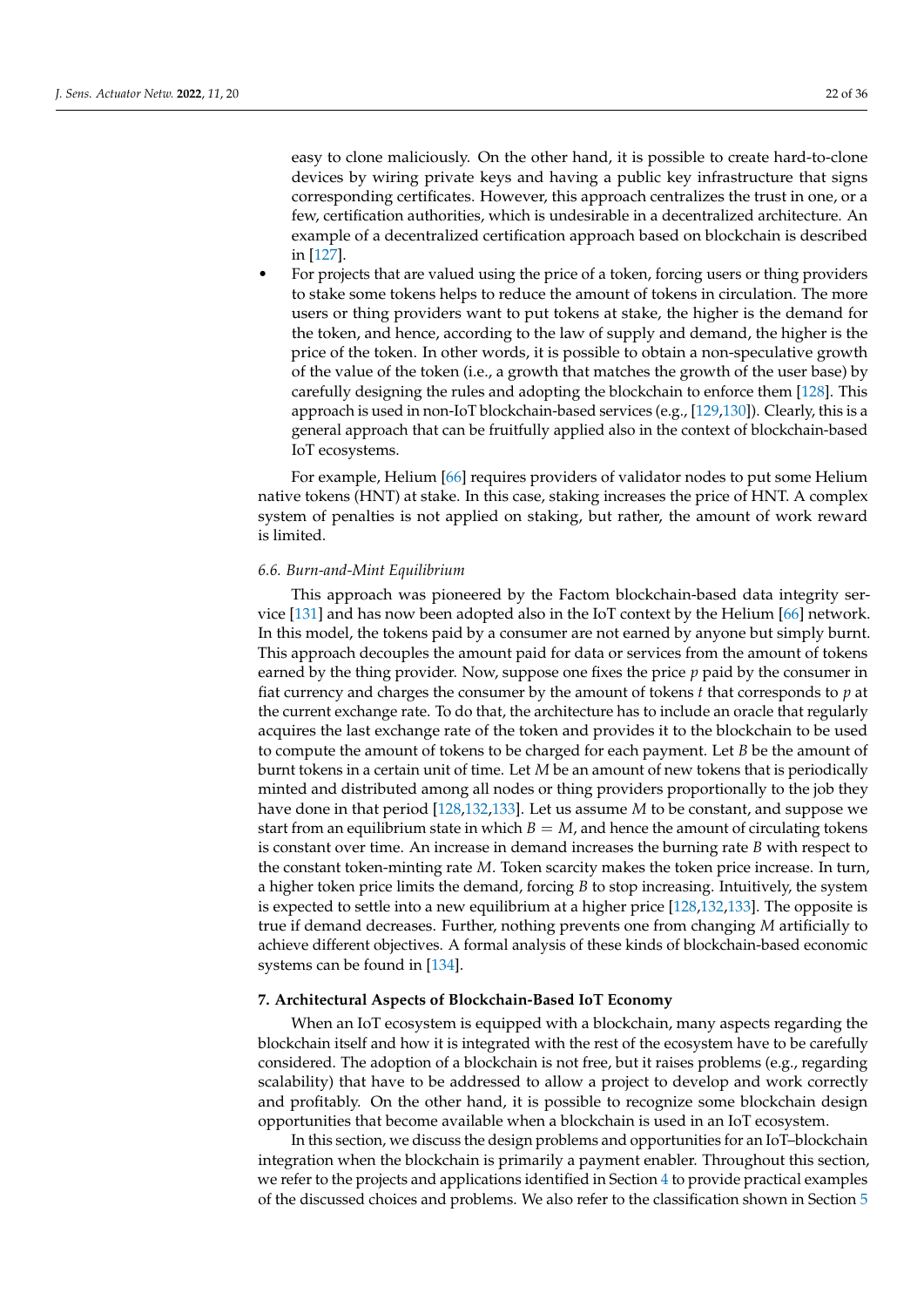when dealing with performances. In the rest of this section, we first discuss problems and possible approaches and/or solutions to address them (Sections [7.1–](#page-22-1)[7.5\)](#page-26-0). Section [7.1](#page-22-1) focus on high-level technology and deployment choices. Sections [7.2](#page-22-0) and [7.3](#page-24-0) focus on interfacing the blockchain with the rest of the ecosystem. Sections [7.6](#page-27-0) and [7.7](#page-27-1) focus on supporting high transactions throughput with low costs. Then, we address opportunities rising from the blockchain–IoT integration (Sections [7.6](#page-27-0) and [7.7\)](#page-27-1).

#### <span id="page-22-1"></span>*7.1. Blockchain Nodes: Technology and Deployment Choices*

When adopting blockchain for an IoT application, we have three main options:

- 1. leverage an existing general-purpose public blockchain network;
- 2. leverage an existing blockchain technology while creating a distinct dedicated network;
- 3. create a new ad-hoc blockchain technology and a new corresponding network.

In order to reduce production costs and leverage the reputation and reliability of already deployed solutions, the first option is usually considered the most appropriate, and it is easy to find examples of this approach (see, for example, [\[75](#page-31-32)[,76](#page-32-0)[,78\]](#page-32-2)). As already discussed, public permissionless blockchains also have the advantage of providing the highest guarantee in terms of security—a crucial requirement for the IoT economy—and to facilitate the employment of the obtained incentives in a wider ecosystem of heterogeneous applications and services. In Section [4,](#page-10-0) the reader can find many examples of projects adopting general-purpose unpermissioned blockchains. The main drawback of this approach is that the IoT application is going to depend on the fluctuations of the public blockchain, and in particular on its network load. Public networks may be congested by usage spikes due to speculations [\[135\]](#page-34-5) or other applications [\[136\]](#page-34-6), just to mention two relevant examples. Further, communities governing a general-purpose public blockchain may make choices (e.g., regarding architecture evolution or required node power) that may be in contrast with the needs or the design of the considered IoT application. For these reasons, in some scenarios a dedicated blockchain network may be preferred. In other words, a well-known blockchain technology can be adopted only for a specific application with a dedicated network. In this case, all the issues related to fluctuations can be more easily handled. MedicalChain [\[73\]](#page-31-30) is an example of this approach implemented as a permissioned blockchain. However, permissioned blockchains have limited decentralization, as already discussed in Sections [1](#page-0-0) and [2.3.](#page-7-0) The most ambitious multivendor IoT ecosystems would probably rely on unpermissioned blockchains.

The third approach is to develop an ad hoc blockchain technology to be deployed as a dedicated blockchain, typically on IoT gateways. This is more costly, but allows greater flexibility. For example, in the Helium [\[67\]](#page-31-24) network, a specific blockchain is proposed that leverages the physical presence of devices on a territory, and their scarcity, to realize a new proof-of-coverage consensus algorithm. The work done by devices to achieve consensus is not wasted (as occurs in Bitcoin and in all blockchains based on regular proof-of-work), but is reused within the Helium ecosystem, realizing an elegant and efficient use of resources.

Regarding this third approach, a possible criticism is that an ad hoc dedicated blockchain may be considered less reliable than a general purpose public blockchain. In fact, we can expect a smaller community working on the codebase, and hence governance, bug fixing, and software updates are expected to be less effective. On the other side, an ad hoc technology is expected to be simpler and more focused on the needs of the specific IoT application.

In general, the trade-off between the possible greater efficiency of ad hoc solutions and the time necessary to acquire a satisfactory reputation with the wider public—key ingrediente for the success of an IoT economy—should be carefully evaluated.

#### <span id="page-22-0"></span>*7.2. Accessing a Blockchain from Resource-Constrained Devices*

Since things and thing providers are often large in number, it is natural to consider hosting the nodes of the blockchain in the very same IoT devices. However, as remarked in Section [2.1,](#page-2-2) IoT devices are very often resource constrained and thus cannot always satisfy the requirements highlighted in Section [4.](#page-10-0) Figure [3](#page-23-0) summarizes the possible roles of things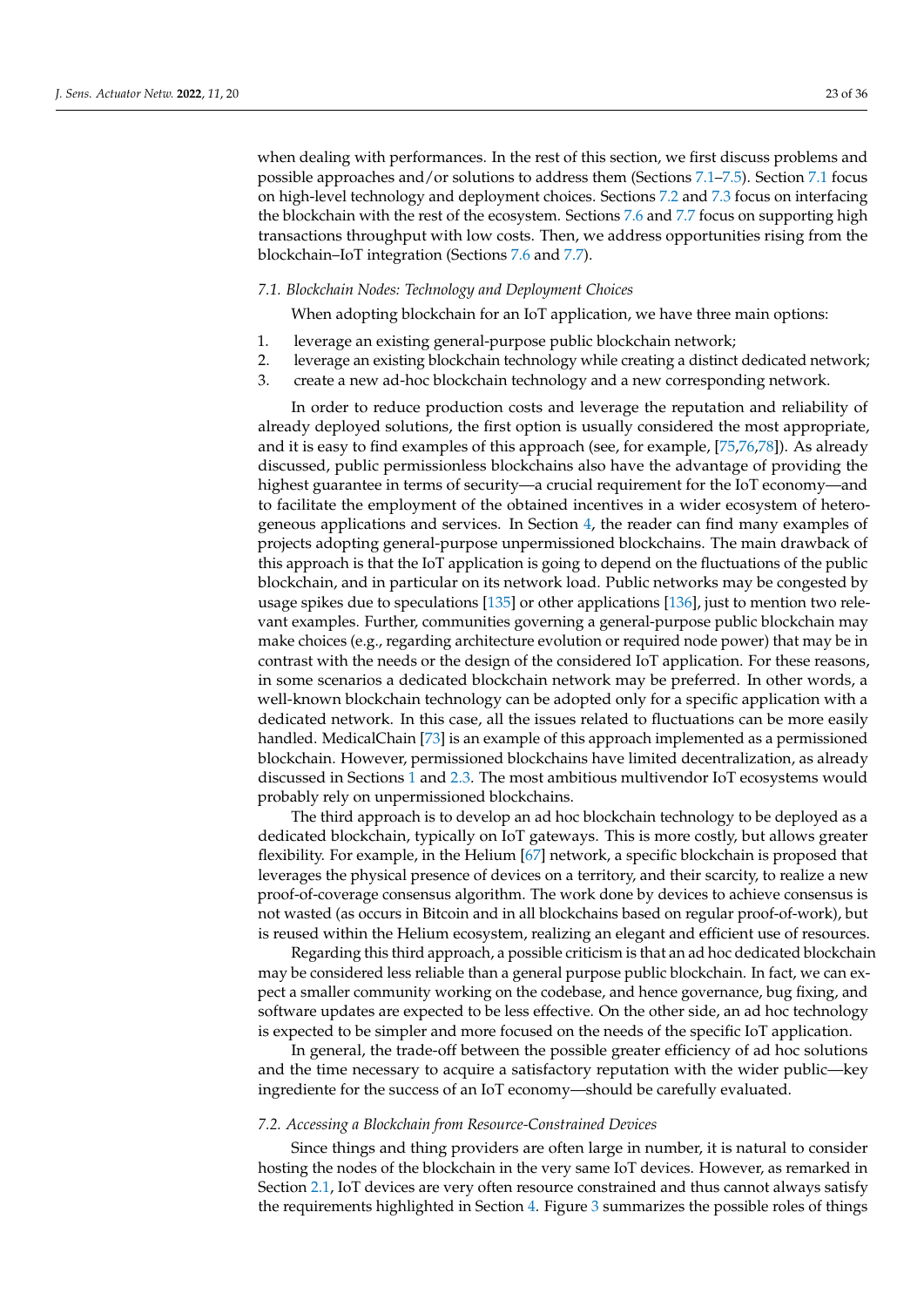and gateways with respect to blockchain integration. Things are hardly suited to directly speak to the blockchain due to their limits, and usually, with current technology, they just rely on a distinct (trusted) device or service to submit blockchain transactions on their behalf. If they are attached to the blockchain, they can at most play the role of a light node.

<span id="page-23-0"></span>

**Figure 3.** Summary of the possible blockchain roles that IoT devices can have.

If the IoT architecture encompasses a nearby gateway or a server of a fog computing layer (see Section [2.1](#page-2-2) for more details), these can be directly exploited to interface the blockchain, surely in the role of a light node and, in certain cases, even as a regular full node. In this case, a gateway or a server can be used by its nearby things not only for connecting to the Internet but also to submit blockchain transactions.

In view of Figure [1,](#page-2-0) there are at least two fundamental use-cases to be supported regarding the interaction between IoT devices and the blockchain: a device should be able to interact with the blockchain (1) to perform payments and (2) to assess that a payment has been performed. Ideally, any device that has to perform these tasks should have access to the whole blockchain status (or history, depending on the technology). This is clearly unfeasible even for moderately powerful devices, such as, for example, mobile phones. To overcome this problem, light nodes adopt *simplified payment verification*, where Merkle proofs [\[31\]](#page-30-17) are used as a means of verification of the information collected from untrusted nodes.

However, even simply collecting and storing these proofs is still well above the power of many IoT devices. The work in [\[137\]](#page-34-7) analyzes this problem and surveys results about different SPV implementations in the context of healthcare applications. It is worth mentioning a new technology, Mina [\[64\]](#page-31-21), which offers an elegant solution using advanced cryptography and recursive zk-SNARKs to reduce the size of the blockchain to tens of KB (instead of hundreds of GB). Instead of verifying the entire chain from the beginning of time (full node), participants fully verify the network and transactions using recursive zero-knowledge proofs (or zk-SNARKs). Nodes can then store the small proof (of constant size), as opposed to the entire chain. While very promising, the Mina protocol can be considered still in its infancy.

A more drastic solution that eases the adoption of very small IoT devices is to avoid having them store any proof. This means relying on an external centralized service to access the blockchain, which has to be considered trusted. An example of this approach is given by Helium [\[66\]](#page-31-23). While this may be considered secure enough for many applications, the introduction of a centralized element in the architecture has been regarded us unsatisfactory by some authors. For example, the INCUBED protocol [\[138\]](#page-34-8) and other competing solutions [\[139,](#page-34-9)[140\]](#page-34-10) have the objective to provide very small devices with access to a blockchain without relying on a trusted third party.

Figure [4](#page-24-1) summarizes the possible relations between things and a blockchain.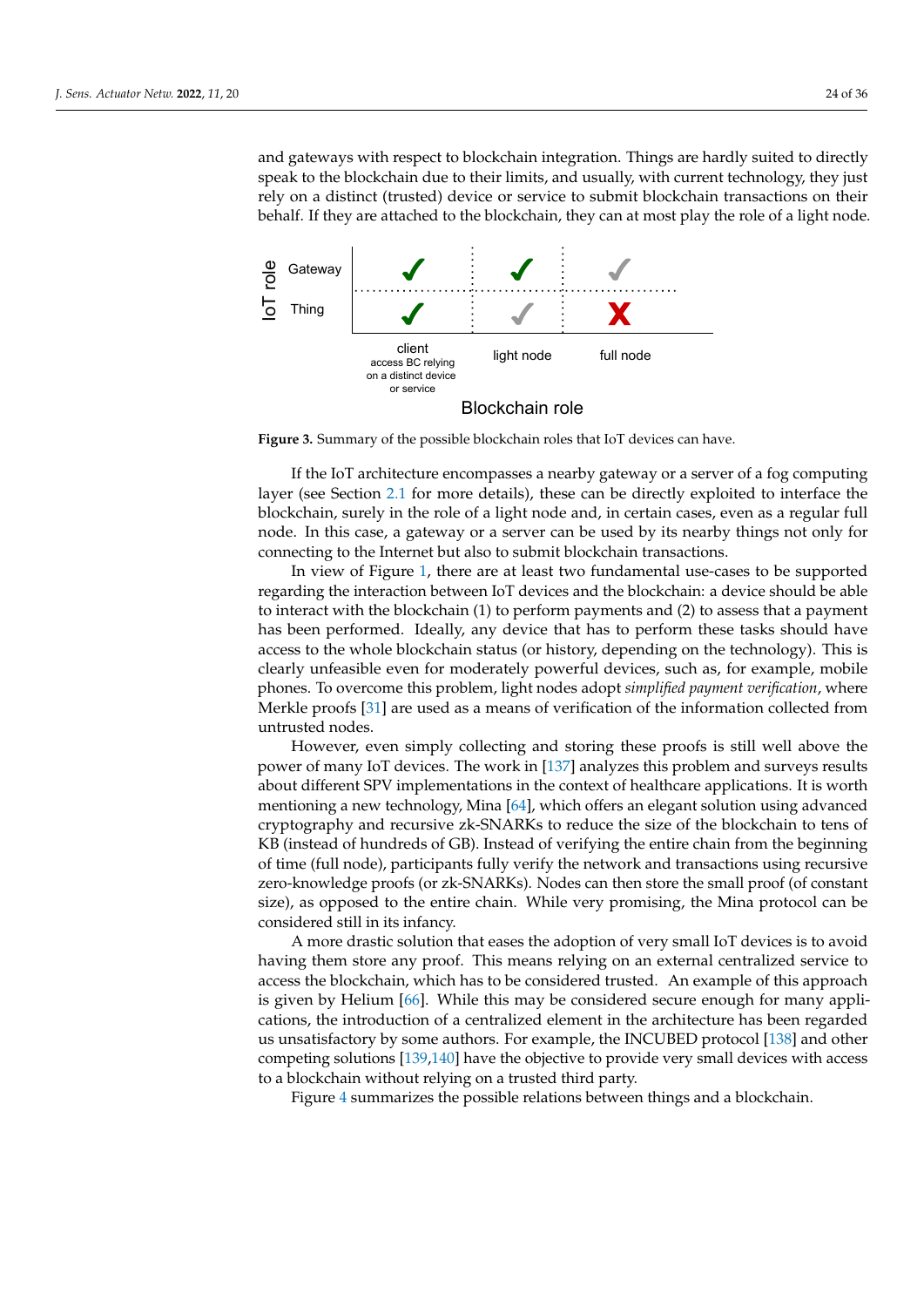<span id="page-24-1"></span>

Figure 4. There are four main types of reference scenarios. In Reference 1, things have sufficient resources to operate autonomously as light nodes (LN). In Reference 2, things can autonomously be connected to the Internet, but their limited resources require them to rely upon third-party blockchain services to interact with the blockchain. In Reference 3, things need to rely on a gateway to access the Internet, but also in this case, the gateway or a server of a fog computing layer does not have sufficient resources to interact with the blockchain, and thus it relays on a third party. In Reference 4, things still need a gateway or an intermediate fog computing layer, but in this case, the gateway or the server has sufficient resources to run a light (LN) or full (FN) blockchain node.

### <span id="page-24-0"></span>*7.3. Oracles: Interfacing the Blockchain with Off-Chain Data and Devices*

Blockchains and smart contracts can only access data stored within the blockchain itself; on the contrary, IoT applications are ultimately designed to provide access to the physical world. This occurs, for example, in vehicle rentals [\[79](#page-32-3)[,80\]](#page-32-4), smart cars [\[75\]](#page-31-32), and Industry Marketplace [\[78\]](#page-32-2). Blockchain technologies are designed to be deterministic, that is, when the whole transaction history is replayed it always ends up with the same results. Determinism is important so that blockchain nodes can come to a consensus [\[141\]](#page-34-11). If a smart contract requires accessing the measure of a smart meter, the value could differ from time to time, or even from place to place, causing nodes in the future, or without access to a certain site, to reach different conclusions about the state of the network, thus breaking the consensus. *Oracles* are components that allow a blockchain, or a smart contract, to get inputs from outside the blockchain. They inject data coming from outside the blockchain into regular blockchain transactions. In this way, they become part of the blockchain history and can be handled deterministically by all blockchain nodes.

There are several oracle services providing APIs to allow smart contracts to access external data. Examples include Chainlink [\[142\]](#page-34-12), Provable [\[143\]](#page-34-13), BandChain [\[144\]](#page-34-14), and Tellor [\[145\]](#page-34-15). Oracle functionalities can even be part of an IoT ecosystem. For example, in Helium [\[66\]](#page-31-23), certain nodes of the network are in charge of providing information about the exchange ratio of the Helium native token to keep the service price constant (see Section [6\)](#page-18-0). This is a form of special-purpose oracle included in an IoT ecosystem.

Oracles can be classified according to the following aspects.

**Origin of off-chain data.** There are *software oracles* and *hardware oracles*. A software oracle handles information data that originates from online sources, like the prices of commodities and goods, flight or train delays, and so on. Therefore, it extracts the needed information from an online resource and pushes it into the smart contract. Hardware oracles allow smart contracts to gather information directly from the physical world, for example, a car crossing a barrier where movement sensors must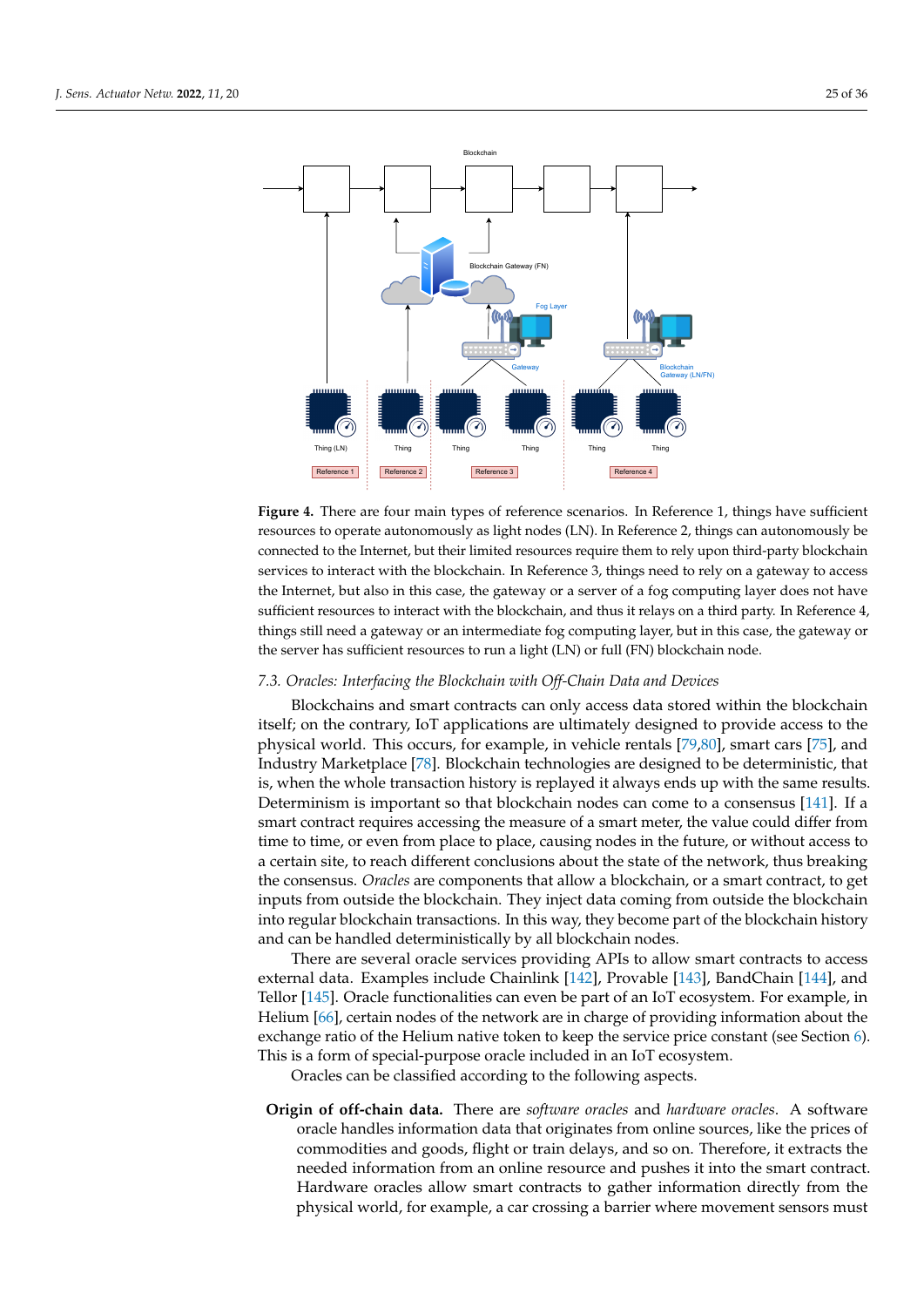detect the vehicle and send the data to a smart contract [\[75\]](#page-31-32), or RFID sensors in the supply chain industry [\[78\]](#page-32-2).

- **Inbound/outbound oracles.** *Inbound oracles* pull in-chain data from the external world. *Outbound oracles* provide smart contracts with the ability to send data to the outside world. An example would be a smart lock in the physical world, which receives payment on its blockchain address and needs to unlock automatically.
- **Degree of decentralization.** Oracles can be centralized entities getting data from the off-chain world. However, using only one source of information could be risky and unreliable. For further security, a combination of different oracles may be used, where, for example, three out of five oracles could determine the outcome of an event. This combination of multiple oracles is called *consensus-based oracles*. ChainLink [\[142\]](#page-34-12) and Tellor [\[145\]](#page-34-15) are two examples of decentralized oracles. The special-purpose oracle of Helium mentioned above is consensus-based but has limited decentralization, since currently, only 11 fixed members can submit exchange ratio data (nine of them are anonymous for security reasons).

Figure [5](#page-25-0) summarizes two methods of interaction of an IoT device with the blockchain. The thing can autonomously initiate the interaction with a smart contract. In this case, it acts as the source of a "standard" transaction invoking the smart contract; consequently, oracles are not necessary. If the thing is queried by the smart contract, oracles are required to guarantee the determinism and provide a consistent data view of the observed thing.

<span id="page-25-0"></span>

**Figure 5.** Methods of interaction of an IoT device with the blockchain. When the thing pushes data into the blockchain, it can autonomously start a transaction (1). In all the cases where a smart contract needs to access data available on a thing, it has to make a request to an oracle (1) that collects the data from the thing  $(2 \text{ and } 3)$  and makes them available for any subsequent request  $(4)$ , guaranteeing consistency.

#### <span id="page-25-1"></span>*7.4. Transactions Throughput, Fees, and Sidechains*

As already observed, scalability (i.e., supported transactions per second) is a major issue when blockchain is applied to the IoT. It easy to observe that most of the sample applications shown in Section [4](#page-10-0) can scale to a huge number of devices and require very high transaction throughput. Bitcoin, the first blockchain, is able to sustain only a small number of transactions per second (about 7). A vast amount of literature is available on blockchain scalability [\[34](#page-30-19)[,35,](#page-30-27)[146\]](#page-34-16). Newer technologies may sustain even several thousands transactions per second. However, since in many applications we expect a large number of micropayments, depending on the application and on the size of the network, even the faster blockchain technology might represent a bottleneck that imposes a strong limit on the expansion of an IoT ecosystem.

When resorting to a general-purpose public blockchain network, this problem is exacerbated by the fact that the blockchain is shared with a plethora of users that are unrelated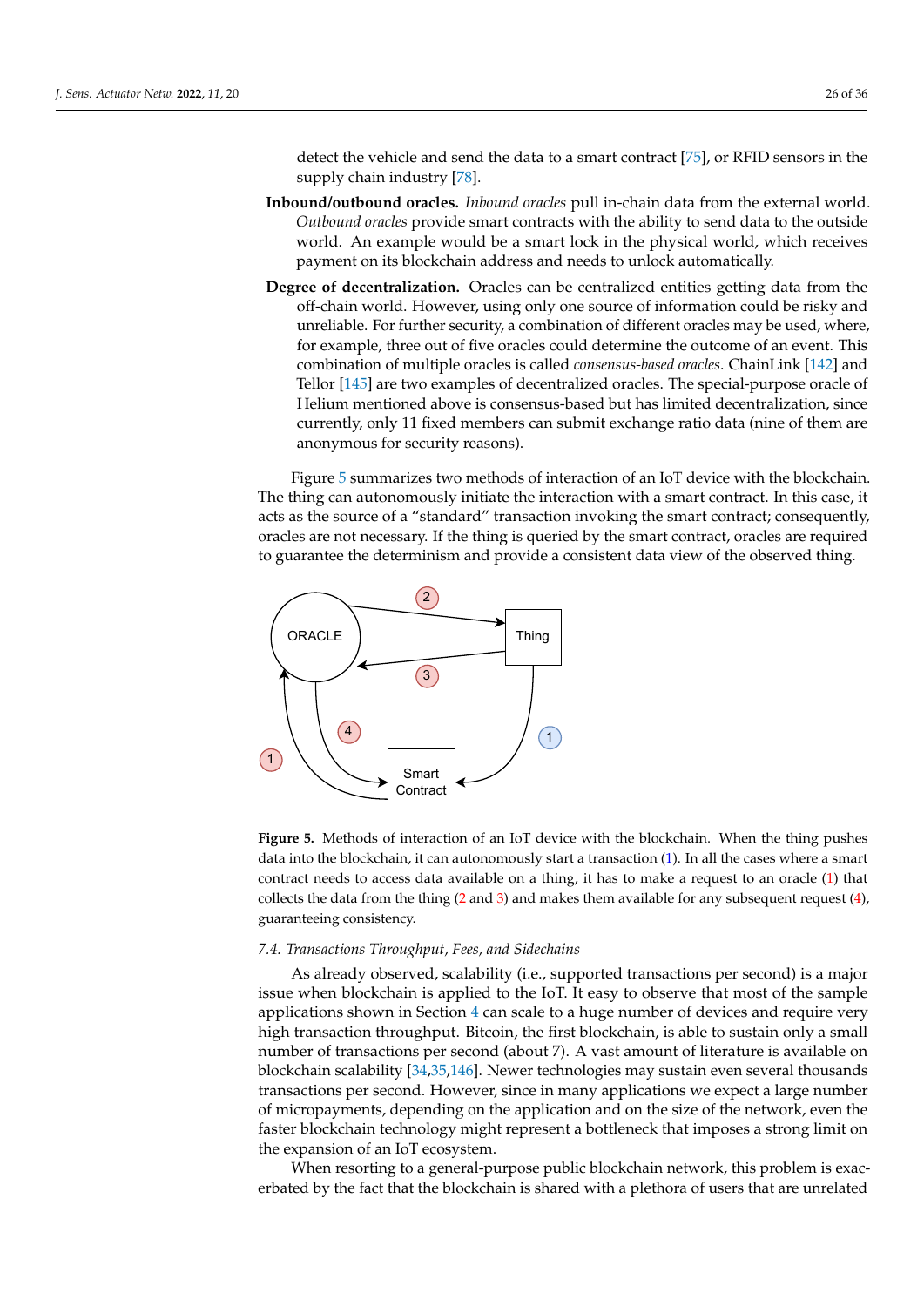with our IoT application. For optimal functioning of the blockchain, they collectively have to generate a frequency of transactions below the maximum blockchain throughput.

Since resources of a publicly shared blockchain are scarce, and they are paid by users, the price users (or things) pay for their transactions is governed by the law of supply and demand. When the demand of transactions is close to the maximum transaction throughput, the nodes of the blockchain start picking transactions to be included in the next block, favoring those that pay more. For the most successful blockchains, this has led to very high transaction fees [\[147\]](#page-34-17).

Further, the actual transaction cost depends on the exchange rate of the blockchain native token with respect to fiat currency, which may greatly vary over time. Certain unpermissioned blockchains have overcome this problem by proposing an approach in which transactions are feeless. Some of them are EOS [\[38\]](#page-30-22), Nano [\[43\]](#page-31-0), and IOTA [\[41\]](#page-30-25). They achieve this result by different approaches: moving the cost onto developers (EOS), asking for the users to participate in transaction confirmation (IOTA), and assuming operators of nodes have other interests beyond fees (Nano). Other approaches achieve low fees for most transactions (e.g., NEO [\[148\]](#page-34-18)). However, even in those cases, scalability limits remain.

One solution to this problem is the adoption of*sidechains*, namely secondary blockchains connected to the main one, with a mechanism that allows bidirectional transfer of assets between the two chains. Sidechains may have their own consensus protocols specifically designed to improve scalability and interact programmatically [\[149\]](#page-34-19) with the *mainchain* to provide the highest security guarantees and take advantage of well-reputed tokens and technologies.

Communication between the sidechain and mainchain are governed by a protocol that has to be realized with smart contracts and off-chain devices. A large number of proposals of protocols and technologies are available in the literature and as open projects [\[150](#page-34-20)[–154\]](#page-34-21). Some IoT-specific contributions regarding sidechains are also present in literature [\[155](#page-34-22)[–158\]](#page-34-23).

In any case, it is important to note that, at the time of writing, current blockchain technologies do not provide higher transactions throughput when the number of nodes increases. This means that any blockchain imposes an upper bound on the frequency of transactions that can be processed; hence, it is important to choose the blockchain technology in accordance with the growth plans of the IoT network.

In certain cases, it is possible to adopt special high-transactions-throughput solutions for payment transactions based on payment channels (see Section [7.5\)](#page-26-0).

#### <span id="page-26-0"></span>*7.5. State and Payment Channels*

In certain IoT applications, the problem of limited maximum transactions throughput of blockchain technologies (see Section [7.4\)](#page-25-1) can be effectively tackled with the adoption of the so-called payment channels. A typical problem is charging for the use of a service on the basis of how much it is used and doing that continuously while the service is running.

This was initially considered for incremental payment of video streaming, but the problem is relevant in typical IoT applications, such as vehicle renting [\[79](#page-32-3)[,80\]](#page-32-4).

Payment channels are one of the main ideas behind micropayment off-chain solutions, such as the Lightning Network [\[56\]](#page-31-13). In a *payment channel*, two entities (nodes or IoT devices), which are supposed to make a large number of small payments, agree to stake an amount of tokens to guarantee that they behave correctly in managing all micropayments off-chain. The blockchain is used when the channel is opened and the two parties stake their funds, and when the channel is closed and actual settlement is performed. Each micropayment is executed off-chain by exchanging partially signed transactions that commit each party to the new value of the settlement. These transactions are supposed not to be submitted for acceptance in the blockchain unless one of the two parties misbehaves and the channel has to be closed unilaterally, freezing the current balance. The complete technical details of this approach are very clearly explained in [\[159\]](#page-34-24), and the performance of the Lighting Network in terms of efficiency and fee reduction are optimized for the IoT ecosystem in [\[9\]](#page-29-7).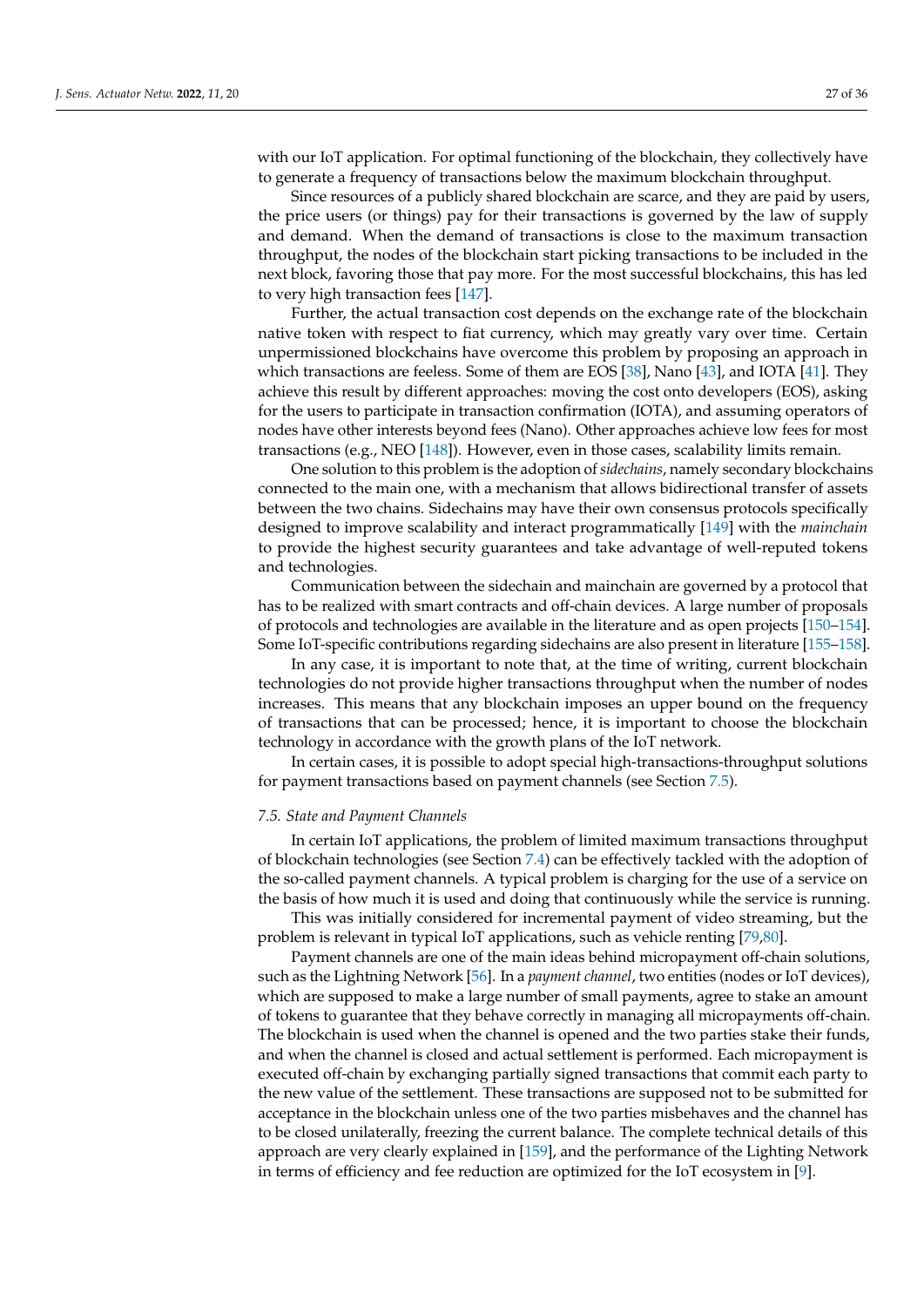The technique can be extended to any kind of state change, and in this case, channels are more properly called *state channels*.

Payment channels are extremely convenient since transactions are not limited by the maximum throughput of the blockchain but only by network and hardware limits. Fees are not paid for each economic transaction, but only for opening and closing transactions, which makes the adoption of a general-purpose unpermissioned blockchain much safer. In any case, the same technique can be used also in dedicated blockchains. This is the approach of Helium [\[66\]](#page-31-23), in which payments of the Helium packet-forwarding service are performed using payment channels where the corresponding open and closing transactions are submitted on the Helium dedicated chain.

## <span id="page-27-0"></span>*7.6. Smart Contracts*

One of the fundamental aspects of the blockchain is that it allows the realization of automatic behavior, which usually bring some financial effect, without relying on a trusted centralized third party. This has opened the possibility of realizing automatic versions of well-known economic mechanisms or creating new ones that can exist only in a blockchainbased economic environment. Some of the most relevant, for the IoT contexts, are discussed in Section [6.](#page-18-0)

All blockchains provide a consensus mechanism to accept and order transactions (see Section [2.2\)](#page-5-1). In principle, transactions may be limited to the simple creation and transfer of tokens. However, the need for more complex transactions was quickly recognized (see Section [6\)](#page-18-0). In general, when designing a blockchain, there is great flexibility in the kind of transaction that can be realized. However, at least for general-purpose blockchains, the spectrum of possible useful kinds of transactions is so wide that it is impossible to realize, natively, all possible kinds of transactions.

For this reason, almost all general-purpose blockchains (starting from Bitcoin) have some form of scripting language that allows the user to adapt the rules to accept transactions according to his/her needs. In general, we define a *smart contract* as software that runs in a decentralized manner on a blockchain, allowing the developer to customize the rules according to which the transaction should be accepted. With the introduction of Ethereum [\[37\]](#page-30-21), smart contracts acquired enough power and flexibility to allow very general applications: transactions can invoke smart contracts, smart contracts can record data to be used in subsequent invocations (i.e., they have a state), and the application logic can manage funds that are under the control of the smart contract (see, for example, Solidity [\[160\]](#page-34-25)).

While this flexibility is very appealing, it is worth noting that it has a significant cost. In fact, smart contracts require a very controlled execution environment (a so-called *virtual machine* (e.g., see [\[161\]](#page-34-26))) that impacts on the efficiency of their execution. Further, the development of smart contracts has been recognized to be quite critical from the security point of view [\[162\]](#page-34-27), in the sense that it is hard to code safe smart contracts.

Given this difficulty and the fact that smart contracts may control large amounts of tokens (i.e., money), they are among the preferred targets of hacking activities.

As an example, the Helium project encompasses an ad hoc blockchain that does not support smart contracts. Its very specific functionalities are hardcoded in the helium software.

#### <span id="page-27-1"></span>*7.7. Consensus Mechanisms Based on Physical Properties*

While this paper is mostly focused on the advantages that blockchain can provide to IoT ecosystems, there is also an interesting advantage in the opposite direction. In fact, in an unpermissioned blockchain, the way in which the consensus on the next block is achieved is extremely critical for the security of the whole system. The main problem is that a simple vote-based approach is insecure. In fact, for an attacker, it is easy to emulate a large number of nodes (an approach known as *Sybil attack*) to obtain the majority in a decision. For this reason, it has to require some effort to participate in the consensus. In regular blockchains, the most famous approaches to this problem are the so-called *proof-of-work*, in which participants have to prove that they have solved a cryptographic puzzle, and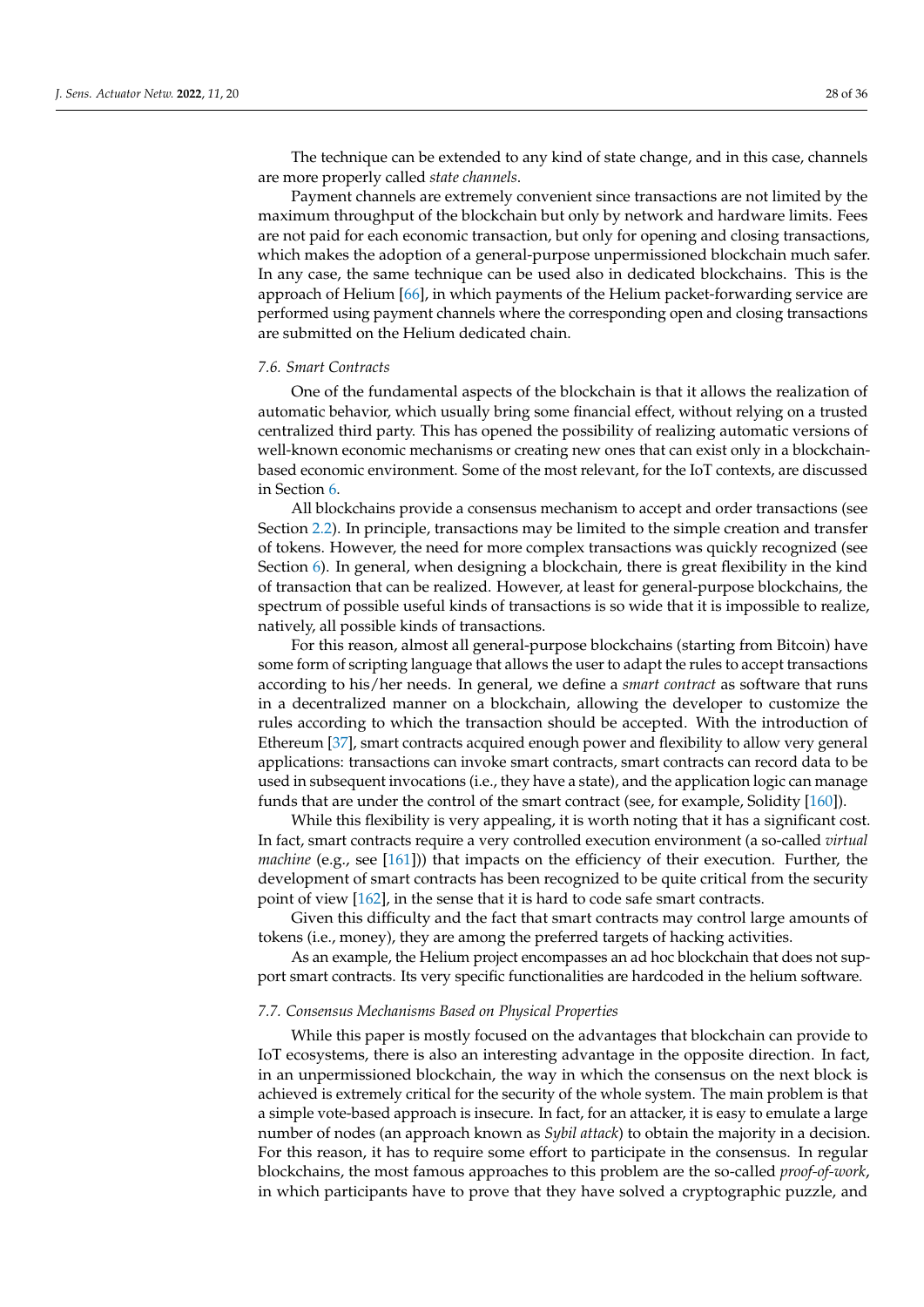*proof-of-stake*, in which participants have to prove that have staked (i.e., frozen for a certain amount of time) a certain amount of tokens (see also Section [6\)](#page-18-0).

A special-pupose blockchain in an IoT ecosystem can take advantage of the physical existence of IoT devices to obtain a high level of security while asking participants to perform some work that is useful for the ecosystem. For example, in Helium [\[67\]](#page-31-24), consensus security is based on a so-called *proof-of-coverage*. In this approach, participants regularly challenge *hot-spots* to assess their coverage of a certain area. This kind of work cannot be easily scaled programmatically, since physical presence near the hot-spot is required. At the same time, this monitoring activity is reported to the users as valuable information about areas covered by the Helium network [\[163\]](#page-35-0).

Certain constraints or tasks that are available in an IoT ecosystem can be used to create special-purpose consensus mechanisms. In our opinion, this is an aspect that is underutilized. For example, SolarCoin [\[74\]](#page-31-31) encompasses the concept of *verified energy production*; however, this concept is not exploited for consensus.

Other approaches based on physical properties were proposed in the literature and are candidates to be used in IoT ecosystems; see, for example, [\[164](#page-35-1)[,165\]](#page-35-2) and the surveys [\[166,](#page-35-3)[167\]](#page-35-4).

## <span id="page-28-0"></span>**8. Conclusions and Open Problems**

We surveyed the relevant architectural aspects of blockchain–IoT integration for the IoT-based economy. In particular, we focused on the adoption of unpermissioned blockchains that enable decentralized architectures.

Our analysis can be summarized as follows.

- The blockchain technology enables payments and several other financial tools in a decentralized way, which may be very relevant for IoT ecosystems. We listed a number of IoT projects and functioning ecosystems that are based on blockchain technologies to support payments and other economic aspects (like tuning a service price to compensate for exchange rate fluctuations).
- A wide range of IoT applications require the blockchain to support a high transaction throughput, which usually depends on the amount of smart devices deployed. On the contrary, in current blockchain technology, the maximum transaction throughput does not increase when new nodes are added. This require a careful planning, and/or design, to avoid the risk of the blockchain being a choke point in the development of an IoT network. However, approaches such as sidechains, payment channels, or dedicated blockchains may mitigate this problem.
- The landscape of the projects that exploit blockchain capabilities to support the IoTbased economy has currently only a few highlights. In our opinion, currently, the most interesting projects are Helium [\[66\]](#page-31-23) and Power Ledger [\[77\]](#page-32-1) for their integrated approach, their ambitious goals, and the degree of development. We found promising projects that are, however, currently only starting; some adopt a simple and old approach, and others are run by a single company with a centralized approach.

The analysis carried out in this paper led us to recognize the following problems that are relevant and, in our opinion, if successfully addressed, can ease the adoption of blockchain in an IoT ecosystem as payment enabler.

- The IoT–blockchain integration has many problems and many opportunities. From the projects we analyzed, we understand that, currently, a regular blockchain is very often adopted, overlooking problems (mostly those that are scalability-related) and not exploiting opportunities (especially those related to new economic/financial tools enabled by the blockchain). We think there are two reasons for this: (1) lack of comprehensive information on the topic and (2) difficulty in realizing the needed solutions from current available technology elements.
- Regular blockchains are quite general but may not be very well suited for IoT integration. In particular, the main concerns are scalability, transaction cost, possibly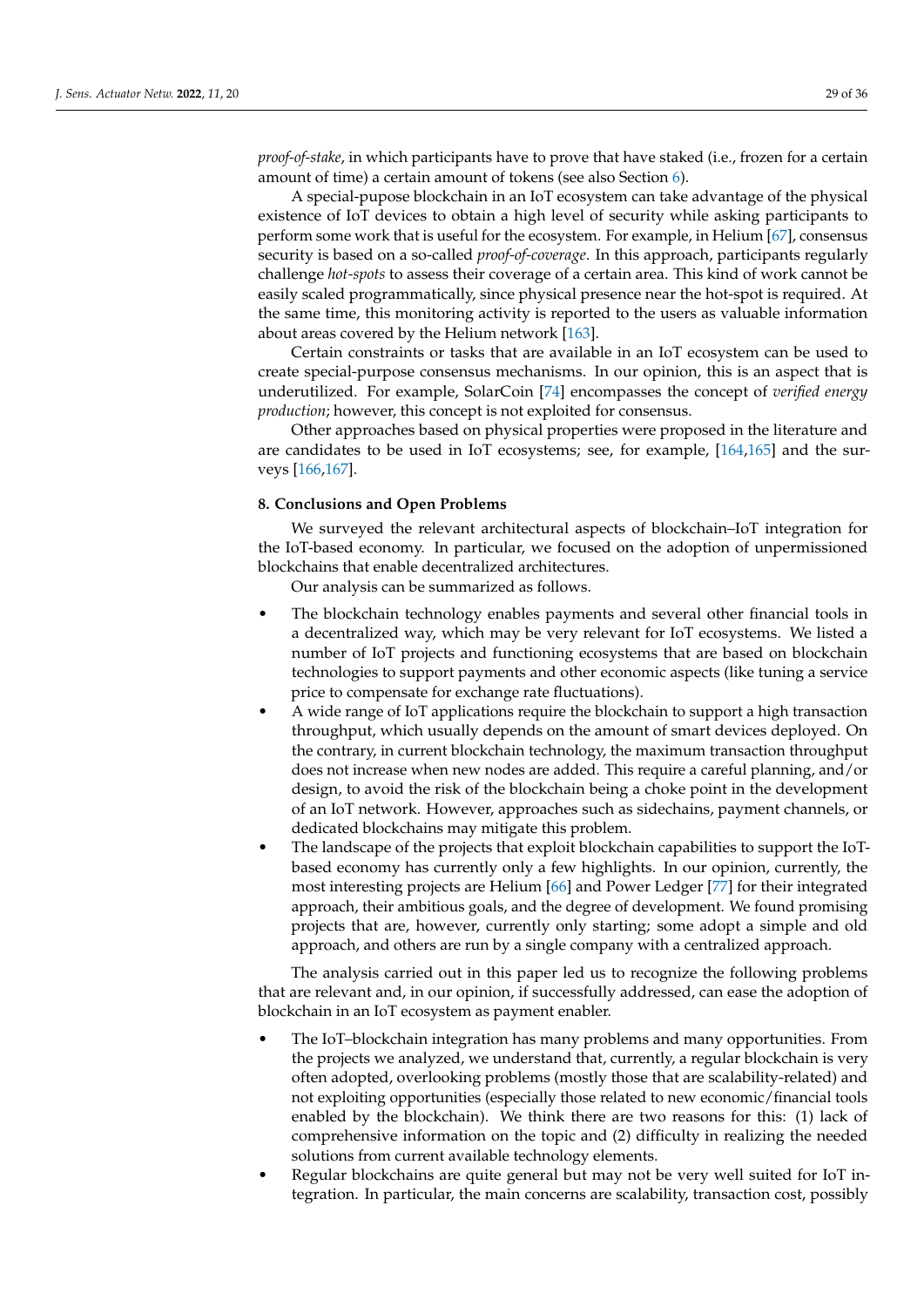unneeded functionalities (such as smart contracts), and the general requirements of quite powerful hardware to run a regular node. On the other hand, we understand that a project may not have resources and/or expertise to develop an ad hoc blockchain for its own ecosystem from scratch.

With respect to the second item, it is interesting to note that most of the listed concerns are likely to be of interest to most IoT projects that aim to scale to a large number of devices and transactions.

From the above considerations, there are some research directions that can be suggested. The following are those that we think may be more valuable to pursue to ease adoption of blockchain as an IoT economy enabler.

- Devise a methodology to guide IoT ecosystem designers to exploit the blockchainbased financial tools and the available blockchain architecture alternatives.
- Develop an open-software low-footprint easily customizable blockchain to be used as unpermissioned ad hoc blockchain in an IoT ecosystem. This would ease the blockchain adoption in new IoT ecosystems at low cost without introducing a dependency on any general-purpose blockchain.
- Evolve the blockchain state of the art toward scalable models that can be adopted in IoT ecosystems.

**Author Contributions:** All authors contributed equally to the manuscript. All authors have read and agreed to the published version of the manuscript.

**Funding:** This research was partially funded by Sapienza Ateneo Research grant "La disintermediazione della Pubblica Amministrazione: il ruolo della tecnologia blockchain e le sue implicazioni nei processi e nei ruoli della PA"This research was partially funded by POR FESR LAZIO 2014–2020, call for "Gruppi di ricerca 2020". Det. n. G04052 of 4 April 2019, under the "LazioChain" project, CUP F85F21001550009 - POR project code A0375E0116.

**Institutional Review Board Statement:** Not applicable.

**Informed Consent Statement:** Not applicable.

**Data Availability Statement:** Not applicable.

**Conflicts of Interest:** The authors declare no conflict of interest.

## **References**

- <span id="page-29-0"></span>1. Rathore, M.M.; Paul, A.; Hong, W.H.; Seo, H.; Awan, I.; Saeed, S. Exploiting IoT and big data analytics: Defining Smart Digital City using real-time urban data. *Sustain. Cities Soc.* **2018**, *40*, 600–610. [\[CrossRef\]](http://doi.org/10.1016/j.scs.2017.12.022)
- <span id="page-29-1"></span>2. Compare, M.; Baraldi, P.; Zio, E. Challenges to IoT-Enabled Predictive Maintenance for Industry 4.0. *IEEE Internet Things J.* **2020**, *7*, 4585–4597. [\[CrossRef\]](http://dx.doi.org/10.1109/JIOT.2019.2957029)
- <span id="page-29-2"></span>3. Borelli, E.; Paolini, G.; Antoniazzi, F.; Barbiroli, M.; Benassi, F.; Chesani, F.; Chiari, L.; Fantini, M.; Fuschini, F.; Galassi, A.; et al. HABITAT: An IoT Solution for Independent Elderly. *Sensors* **2019**, *19*, 1258. [\[CrossRef\]](http://dx.doi.org/10.3390/s19051258) [\[PubMed\]](http://www.ncbi.nlm.nih.gov/pubmed/30871107)
- <span id="page-29-3"></span>4. Gupta, D.; Bhatt, S.; Gupta, M.; Tosun, A.S. Future Smart Connected Communities to Fight COVID-19 Outbreak. *Internet Things* **2021**, *13*, 100342. [\[CrossRef\]](http://dx.doi.org/10.1016/j.iot.2020.100342)
- <span id="page-29-4"></span>5. Huckle, S.; Bhattacharya, R.; White, M.; Beloff, N. Internet of Things, Blockchain and Shared Economy Applications. *Procedia Comput. Sci.* **2016**, *98*, 461–466. [\[CrossRef\]](http://dx.doi.org/10.1016/j.procs.2016.09.074)
- <span id="page-29-9"></span>6. Tan, L. *Token Economics Framework*; SSRN Scholarly Paper ID 3381452; Social Science Research Network: Rochester, NY, USA, 2019. [\[CrossRef\]](http://dx.doi.org/10.2139/ssrn.3381452)
- <span id="page-29-5"></span>7. Ishmaev, G. The Ethical Limits of Blockchain-Enabled Markets for Private IoT Data. *Philos. Technol.* **2020**, *33*, 411–432. [\[CrossRef\]](http://dx.doi.org/10.1007/s13347-019-00361-y)
- <span id="page-29-6"></span>8. Mercan, S.; Kurt, A.; Erdin, E.; Akkaya, K. Cryptocurrency Solutions to Enable Micro-payments in Consumer IoT. *IEEE Consum. Electron. Mag.* **2021**, 97–103. [\[CrossRef\]](http://dx.doi.org/10.1109/MCE.2021.3060720)
- <span id="page-29-7"></span>9. Robert, J.; Kubler, S.; Ghatpande, S. Enhanced Lightning Network (off-chain)-based micropayment in IoT ecosystems. *Future Gener. Comput. Syst.* **2020**, *112*, 283–296. [\[CrossRef\]](http://dx.doi.org/10.1016/j.future.2020.05.033)
- <span id="page-29-8"></span>10. Ensor, A.; Schefer-Wenzl, S.; Miladinovic, I. Blockchains for IoT payments: A survey. In Proceedings of the 2018 IEEE Globecom Workshops (GC Wkshps), Abu Dhabi, United Arab Emirates, 9–13 December 2018; pp. 1–6. [\[CrossRef\]](http://dx.doi.org/10.1109/ GLOCOMW.2018.8644522)
- 11. Strugar, D.; Hussain, R.; Mazzara, M.; Rivera, V.; Young Lee, J.; Mustafin, R. On M2M micropayments: A case study of electric autonomous vehicles. In Proceedings of the 2018 IEEE International Conference on Internet of Things (iThings) and IEEE Green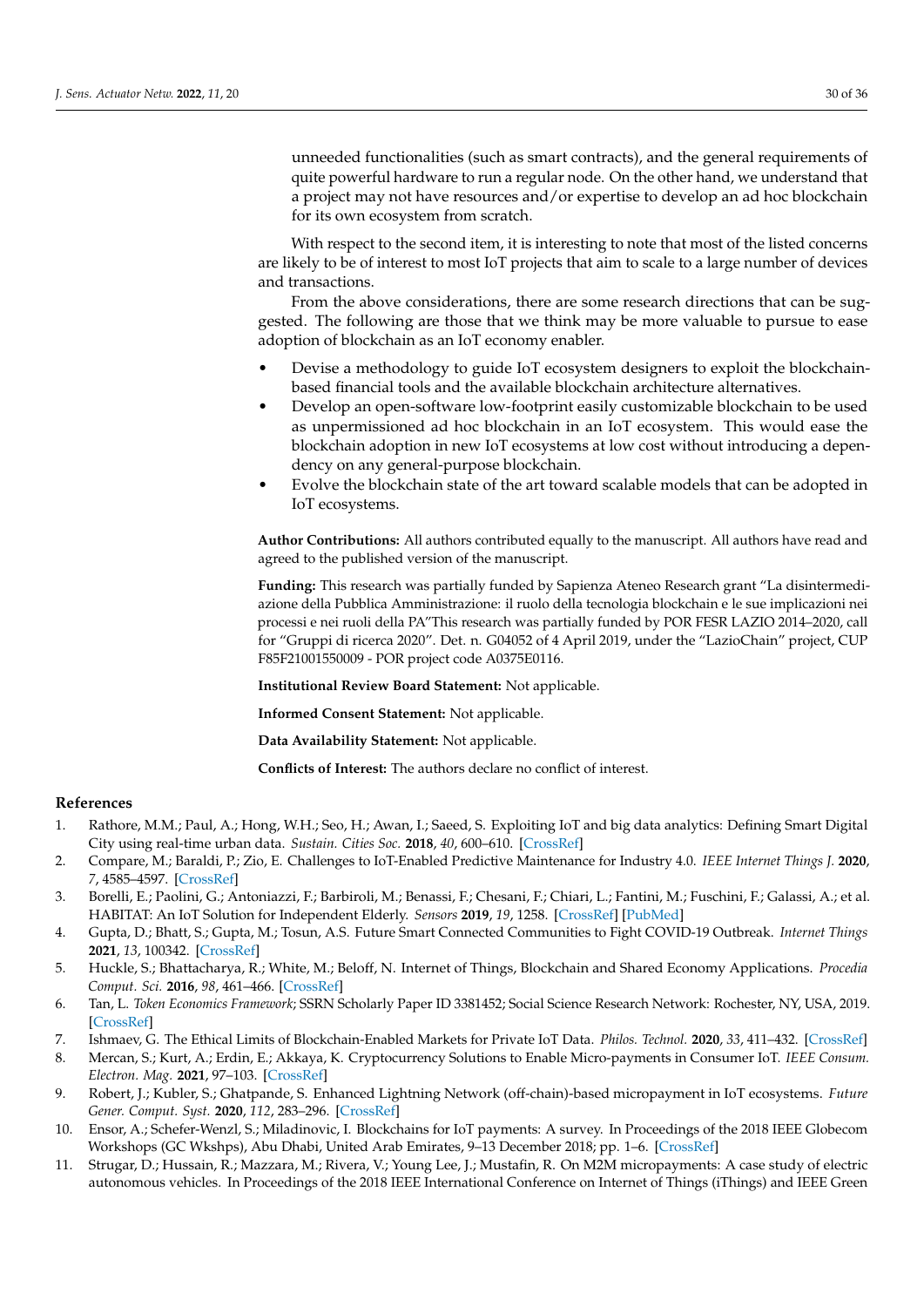Computing and Communications (GreenCom) and IEEE Cyber, Physical and Social Computing (CPSCom) and IEEE Smart Data (SmartData), Halifax, NS, Canada, 30 July–3 August 2018; pp. 1697–1700. [\[CrossRef\]](http://dx.doi.org/10.1109/Cybermatics_2018.2018.00283)

- 12. Lundqvist, T.; de Blanche, A.; Andersson, H.R.H. Thing-to-thing electricity micro payments using blockchain technology. In Proceedings of the 2017 Global Internet of Things Summit (GIoTS), Geneva, Switzerland, 6–9 June 2017; pp. 1–6. [\[CrossRef\]](http://dx.doi.org/10.1109/GIOTS.2017.8016254)
- <span id="page-30-0"></span>13. Burchert, C.; Decker, C.; Wattenhofer, R. Scalable funding of Bitcoin micropayment channel networks. *R. Soc. Open Sci.* **2018**, *5*, 180089–180089. [\[CrossRef\]](http://dx.doi.org/10.1098/rsos.180089)
- <span id="page-30-1"></span>14. Panarello, A.; Tapas, N.; Merlino, G.; Longo, F.; Puliafito, A. Blockchain and iot integration: A systematic survey. *Sensors* **2018**, *18*, 2575. [\[CrossRef\]](http://dx.doi.org/10.3390/s18082575)
- <span id="page-30-2"></span>15. Dai, H.N.; Zheng, Z.; Zhang, Y. Blockchain for Internet of Things: A Survey. *IEEE Internet Things J.* **2019**, *6*, 8076–8094. [\[CrossRef\]](http://dx.doi.org/10.1109/JIOT.2019.2920987)
- <span id="page-30-3"></span>16. Atzori, L.; Iera, A.; Morabito, G. The Internet of Things: A survey. *Comput. Netw.* **2010**, *54*, 2787–2805. [\[CrossRef\]](http://dx.doi.org/10.1016/j.comnet.2010.05.010)
- <span id="page-30-4"></span>17. Salman, O.; Elhajj, I.; Chehab, A.; Kayssi, A. IoT survey: An SDN and fog computing perspective. *Comput. Netw.* **2018**, *143*, 221–246. [\[CrossRef\]](http://dx.doi.org/10.1016/j.comnet.2018.07.020)
- <span id="page-30-5"></span>18. LoRa Alliance®. LoRaWAN for Developers. 2021. Available online: <https://lora-alliance.org/lorawan-for-developers> (accessed on 29 November 2021).
- <span id="page-30-6"></span>19. SIGFOX.COM. 2022. Available online: <https://www.sigfox.com/en/what-sigfox/technology> (accessed on 11 March 2022).
- <span id="page-30-7"></span>20. Beniwal, G.; Singhrova, A. A systematic literature review on IoT gateways. *J. King Saud Univ. Comput. Inf. Sci.* **2021**, *in press*. [\[CrossRef\]](http://dx.doi.org/10.1016/j.jksuci.2021.11.007)
- <span id="page-30-8"></span>21. Bormann, C.; Ersue, M.; Keränen, A. *Terminology for Constrained-Node Networks*; RFC 7228; Internet Engineering Task Force (IETF): Fremont, CA, USA, 2014. [\[CrossRef\]](http://dx.doi.org/10.17487/RFC7228)
- <span id="page-30-9"></span>22. Prince, B.; Prince, D. Embedded Flash and EEPROM for Smart IoT. In *Memories for the Intelligent Internet of Things*; John Wiley & Sons, Ltd.: Chichester, UK, 2018; pp. 89–168. [\[CrossRef\]](http://dx.doi.org/10.1002/9781119298922.ch3)
- <span id="page-30-10"></span>23. Tosi, J.; Taffoni, F.; Santacatterina, M.; Sannino, R.; Formica, D. Performance Evaluation of Bluetooth Low Energy: A Systematic Review. *Sensors* **2017**, *17*, 2898. [\[CrossRef\]](http://dx.doi.org/10.3390/s17122898) [\[PubMed\]](http://www.ncbi.nlm.nih.gov/pubmed/29236085)
- <span id="page-30-11"></span>24. Farahani, S. Chapter 2—ZigBee/IEEE 802.15.4 networking examples. In *ZigBee Wireless Networks and Transceivers*; Elsevier: Amsterdam, The Netherlands, 2008; pp. 25–32. [\[CrossRef\]](http://dx.doi.org/10.1016/B978-0-7506-8393-7.00002-9)
- <span id="page-30-12"></span>25. Adelantado, F.; Vilajosana, X.; Tuset-Peiro, P.; Martinez, B.; Melia-Segui, J.; Watteyne, T. Understanding the Limits of LoRaWAN. *IEEE Commun. Mag.* **2017**, *55*, 34–40. [\[CrossRef\]](http://dx.doi.org/10.1109/MCOM.2017.1600613)
- <span id="page-30-13"></span>26. Yousefpour, A.; Fung, C.; Nguyen, T.; Kadiyala, K.; Jalali, F.; Niakanlahiji, A.; Kong, J.; Jue, J.P. All one needs to know about fog computing and related edge computing paradigms: A complete survey. *J. Syst. Archit.* **2019**, *98*, 289–330. [\[CrossRef\]](http://dx.doi.org/10.1016/j.sysarc.2019.02.009)
- <span id="page-30-14"></span>27. Antal, C.; Cioara, T.; Anghel, I.; Antal, M.; Salomie, I. Distributed ledger technology review and decentralized applications development guidelines. *Future Internet* **2021**, *13*, 62. [\[CrossRef\]](http://dx.doi.org/10.3390/fi13030062)
- <span id="page-30-15"></span>28. Wang, W.; Hoang, D.T.; Hu, P.; Xiong, Z.; Niyato, D.; Wang, P.; Wen, Y.; Kim, D.I. A survey on consensus mechanisms and mining strategy management in blockchain networks. *IEEE Access* **2019**, *7*, 22328–22370. [\[CrossRef\]](http://dx.doi.org/10.1109/ACCESS.2019.2896108)
- 29. Xiong, H.; Chen, M.; Wu, C.; Zhao, Y.; Yi, W. Research on Progress of Blockchain Consensus Algorithm: A Review on Recent Progress of Blockchain Consensus Algorithms. *Future Inter.* **2022**, *14*, 47. [\[CrossRef\]](http://dx.doi.org/10.3390/fi14020047)
- <span id="page-30-16"></span>30. Ferdous, M.S.; Chowdhury, M.J.M.; Hoque, M.A. A survey of consensus algorithms in public blockchain systems for cryptocurrencies. *J. Netw. Comput. Appl.* **2021**, *182*, 103035. [\[CrossRef\]](http://dx.doi.org/10.1016/j.jnca.2021.103035)
- <span id="page-30-17"></span>31. Tamassia, R. Authenticated data structures. In *Algorithms—ESA 2003*; Springer: Berlin/Heidelberg, Germnay, 2003; Volume 2832, pp. 2–5.
- 32. Pennino, D.; Pizzonia, M.; Papi, A. Overlay indexes: Efficiently supporting aggregate range queries and authenticated data structures in off-the-shelf databases. *IEEE Access* **2019**, *7*, 175642–175670. [\[CrossRef\]](http://dx.doi.org/10.1109/ACCESS.2019.2957346)
- <span id="page-30-18"></span>33. Pennino, D.; Pizzonia, M.; Griscioli, F. Pipeline-integrity: Scaling the use of authenticated data structures up to the cloud. *Future Gener. Comput. Syst.* **2019**, *100*, 618–647. [\[CrossRef\]](http://dx.doi.org/10.1016/j.future.2019.05.018)
- <span id="page-30-19"></span>34. Bernardini, M.; Pennino, D.; Pizzonia, M. Blockchains meet distributed hash tables: Decoupling validation from state storage. In Proceedings of the Second Distributed Ledger Technology Workshop, DLT@ITASEC 2019, Pisa, Italy, 12 February 2019; Volume 2334, pp. 43–55.
- <span id="page-30-27"></span>35. Leung, D.; Suhl, A.; Gilad, Y.; Zeldovich, N. Vault: Fast bootstrapping for the Algorand Cryptocurrency. In Proceedings of the Network and Distributed Systems Security (NDSS) Symposium 2019, San Diego, CA, USA, 24–27 February 2019.
- <span id="page-30-20"></span>36. Ethereum Nodes and Clients. Available online: <https://ethereum.org/en/developers/docs/nodes-and-clients/> (accessed on 17 January 2022).
- <span id="page-30-21"></span>37. Wood, G. Ethereum: A secure decentralised generalised transaction ledger. *Ethereum Proj. Yellow Pap.* **2014**, *151*, 1–32.
- <span id="page-30-22"></span>38. Eosio Documentation. 2021. Available online: [https://github.com/EOSIO/Documentation/blob/master/TechnicalWhitePaper.](https://github.com/EOSIO/Documentation/blob/master/ TechnicalWhitePaper.md) [md](https://github.com/EOSIO/Documentation/blob/master/ TechnicalWhitePaper.md) (accessed 20 December 2021).
- <span id="page-30-23"></span>39. Al-Breiki, H.; Rehman, M.H.U.; Salah, K.; Svetinovic, D. Trustworthy blockchain oracles: review, comparison, and open research challenges. *IEEE Access* **2020**, *8*, 85675–85685. [\[CrossRef\]](http://dx.doi.org/10.1109/ACCESS.2020.2992698)
- <span id="page-30-24"></span>40. Ethash. Available online: <https://eth.wiki/en/concepts/ethash/ethash> (accessed on 28 March 2022).
- <span id="page-30-26"></span><span id="page-30-25"></span>41. Popov, S. The Tangle White Paper. 2018. Available online: <http://www.descryptions.com/Iota.pdf> (accessed on 28 March 2022). 42. Churyumov, A. Byteball: A decentralized system for storage and transfer of value. Available online: [https://byteball.org/](https://byteball. org/Byteball. pdf)
- [Byteball.pdf](https://byteball. org/Byteball. pdf) (accessed on 28 March 2022).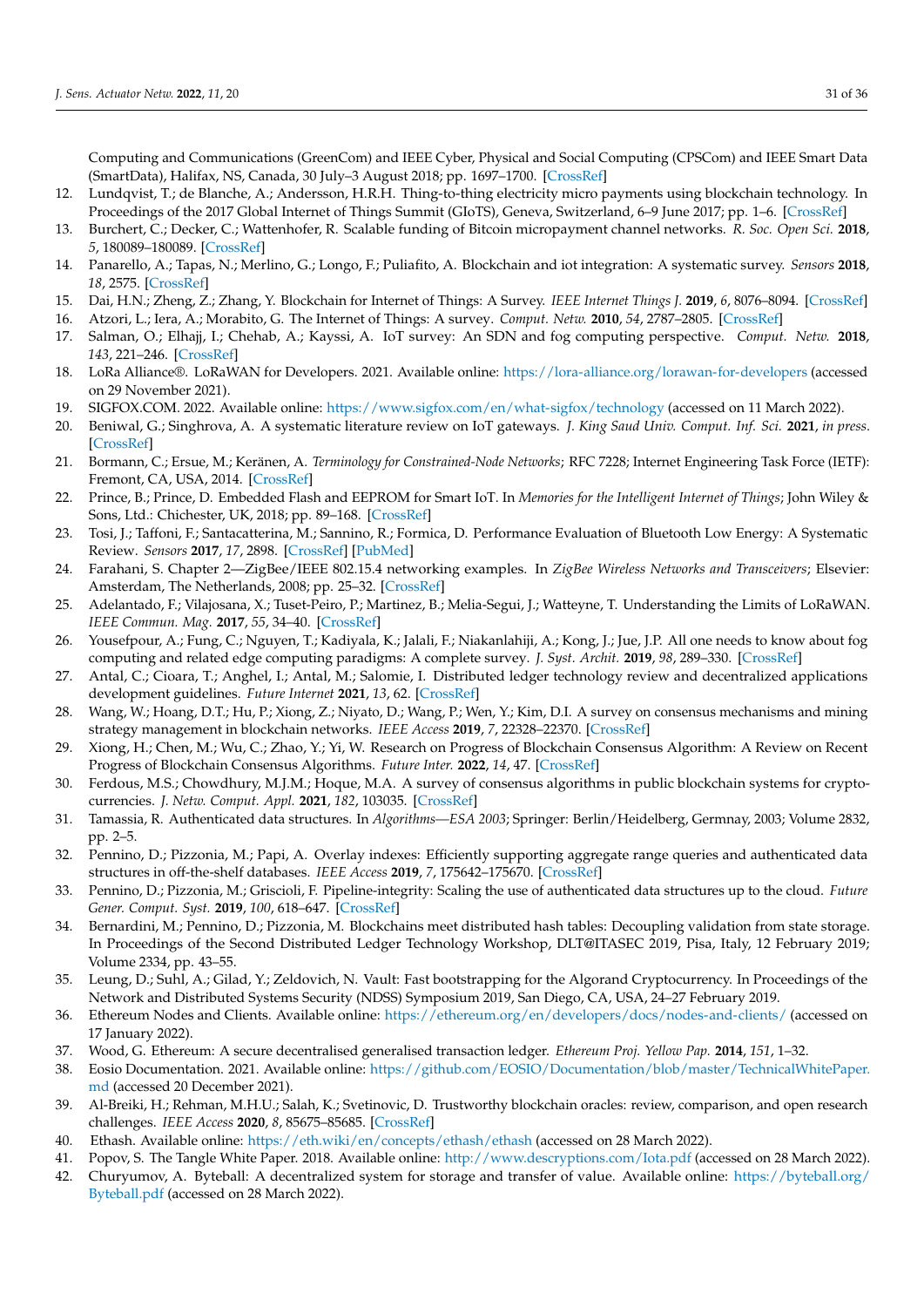- <span id="page-31-0"></span>43. Nano. Eco-Friendly and Feeless Digital Currency. Available online: <https://nano.org/> (accessed on 17 January 2022).
- <span id="page-31-1"></span>44. The Ethereum Community. ERC-20 Token Standard. Available online: [https://ethereum.org/en/developers/docs/standards/](https://ethereum.org/en/developers/docs/standards/tokens/erc-20/) [tokens/erc-20/](https://ethereum.org/en/developers/docs/standards/tokens/erc-20/) (accessed on 18 January 2022).
- <span id="page-31-2"></span>45. Zhang, E. NEP-17 Token Standard. Available online: [https://github.com/neo-project/proposals/blob/master/nep-17](https://github.com/neo-project/proposals/blob/master/nep-17.mediawiki) [.mediawiki](https://github.com/neo-project/proposals/blob/master/nep-17.mediawiki) (accessed on 18 January 2022).
- <span id="page-31-3"></span>46. Algorand. Algorand Standard Assets (ASAs). Available online: <https://developer.algorand.org/docs/get-details/asa/> (accessed on 18 January 2022).
- <span id="page-31-4"></span>47. Dotan, M.; Pignolet, Y.A.; Schmid, S.; Tochner, S.; Zohar, A. Survey on blockchain networking: Context, state-of-the-art, challenges. *ACM Comput. Surv.* **2021**, *54*, 1–34. [\[CrossRef\]](http://dx.doi.org/10.1145/3453161)
- <span id="page-31-5"></span>48. Mohanta, B.K.; Jena, D.; Panda, S.S.; Sobhanayak, S. Blockchain technology: A survey on applications and security privacy Challenges. *Internet Things* **2019**, *8*, 100107. [\[CrossRef\]](http://dx.doi.org/10.1016/j.iot.2019.100107)
- <span id="page-31-6"></span>49. Ethereum Wiki Project. Scalability Trilemma. Available online: [https://eth.wiki/en/sharding/Sharding-FAQs#this-sounds](https://eth.wiki/en/sharding/Sharding-FAQs#this-sounds-like-theres-some-kind-of-scalability-trilemma-at-play-what-is-this-trilemma-and-can-we-break-through-it)[like-theres-some-kind-of-scalability-trilemma-at-play-what-is-this-trilemma-and-can-we-break-through-it](https://eth.wiki/en/sharding/Sharding-FAQs#this-sounds-like-theres-some-kind-of-scalability-trilemma-at-play-what-is-this-trilemma-and-can-we-break-through-it) (accessed on 26 January 2022).
- <span id="page-31-7"></span>50. Cirillo, A.; Dalena, V.; Mauro, A.; Mogavero, F.; Pennino, D.; Pizzonia, M.; Vitaletti, A.; Zecchini, M. Empowering citizens by a blockchain-Based Robinson list. *Int. J. Comput. Appl.* 2021, *to appear*.
- <span id="page-31-8"></span>51. Monte, G.D.; Pennino, D.; Pizzonia, M. Scaling blockchains without giving up decentralization and security: a solution to the blockchain scalability trilemma. In Proceedings of the 3rd Workshop on Cryptocurrencies and Blockchains for Distributed Systems, London, UK, 25 September 2020; pp. 71–76.
- <span id="page-31-9"></span>52. Yu, G.; Wang, X.; Yu, K.; Ni, W.; Zhang, J.A.; Liu, R.P. Survey: Sharding in blockchains. *IEEE Access* **2020**, *8*, 14155–14181. [\[CrossRef\]](http://dx.doi.org/10.1109/ACCESS.2020.2965147)
- <span id="page-31-10"></span>53. Chen, J.; Micali, S. Algorand: A secure and efficient distributed ledger. *Theor. Comput. Sci.* **2019**, *777*, 155–183. [\[CrossRef\]](http://dx.doi.org/10.1016/j.tcs.2019.02.001)
- <span id="page-31-11"></span>54. How Algorand Is Building a Scalable Blockchain Ecosystem. Available online: [https://www.algorand.com/resources/blog/](https://www.algorand.com/resources/blog/algorand-building-scalable-sustainable-blockchain-ecosystem) [algorand-building-scalable-sustainable-blockchain-ecosystem](https://www.algorand.com/resources/blog/algorand-building-scalable-sustainable-blockchain-ecosystem) (accessed on 9 March 2022).
- <span id="page-31-12"></span>55. Sguanci, C.; Spatafora, R.; Vergani, A.M. Layer 2 blockchain scaling: A survey. *arXiv* **2021**, arXiv:2107.10881.
- <span id="page-31-13"></span>56. Poon, J.; Dryja, T. The Bitcoin Lightning Network: Scalable off-Chain Instant Payments. 2016. Available online: [https:](https://www.bitcoinlightning.com/wp-content/uploads/2018/03/lightning-network-paper.pdf) [//www.bitcoinlightning.com/wp-content/uploads/2018/03/lightning-network-paper.pdf](https://www.bitcoinlightning.com/wp-content/uploads/2018/03/lightning-network-paper.pdf) (accessed on 28 March 2022).
- <span id="page-31-14"></span>57. Raiden Network. 2021. Available online: <https://raiden.network> (accessed on 26 January 2022).
- <span id="page-31-15"></span>58. Polygon Technology. 2021. Available online: <https://polygon.technology/lightpaper-polygon.pdf> (accessed on 20 December 2021).
- <span id="page-31-16"></span>59. Buterin, V. Zk-SNARKs: Under the Hood—Vitalik Buterin—Medium. 2018. Available online: [https://medium.com/](https://medium.com/@VitalikButerin/zk-snarks-under-the-hood-b33151a013f6) [@VitalikButerin/zk-snarks-under-the-hood-b33151a013f6](https://medium.com/@VitalikButerin/zk-snarks-under-the-hood-b33151a013f6) (accessed on 26 January 2022).
- <span id="page-31-17"></span>60. Hermez. 2022. Available online: <https://hermez.io> (accessed on 26 January 2022).
- <span id="page-31-18"></span>61. Optimism. 2022. Available online: <https://www.optimism.io> (accessed on 26 January 2022).
- <span id="page-31-19"></span>62. Offchain Labs—Building Arbitrum for Secure Ethereum Dapps. 2022. Available online: <https://offchainlabs.com/#tech> (accessed on 26 January 2022).
- <span id="page-31-20"></span>63. Blockchainsllc. In3. 2021. Available online: <https://github.com/blockchainsllc/in3> (accessed on 12 December 2021).
- <span id="page-31-21"></span>64. Mina Protocol Overview. 2021. Available online: <https://docs.minaprotocol.com/en> (accessed on 9 November 2021).
- <span id="page-31-22"></span>65. Page, M.J.; Moher, D.; Bossuyt, P.M.; Boutron, I.; Hoffmann, T.C.; Mulrow, C.D.; Shamseer, L.; Tetzlaff, J.M.; Akl, E.A.; Brennan, S.E.; et al. PRISMA 2020 explanation and elaboration: updated guidance and exemplars for reporting systematic reviews. *BMJ* **2021**, *372*, n160. [\[CrossRef\]](http://dx.doi.org/10.1136/bmj.n160)
- <span id="page-31-23"></span>66. Helium, People-Powered Networks. 2021. Available online: <https://www.helium.com/> (accessed on 30 November 2021).
- <span id="page-31-24"></span>67. Haleem, A.; Allen, A.; Thompson, A.; Nijdam, M.; Garg, R. Helium Whitepaper: A Decentralized Wireless Network. 2021. Available online: <http://whitepaper.helium.com/> (accessed on 30 November 2021).
- <span id="page-31-25"></span>68. Planetwatch|Air Quality Affects Your Health. Look After the Air You Breath. Available online: <https://www.planetwatch.io> (accessed on 29 October 2021).
- <span id="page-31-26"></span>69. Planetwatch|Whitepaper. Available online: <https://www.planetwatch.io/white-paper/pdf/white-paper.pdf> (accessed on 29 October 2021).
- <span id="page-31-27"></span>70. Trace Protocol—Fishcoin Project. Available online: <https://fishcoin.co/fishcoin-protocol> (accessed on 29 October 2021).
- <span id="page-31-28"></span>71. Single.Earth. Make a Positive Climate Impact NATURE-BACKED FINANCE. Available online: <https://www.single.earth/> (accessed on 29 October 2021).
- <span id="page-31-29"></span>72. SavePlanetEarth (SPE). Whitepaper: A Carbon Sequestration Crypto Project. Available online: [https://saveplanetearth.io/SPE\\_](https://saveplanetearth.io/SPE_WhitePaper.pdf) [WhitePaper.pdf](https://saveplanetearth.io/SPE_WhitePaper.pdf) (accessed on 30 November 2021).
- <span id="page-31-30"></span>73. Medicalchain. Whitepaper: Own Your Health. Available online: <https://medicalchain.com/Medicalchain-Whitepaper-EN.pdf> (accessed on 30 November 2021).
- <span id="page-31-31"></span>74. Solarcoin. Whitepaper. Available online: <https://www.allcryptowhitepapers.com/solarcoin-whitepaper/> (accessed on 29 October 2021).
- <span id="page-31-32"></span>75. On the Money: Earn as You Drive with Jaguar Land Rover. 2019. Available online: [https://www.jaguarlandrover.com/news/20](https://www.jaguarlandrover.com/news/2019/04/money-earn-you- drive-jaguar-land-rover) [19/04/money-earn-you-drive-jaguar-land-rover](https://www.jaguarlandrover.com/news/2019/04/money-earn-you- drive-jaguar-land-rover) (accessed on 16 November 2021).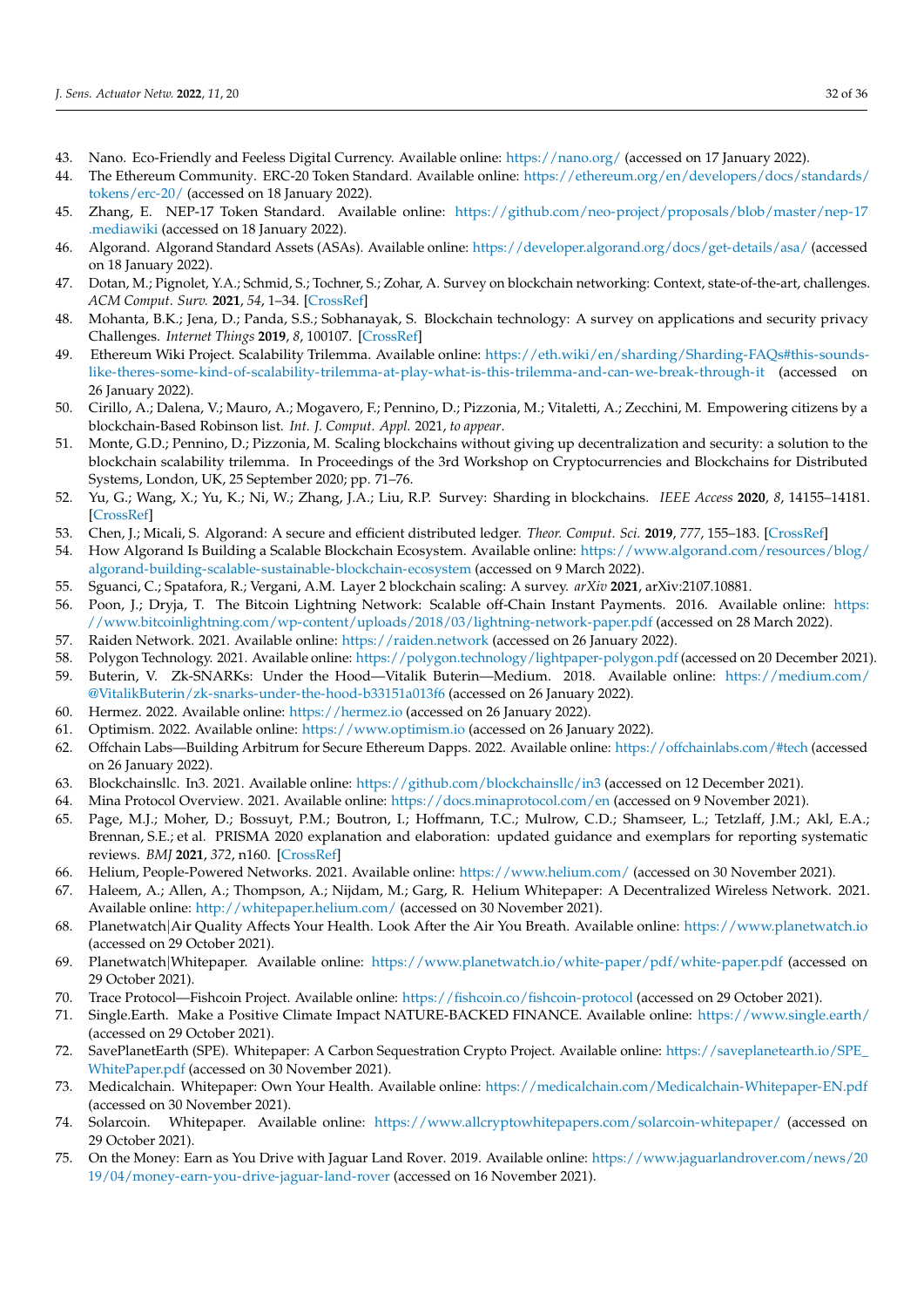- <span id="page-32-0"></span>76. ElaadNL Develops Autonomous Self-Balancing Power Grid Using IOTA. 2019. Available online: [https://blog.iota.org/elaadnl](https://blog.iota.org/elaadnl-develops-autonomous-self-balancing-power-grid-using-iota-de52e9638548/)[develops-autonomous-self-balancing-power-grid-using-iota-de52e9638548/](https://blog.iota.org/elaadnl-develops-autonomous-self-balancing-power-grid-using-iota-de52e9638548/) (accessed on 16 November 2021).
- <span id="page-32-1"></span>77. Power Ledger Whitepaper. Available online: <https://www.powerledger.io/company/power-ledger-whitepaper> (accessed on 29 October 2021).
- <span id="page-32-2"></span>78. IoTA Marketplace. Available online: <https://data.iota.org/#/> (accessed on 29 October 2021).
- <span id="page-32-3"></span>79. Valaštín, V.; Košt'ál, K.; Bencel, R.; Kotuliak, I. Blockchain based car-sharing platform. In Proceedings of the 2019 International Symposium ELMAR, Zadar, Croatia, 23–25 September 2019; pp. 5–8. [\[CrossRef\]](http://dx.doi.org/10.1109/ELMAR.2019.8918650)
- <span id="page-32-4"></span>80. Zhou, Q.; Yang, Z.; Zhang, K.; Zheng, K.; Liu, J. A decentralized car-sharing control scheme based on smart contract in internet-of-vehicles. In Proceedings of the 2020 IEEE 91st Vehicular Technology Conference (VTC2020-Spring), Antwerp, Belgium, 25–28 May 2020; pp. 1–5. [\[CrossRef\]](http://dx.doi.org/10.1109/VTC2020-Spring48590.2020.9129439)
- <span id="page-32-5"></span>81. Elsevier. About Scopus—Abstract and Citation Database|Elsevier. 2022. Available online: [https://www.elsevier.com/solutions/](https://www.elsevier.com/solutions/scopus) [scopus](https://www.elsevier.com/solutions/scopus) (accessed on 11 Marh 2022).
- <span id="page-32-6"></span>82. Rahman, M.; Rashid, M.; Shamim Hossain, M.; Hassanain, E.; Alhamid, M.; Guizani, M. Blockchain and IoT-Based Cognitive Edge Framework for Sharing Economy Services in a Smart City. *IEEE Access* **2019**, *7*, 18611–18621. ACCESS.2019.2896065. [\[CrossRef\]](http://dx.doi.org/10.1109/ACCESS.2019.2896065)
- <span id="page-32-15"></span>83. Fraga-Lamas, P.; Fernández-Caramés, T. A Review on Blockchain Technologies for an Advanced and Cyber-Resilient Automotive Industry. *IEEE Access* **2019**, *7*, 17578–17598. [\[CrossRef\]](http://dx.doi.org/10.1109/ACCESS.2019.2895302)
- <span id="page-32-8"></span>84. Esmaeilian, B.; Sarkis, J.; Lewis, K.; Behdad, S. Blockchain for the future of sustainable supply chain management in Industry 4.0. *Resour. Conserv. Recycl.* **2020**, *163*, 105064. [\[CrossRef\]](http://dx.doi.org/10.1016/j.resconrec.2020.105064)
- <span id="page-32-9"></span>85. Ramachandran, G.; Radhakrishnan, R.; Krishnamachari, B. Towards a decentralized data marketplace for smart cities. In Proceedings of the 2018 IEEE International Smart Cities Conference (ISC2), Kansas, MO, USA, 16–19 September 2018. [\[CrossRef\]](http://dx.doi.org/10.1109/ISC2.2018.8656952)
- 86. Wu, Y.; Dai, H.N.; Wang, H. Convergence of Blockchain and Edge Computing for Secure and Scalable IIoT Critical Infrastructures in Industry 4.0. *IEEE Internet Things J.* **2021**, *8*, 2300–2317. [\[CrossRef\]](http://dx.doi.org/10.1109/JIOT.2020.3025916)
- 87. Lin, W.; Huang, X.; Fang, H.; Wang, V.; Hua, Y.; Wang, J.; Yin, H.; Yi, D.; Yau, L. Blockchain Technology in Current Agricultural Systems: From Techniques to Applications. *IEEE Access* **2020**, *8*, 143920–143937. [\[CrossRef\]](http://dx.doi.org/10.1109/ACCESS.2020.3014522)
- <span id="page-32-17"></span>88. Perboli, G.; Manfredi, A.; Musso, S.; Rosano, M. A decentralized marketplace for M2M economy for smart cities. In Proceedings of the 2019 IEEE 28th International Conference on Enabling Technologies: Infrastructure for Collaborative Enterprises (WETICE), Napoli, Italy, 12–14 June 2019; pp. 27–30. [\[CrossRef\]](http://dx.doi.org/10.1109/WETICE.2019.00014)
- <span id="page-32-19"></span>89. Magrini, C.; Nicolas, J.; Berg, H.; Bellini, A.; Paolini, E.; Vincenti, N.; Campadello, L.; Bonoli, A. Using internet of things and distributed ledger technology for digital circular economy enablement: The case of electronic equipment. *Sustainability* **2021**, *13*, 4982. [\[CrossRef\]](http://dx.doi.org/10.3390/su13094982)
- <span id="page-32-18"></span>90. Rahman, M.; Loukas, G.; Abdullah, S.; Abdu, A.; Rahman, S.; Hassanain, E.; Arafa, Y. Blockchain and IoT-based secure multimedia retrieval system for a massive crowd: Sharing economy perspective. In Proceedings of the 2019 on International Conference on Multimedia Retrieval, Ottawa, ON, Canada, 10–13 June 2019; pp. 404–407. [\[CrossRef\]](http://dx.doi.org/10.1145/3323873.3326924)
- <span id="page-32-16"></span>91. Themistocleous, M.; Stefanou, K.; Iosif, E. Blockchain in solar energy. *Cyprus Rev.* **2018**, *30*, 203–212.
- 92. Henesey, L.; Lizneva, Y.; Philipp, R.; Meyer, C.; Gerlitz, L. Improved load planning of RoRo vessels by adopting blockchain and internet-of-things. In Proceedings of the 22nd International Conference on Harbor, Maritime & Multimodal Logistics Modelling and Simulation, Athens, Greece, 15 May–15 June 2020; 58–65. [\[CrossRef\]](http://dx.doi.org/10.46354/i3m.2020.hms.009)
- 93. Chuang, I.H.; Huang, S.H.; Chao, W.C.; Tsai, J.S.; Kuo, Y.H. TIDES: A Trust-Aware IoT Data Economic System with Blockchain-Enabled Multi-Access Edge Computing. *IEEE Access* **2020**, *8*, 85839–85855. [\[CrossRef\]](http://dx.doi.org/10.1109/ACCESS.2020.2991267)
- <span id="page-32-12"></span>94. Lamtzidis, O.; Gialelis, J. An IOTA Based Distributed Sensor Node System. In Proceedings of the 2018 IEEE Globecom Workshops (GC Wkshps), Abu Dhabi, United Arab Emirates, 9–13 December 2018. [\[CrossRef\]](http://dx.doi.org/10.1109/GLOCOMW.2018.8644153)
- <span id="page-32-11"></span>95. Uddin, M.A.; Stranieri, A.; Gondal, I.; Balasubramanian, V. Continuous patient monitoring with a patient centric agent: A block architecture. *IEEE Access* **2018**, *6*, 32700–32726. [\[CrossRef\]](http://dx.doi.org/10.1109/ACCESS.2018.2846779)
- <span id="page-32-10"></span>96. Hasan, H.; AlHadhrami, E.; AlDhaheri, A.; Salah, K.; Jayaraman, R. Smart contract-based approach for efficient shipment management. *Comput. Ind. Eng.* **2019**, *136*, 149–159. [\[CrossRef\]](http://dx.doi.org/10.1016/j.cie.2019.07.022)
- <span id="page-32-13"></span>97. Bajoudah, S.; Dong, C.; Missier, P. Toward a decentralized, trust-less marketplace for brokered IoT data trading using blockchain. In Proceedings of the 2019 IEEE International Conference on Blockchain (Blockchain), Atlanta, GA, USA, 14–17 July 2019; pp. 339–346. [\[CrossRef\]](http://dx.doi.org/10.1109/Blockchain.2019.00053)
- <span id="page-32-7"></span>98. Leiba, O.; Yitzchak, Y.; Bitton, R.; Nadler, A.; Shabtai, A. Incentivized delivery network of iot software updates based on trustless proof-of-distribution. In Proceedings of the 2018 IEEE European Symposium on Security and Privacy Workshops (EuroS PW), London, UK, 23–27 April 2018; pp. 29–39. [\[CrossRef\]](http://dx.doi.org/10.1109/EuroSPW.2018.00011)
- <span id="page-32-14"></span>99. Suchaad, S.A.; Mashiko, K.; Ismail, N.B.; Abidin, M.H.Z. Blockchain use in home automation for children incentives in parental control. In Proceedings of the 2018 International Conference on Machine Learning and Machine Intelligence, Hanoi, Vietnam, 28–30 September 2018; pp. 50–53. [\[CrossRef\]](http://dx.doi.org/10.1145/3278312.3278326)
- <span id="page-32-20"></span>100. Mahmoud, O.; Kopp, H.; Abdelhamid, A.T.; Kargl, F. Applications of smart-contracts: anonymous decentralized insurances with IoT sensors. In Proceedings of the 2018 IEEE International Conference on Internet of Things (iThings) and IEEE Green Computing and Communications (GreenCom) and IEEE Cyber, Physical and Social Computing (CPSCom) and IEEE Smart Data (SmartData), Halifax, NS, Canada, 30 July–3 August 2018; pp. 1507–1512. [\[CrossRef\]](http://dx.doi.org/10.1109/Cybermatics_2018.2018.00254)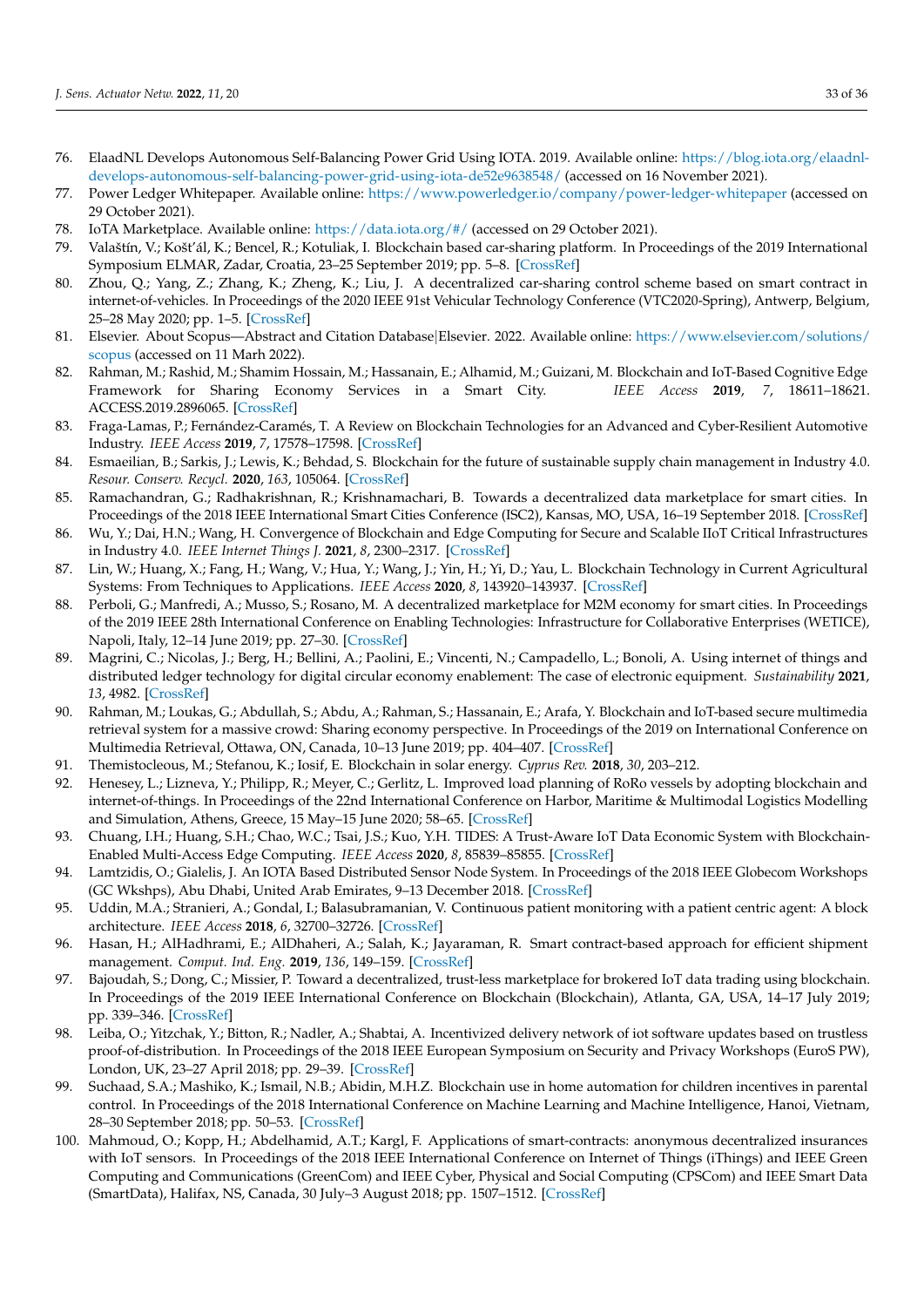- <span id="page-33-3"></span>101. Youssef, S.B.H.; Rekhis, S.; Boudriga, N. A blockchain based secure IoT solution for the dam surveillance. In Proceedings of the 2019 IEEE Wireless Communications and Networking Conference (WCNC), Marrakesh, Morocco, 15–18 April 2019; pp. 1–6.
- <span id="page-33-9"></span>102. Oktian, Y.E.; Lee, S.G.; Lee, H.J. Hierarchical multi-blockchain architecture for scalable internet of things environment. *Electronics* **2020**, *9*, 1050. [\[CrossRef\]](http://dx.doi.org/10.3390/electronics9061050)
- <span id="page-33-4"></span>103. Umamaheswari, S.; Sreeram, S.; Kritika, N.; Prasanth, D.J. Biot: Blockchain based IoT for agriculture. In Proceedings of the 2019 11th International Conference on Advanced Computing (ICoAC), Chennai, India, 18–20 December 2019; pp. 324–327.
- <span id="page-33-10"></span>104. Fotiou, N.; Siris, V.A.; Polyzos, G.C. Interacting with the Internet of Things using smart contracts and blockchain technologies. In Proceedings of the International Conference on Security, Privacy and Anonymity in Computation, Communication and Storage, Melbourne, NSW, Australia, 14–17 July 2018; pp. 443–452.
- <span id="page-33-6"></span>105. Gong, X.; Liu, E.; Wang, R. Blockchain-based IoT application using smart contracts: Case study of M2M autonomous trading. In Proceedings of the 2020 5th International Conference on Computer and Communication Systems (ICCCS), Shanghai, China, 15–18 May 2020; pp. 781–785.
- <span id="page-33-7"></span>106. Jabbar, R.; Fetais, N.; Kharbeche, M.; Krichen, M.; Barkaoui, K.; Shinoy, M. Blockchain for the Internet of vehicles: How to use blockchain to secure vehicle-to-everything (V2X) communication and payment? *IEEE Sens. J.* **2021**, *21*, 15807–15823. [\[CrossRef\]](http://dx.doi.org/10.1109/JSEN.2021.3062219)
- <span id="page-33-1"></span>107. Leiba, O.; Bitton, R.; Yitzchak, Y.; Nadler, A.; Kashi, D.; Shabtai, A. IoTPatchPool: Incentivized delivery network of IoT software updates based on proofs-of-distribution. *Pervasive Mob. Comput.* **2019**, *58*, 101019. [\[CrossRef\]](http://dx.doi.org/10.1016/j.pmcj.2019.04.010)
- <span id="page-33-2"></span>108. Weerasinghe, N.; Hewa, T.; Liyanage, M.; Kanhere, S.S.; Ylianttila, M. A novel blockchain-as-a-service (BaaS) platform for local 5G operators. *IEEE Open J. Commun. Soc.* **2021**, *2*, 575–601. [\[CrossRef\]](http://dx.doi.org/10.1109/OJCOMS.2021.3066284)
- <span id="page-33-8"></span>109. Dawod, A.; Georgakopoulos, D.; Jayaraman, P.P.; Nirmalathas, A. An IoT-owned service for global IoT device discovery, integration and (Re) use. In Proceedings of the 2020 IEEE International Conference on Services Computing (SCC), Beijing, China, 7–11 November 2020; pp. 312–320.
- <span id="page-33-5"></span>110. Javaid, A.; Zahid, M.; Ali, I.; Khan, R.J.U.H.; Noshad, Z.; Javaid, N. Reputation system for IoT data monetization using blockchain. In Proceedings of the International Conference on Broadband and Wireless Computing, Communication and Applications, Antwerp, Belgium, 7–9 November 2019; pp. 173–184.
- <span id="page-33-0"></span>111. Hamdaoui, B.; Alkalbani, M.; Rayes, A.; Zorba, N. IoTShare: A blockchain-enabled IoT resource sharing on-demand protocol for smart city situation-awareness applications. *IEEE Internet Things J.* **2020**, *7*, 10548–10561. [\[CrossRef\]](http://dx.doi.org/10.1109/JIOT.2020.3004441)
- <span id="page-33-11"></span>112. Fan, C.; Ghaemi, S.; Khazaei, H.; Musilek, P. Performance Evaluation of Blockchain Systems: A Systematic Survey. *IEEE Access* **2020**, *8*, 126927–126950. [\[CrossRef\]](http://dx.doi.org/10.1109/ACCESS.2020.3006078)
- <span id="page-33-12"></span>113. Smetanin, S.; Ometov, A.; Komarov, M.; Masek, P.; Koucheryavy, Y. Blockchain Evaluation Approaches: State-of-the-Art and Future Perspective. *Sensors* **2020**, *20*, 3358. [\[CrossRef\]](http://dx.doi.org/10.3390/s20123358)
- <span id="page-33-13"></span>114. More on Distributed Ledger Technologies|JRC Smart Electricity Systems and Interoperability. Available online: [https://ses.jrc.ec.](https://ses.jrc.ec.europa.eu/node/31975) [europa.eu/node/31975](https://ses.jrc.ec.europa.eu/node/31975) (accessed on 9 March 2022).
- <span id="page-33-14"></span>115. de Camargo Silva, L.; Samaniego, M.; Deters, R. IoT and blockchain for smart locks. In Proceedings of the 2019 IEEE 10th Annual Information Technology, Electronics and Mobile Communication Conference (IEMCON), Vancouver, BC, Canada, 17–19 October 2019; pp. 262–269.
- <span id="page-33-15"></span>116. Han, D.; Kim, H.; Jang, J. Blockchain based smart door lock system. In Proceedings of the 2017 International Conference on Information and Communication Technology Convergence (ICTC), Jeju, Korea, 18–20 October 2017; pp. 1165–1167.
- <span id="page-33-16"></span>117. Au, S.; Power, T. *Tokenomics: The Crypto Shift of Blockchains, ICOs, and Tokens*; Packt Publishing Ltd.: Birmingham, UK, 2018.
- 118. Lamberty, R.; de Waard, D.; Poddey, A. Leading Digital Socio-Economy to Efficiency: A Primer on Tokenomics. *arXiv* **2020**, arXiv:2008.02538.
- 119. Liu, Z.; Luong, N.C.; Wang, W.; Niyato, D.; Wang, P.; Liang, Y.C.; Kim, D.I. A Survey on Applications of Game Theory in Blockchain. *arXiv* **2019**, arXiv:1902.10865.
- <span id="page-33-17"></span>120. Kim, H.M.; Laskowski, M.; Zargham, M.; Turesson, H.; Barlin, M.; Kabanov, D. Token Economics in Real Life: Cryptocurrency and Incentives Design for Insolar's Blockchain Network. *Computer* **2021**, *54*, 70–80. [\[CrossRef\]](http://dx.doi.org/10.1109/MC.2020.2996572)
- <span id="page-33-18"></span>121. Oliveira, L.; Zavolokina, L.; Bauer, I.; Schwabe, G. To token or not to token: Tools for understanding blockchain tokens. In Proceedings of the International Conference of Information Systems (ICIS 2018), San Francisco, CA, USA, 12–16 December 2018.
- <span id="page-33-19"></span>122. Florie Mazzorana-Kremer. Guidelines for Enquiries Regarding the Regulatory Framework for Initial Coin Offerings (ICOs). 2018. Available online: [https://www.finma.ch/en/~/media/finma/dokumente/dokumentencenter/myfinma/1bewilligung/](https://www.finma.ch/en/~/media/finma/dokumente/dokumentencenter/myfinma/1bewilligung/fintech/wegleitung-ico.pdf?la=en) [fintech/wegleitung-ico.pdf?la=en](https://www.finma.ch/en/~/media/finma/dokumente/dokumentencenter/myfinma/1bewilligung/fintech/wegleitung-ico.pdf?la=en) (accessed on 28 March 2022) .
- <span id="page-33-20"></span>123. Home|Uniswap Protocol. Available online: <https://uniswap.org/> (accessed on 18 January 2022).
- <span id="page-33-21"></span>124. Warren, W.; Bandeali, A. 0x: An Open Protocol for Decentralized Exchange on the Ethereum Blockchain. 2017. Available online: <https://github.com/0xProject/whitepaper> (accessed on 18 January 2022).
- <span id="page-33-23"></span><span id="page-33-22"></span>125. 0x: Powering the Decentralized Exchange of Tokens on Ethereum. Available online: <https://0x.org/> (accessed on 18 January 2022).
- 126. Urdaneta, G.; Pierre, G.; Steen, M.V. A Survey of DHT Security Techniques. *ACM Comput. Surv.* **2011**, *43*, 1–49. [\[CrossRef\]](http://dx.doi.org/10.1145/1883612.1883615)
- <span id="page-33-24"></span>127. Pennino, D.; Pizzonia, M.; Vitaletti, A.; Zecchini, M. Efficient Certification of Endpoint Control on Blockchain. *IEEE Access* **2021**, *9*, 133309–133334. [\[CrossRef\]](http://dx.doi.org/10.1109/ACCESS.2021.3115343)
- <span id="page-33-25"></span>128. Coutinho, K.; Clark, P.; Azis, F.; Lip, N.; Hunt, J. Enabling Blockchain Scalability and Interoperability with Mobile Computing through LayerOne. X. *arXiv* **2021**, arXiv:2110.01398.
- <span id="page-33-26"></span>129. Keep–Keep Network. Available online: <https://keep.network/> (accessed on 18 January 2022).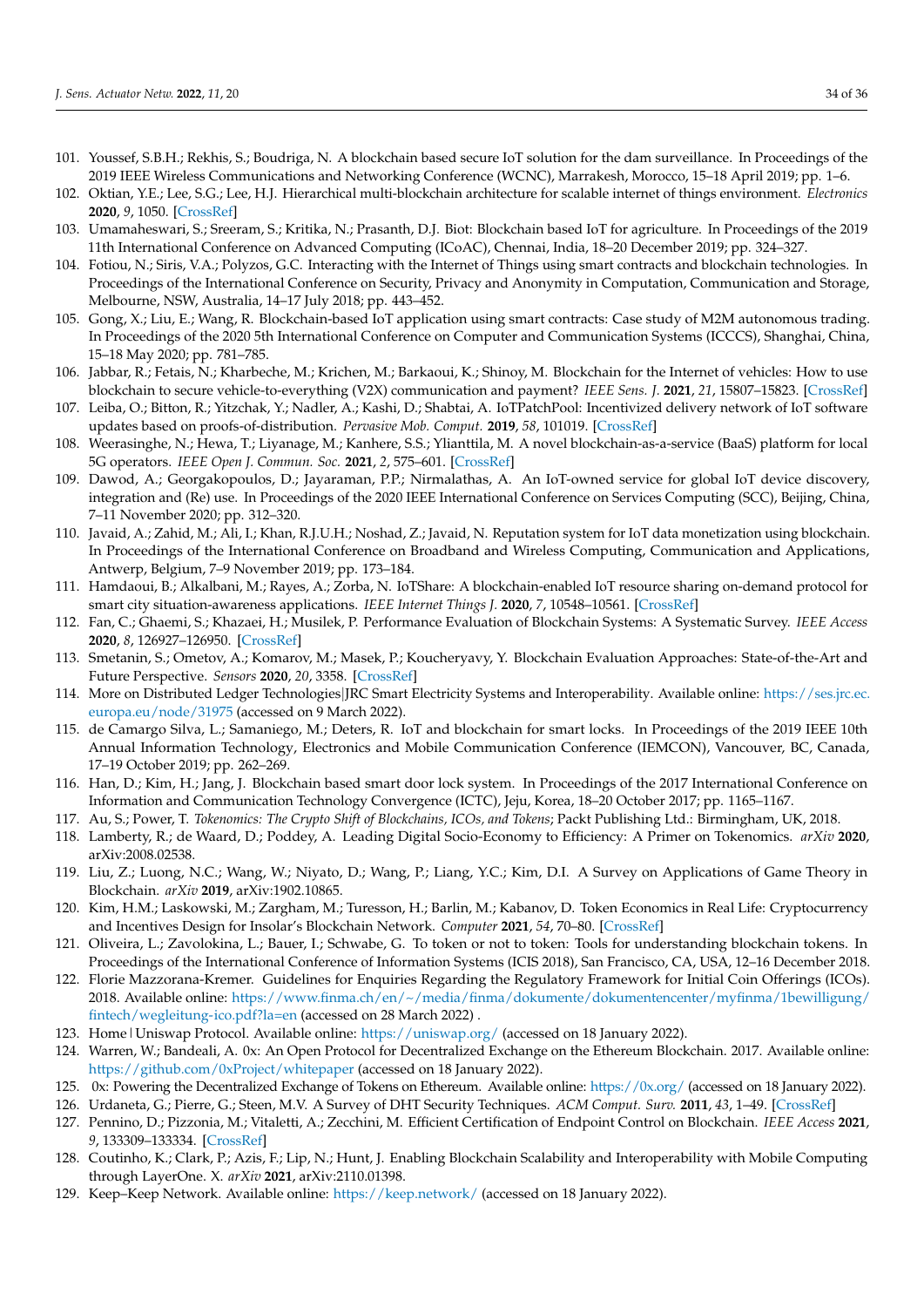- <span id="page-34-0"></span>130. Livepeer—Tokenholders. Available online: <https://livepeer.org/tokenholders> (accessed on 18 January 2022).
- <span id="page-34-1"></span>131. Factom|Blockchain Data Integrity. Available online: <https://www.factomprotocol.org/> (accessed on 18 January 2022).
- <span id="page-34-2"></span>132. Samani, K. New Models for Utility Tokens—Multicoin Capital. 2018. Available online: [https://multicoin.capital/2018/02/13](https://multicoin.capital/2018/02/13/new-models-utility-tokens/) [/new-models-utility-tokens/](https://multicoin.capital/2018/02/13/new-models-utility-tokens/) (accessed on 18 January 2022).
- <span id="page-34-3"></span>133. Khamisa, A. Token economies. In *The Emerald Handbook of Blockchain for Business*; Emerald Publishing Limited: Bradford, UK, 2021.
- <span id="page-34-4"></span>134. Häfner, S. *Utility Token Design*; Available at SSRN 3954773; Research at W3F Fundation: Zug, Switzerland, 2021.
- <span id="page-34-5"></span>135. Huberman, G.; Leshno, J.D.; Moallemi, C. Monopoly without a monopolist: An economic analysis of the bitcoin payment system. *Rev. Econ. Stud.* **2021**, *88*, 3011–3040. [\[CrossRef\]](http://dx.doi.org/10.1093/restud/rdab014)
- <span id="page-34-6"></span>136. Wilson, K.B.; Karg, A.; Ghaderi, H. Prospecting non-fungible tokens in the digital economy: Stakeholders and ecosystem, risk and opportunity. *Bus. Horizons* 2021, *in press*.
- <span id="page-34-7"></span>137. Ray, P.P.; Kumar, N.; Dash, D. BLWN: Blockchain-Based Lightweight Simplified Payment Verification in IoT-Assisted e-Healthcare. *IEEE Syst. J.* **2021**, *15*, 134–145. [\[CrossRef\]](http://dx.doi.org/10.1109/JSYST.2020.2968614)
- <span id="page-34-8"></span>138. Käbisch, T. *Verification of Bitcoin in the Incubed Protocol*; Hochschule Mittweida: Mittweida, Germany, 2020.
- <span id="page-34-9"></span>139. Danzi, P.; Kalør, A.E.; Stefanović, Č.; Popovski, P. Delay and Communication Tradeoffs for Blockchain Systems With Lightweight IoT Clients. *IEEE Internet Things J.* **2019**, *6*, 2354–2365. [\[CrossRef\]](http://dx.doi.org/10.1109/JIOT.2019.2906615)
- <span id="page-34-10"></span>140. Le, T.; Mutka, M.W. A lightweight block validation method for resource-constrained iot devices in blockchain-based applications. In Proceedings of the 2019 IEEE 20th International Symposium on "A World of Wireless, Mobile and Multimedia Networks" (WoWMoM), Washington, DC, USA, 10–12 June 2019; pp. 1–9. [\[CrossRef\]](http://dx.doi.org/10.1109/WoWMoM.2019.8792979)
- <span id="page-34-11"></span>141. Why Can't Contracts Make API Calls? Available online: [https://ethereum.stackexchange.com/questions/301/why-cant](https://ethereum.stackexchange.com/questions/301/why-cant-contracts-make-api-calls/334#334)[contracts-make-api-calls/334#334](https://ethereum.stackexchange.com/questions/301/why-cant-contracts-make-api-calls/334#334) (accessed on 9 March 2022).
- <span id="page-34-12"></span>142. Blockchain Oracles for Hybrid Smart Contracts|Chainlink. Available online: <https://chain.link/> (accessed on 18 January 2022).
- <span id="page-34-13"></span>143. Provable–Blockchain Oracle Service, Enabling Data-Rich Smart Contracts. 2019. Available online: <https://provable.xyz> (accessed on 26 January 2022).
- <span id="page-34-14"></span>144. Band Protocol—Cross-Chain Data Oracle. 2022. Available online: <https://bandprotocol.com/bandchain> (accessed 26 January 2022).
- <span id="page-34-15"></span>145. Tellor. Available online: <https://tellor.io/> (accessed on 18 January 2022).
- <span id="page-34-16"></span>146. Zhou, Q.; Huang, H.; Zheng, Z.; Bian, J. Solutions to Scalability of Blockchain: A Survey. *IEEE Access* **2020**, *8*, 16440–16455. [\[CrossRef\]](http://dx.doi.org/10.1109/ACCESS.2020.2967218)
- <span id="page-34-17"></span>147. Swan, M. Blockchain economic networks: Economic network theory—Systemic risk and blockchain technology. In *Business Transformation through Blockchain*; Springer: Cham, Switzerlabd, 2019; pp. 3–45. [\[CrossRef\]](http://dx.doi.org/10.1007/978-3-319-98911-2_1)
- <span id="page-34-18"></span>148. Neo. Whitepaper. Available online: <https://docs.neo.org/v2/docs/en-us/basic/whitepaper.html> (accessed on 17 January 2022).
- <span id="page-34-19"></span>149. Singh, A.; Click, K.; Parizi, R.M.; Zhang, Q.; Dehghantanha, A.; Choo, K.K.R. Sidechain Technologies in Blockchain Networks: An Examination and State-of-the-Art Review. *J. Netw. Comput. Appl.* **2020**, *149*, 102471. [\[CrossRef\]](http://dx.doi.org/10.1016/j.jnca.2019.102471)
- <span id="page-34-20"></span>150. Inter-Blockchain Communication. Available online: <https://ibcprotocol.org/> (accessed on 17 January 2022).
- 151. Zhao, D. Cross-blockchain transactions. In Proceedings of the Conference on Innovative Data Systems Research (CIDR), Amsterdam, The Netherlands, 12–15 January 2020.
- 152. Qasse, I.A.; Abu Talib, M.; Nasir, Q. Inter blockchain communication: A survey. In Proceedings of the ArabWIC 6th Annual International Conference Research Track, Rabat, Morocco, 7–9 March 2019; pp. 1–6.
- 153. Kwon, J.; Buchman, E. Cosmos Whitepaper. Available online: <https://cosmos.network/resources/whitepaper> (accessed on 17 January 2022).
- <span id="page-34-21"></span>154. Schulte, S.; Sigwart, M.; Frauenthaler, P.; Borkowski, M. Towards blockchain interoperability. In Proceedings of the International Conference on Business Process Management, Vienna, Austria, 1–6 September 2019; pp. 3–10.
- <span id="page-34-22"></span>155. Sagirlar, G.; Carminati, B.; Ferrari, E.; Sheehan, J.D.; Ragnoli, E. Hybrid-Iot: Hybrid blockchain architecture for Internet of Things-Pow Sub-Blockchains. In Proceedings of the 2018 IEEE International Conference on Internet of Things (iThings) and IEEE Green Computing and Communications (GreenCom) and IEEE Cyber, Physical and Social Computing (CPSCom) and IEEE Smart Data (SmartData), Halifax, NS, Canada, 30 July–3 August 2018; pp. 1007–1016.
- 156. Jiang, Y.; Wang, C.; Wang, Y.; Gao, L. A Cross-Chain Solution to Integrating Multiple Blockchains for IoT Data Management. *Sensors* **2019**, *19*, 2042. [\[CrossRef\]](http://dx.doi.org/10.3390/s19092042)
- 157. Li, M.; Tang, H.; Hussein, A.R.; Wang, X. A Sidechain-Based Decentralized Authentication Scheme via Optimized Two-Way Peg Protocol for Smart Community. *IEEE Open J. Commun. Soc.* **2020**, *1*, 282–292. [\[CrossRef\]](http://dx.doi.org/10.1109/OJCOMS.2020.2972742)
- <span id="page-34-23"></span>158. Ngubo, C.E.; McBurney, P.J.; Dohler, M. Blockchain, IoT and sidechains. In Proceedings of the International MultiConference of Engineers and Computer Scientists, Hong Kong, China,14–16 March 2019.
- <span id="page-34-24"></span>159. Antonopoulos, A.M. *Mastering Bitcoin: Programming the Open Blockchain*; O'Reilly Media, Inc.: Newton, MA, USA, 2017.
- <span id="page-34-25"></span>160. Dannen, C. *Introducing Ethereum and Solidity*; Springer: Cham, Switzerland, 2017; Volume 318.
- <span id="page-34-26"></span>161. Ethereum Virtual Machine (EVM). Available online: [https://ethdocs.org/en/latest/introduction/what-is-ethereum.html#](https://ethdocs.org/en/latest/introduction/what-is-ethereum.html#ethereum-virtual-machine) [ethereum-virtual-machine](https://ethdocs.org/en/latest/introduction/what-is-ethereum.html#ethereum-virtual-machine) (accessed on 17 January 2022).
- <span id="page-34-27"></span>162. Atzei, N.; Bartoletti, M.; Cimoli, T. A survey of attacks on Ethereum smart contracts (Sok). In Proceedings of the International Conference on Principles of Security and Trust, Uppsala, Sweden, 22–29 April 2017; pp. 164–186.